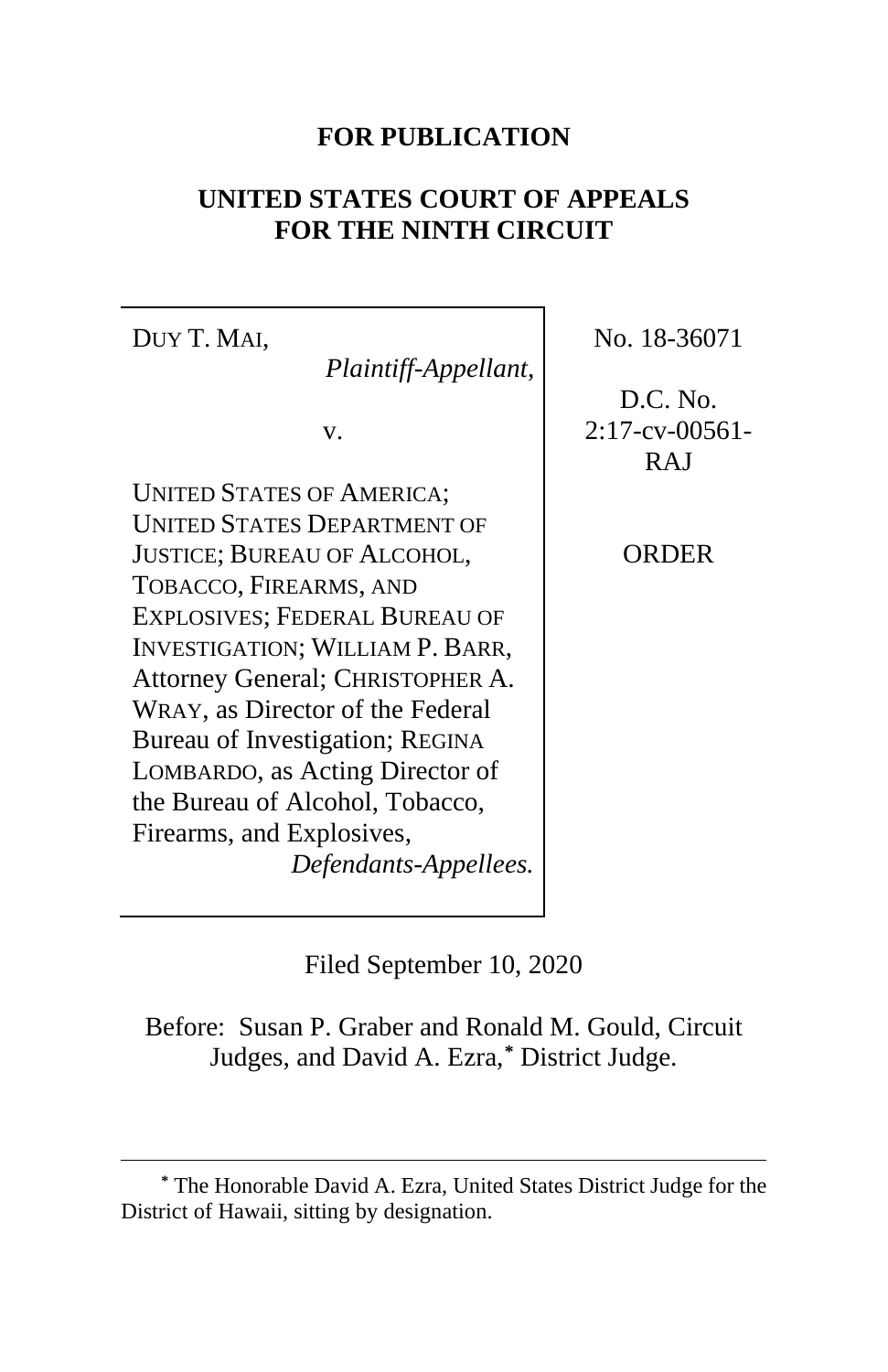Order; Dissent by Judge Collins; Dissent by Judge Bumatay; Dissent by Judge VanDyke

## **SUMMARY[\\*\\*](#page-1-0)**

#### **Second Amendment**

The panel denied a petition for panel rehearing and denied on behalf of the court a petition for rehearing en banc. In the underlying appeal, the panel affirmed the district court's dismissal of a 42 U.S.C. § 1983 complaint containing an as-applied Second Amendment challenge to 18 U.S.C.  $§ 922(g)(4)$ , which prohibits plaintiff from possessing firearms due to his involuntary commitment in 1999 to a mental institution for more than nine months after a Washington state court found plaintiff to be both mentally ill and dangerous. The panel concluded that Section 922(g)(4)'s continued application to plaintiff did not violate the Second Amendment.

Dissenting from the denial of rehearing en banc, Judge Collins stated that the panel's application of intermediate scrutiny here was seriously flawed and created a direct split with the Sixth Circuit. That alone was enough to warrant en banc review, and Judge Collins therefore joined Part IV.B of Judge Bumatay's dissent from the denial of rehearing en banc. Moreover, Judge Collins stated that he had substantial doubt that the framework of rules that the court uses to

<span id="page-1-0"></span>**<sup>\*\*</sup>** This summary constitutes no part of the opinion of the court. It has been prepared by court staff for the convenience of the reader.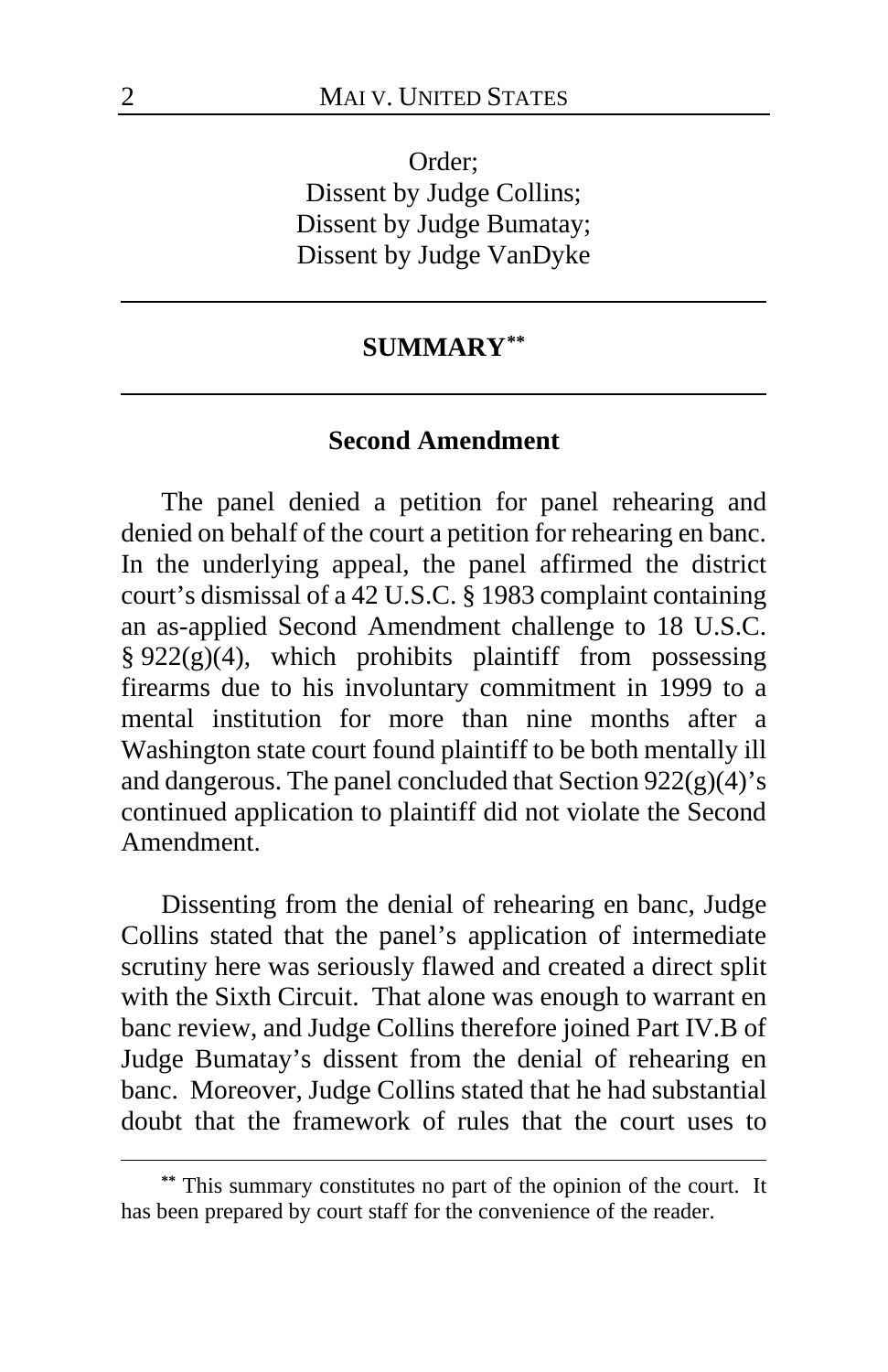analyze Second Amendment claims properly construes the controlling principles set forth in *District of Columbia v. Heller*, 554 U.S. 570 (2008).

Dissenting from the denial of rehearing en banc, Judge Bumatay, joined by Judges VanDyke, and with whom judges Ikuta, Bade, and Hunsaker join as to Part IV, and with whom Judges Bennett, Collins, and Bress join as to Part IV.B, stated that the panel's opinion justified the disturbing deprivation of a fundamental right by ignoring the history and tradition of the Second Amendment and applying illsuited, foreign statistical studies that had no bearing on plaintiff's circumstances. The proper inquiry would have recognized that the lifetime ban imposed by  $\S 922(g)(4)$  on plaintiff is unequivocally a complete deprivation of his core right to home gun ownership, and therefore that the law was unconstitutional. Judge Bumatay stated that the panel incorrectly identified intermediate scrutiny as the proper standard of review and then flubbed its application. By failing to correct these errors, the Court undermined its Second Amendment jurisprudence and gave an unworthy judicial imprimatur to the false premise that once mentally ill, always mentally ill.

Dissenting from the denial of rehearing en banc, Judge VanDyke, joined by Judge Bumatay, stated that he agreed with Judge Bumatay's dissent from the denial of rehearing en banc and wrote separately because he believes that the panel should have reconsidered the panel's circular logic about *who* lies at the core of the Second Amendment. Judge VanDyke stated that the panel's bootstrapping, class-based approach to defining those at the "core" of the Second Amendment was unjust and antithetical to controlling case law. Judge VanDyke also stated that the court's intermediate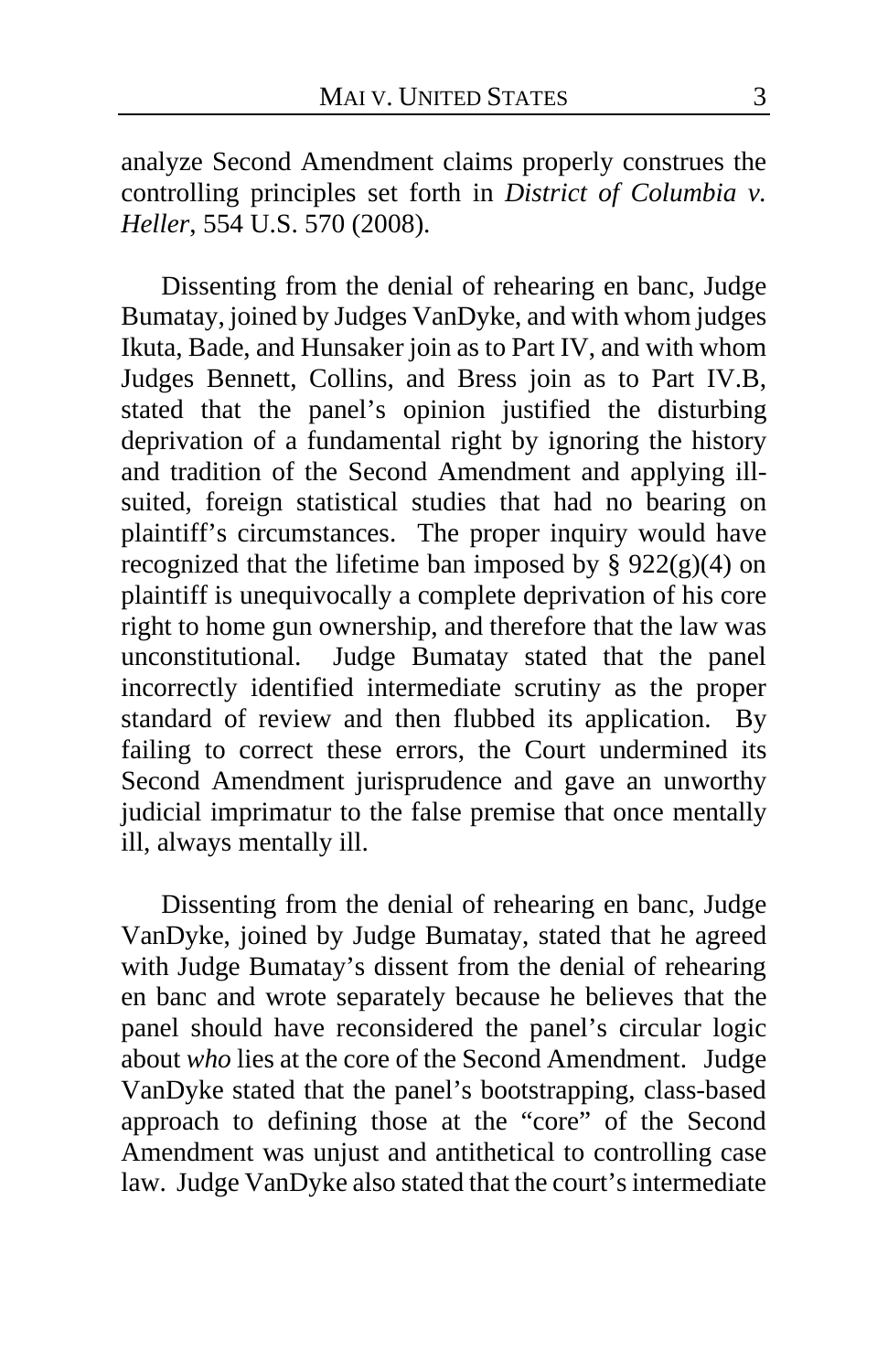scrutiny jurisprudence is broken, at least as to Second Amendment claims.

### **COUNSEL**

Vitaliy Kertchen (argued), Tacoma, Washington, for Plaintiff-Appellant.

Abby C. Wright (argued) and Michael S. Raab, Appellate Staff; Brian T. Moran, United States Attorney; Joseph H. Hunt, Assistant Attorney General; Civil Division, United States Department of Justice, Washington, D.C.; for Defendants-Appellees.

### **ORDER**

The panel judges have voted to deny Appellant's petition for rehearing. Judges Graber and Gould voted to deny the petition for rehearing en banc, and Judge Ezra recommended denying the petition for rehearing en banc.

The full court has been advised of the petition for rehearing en banc. A judge of the court requested a vote on en banc rehearing. The matter failed to receive a majority of votes of non-recused active judges in favor of en banc consideration. Fed. R. App. P. 35.

Appellant's petition for rehearing and petition for rehearing en banc, filed Docket No. 37, are **DENIED**.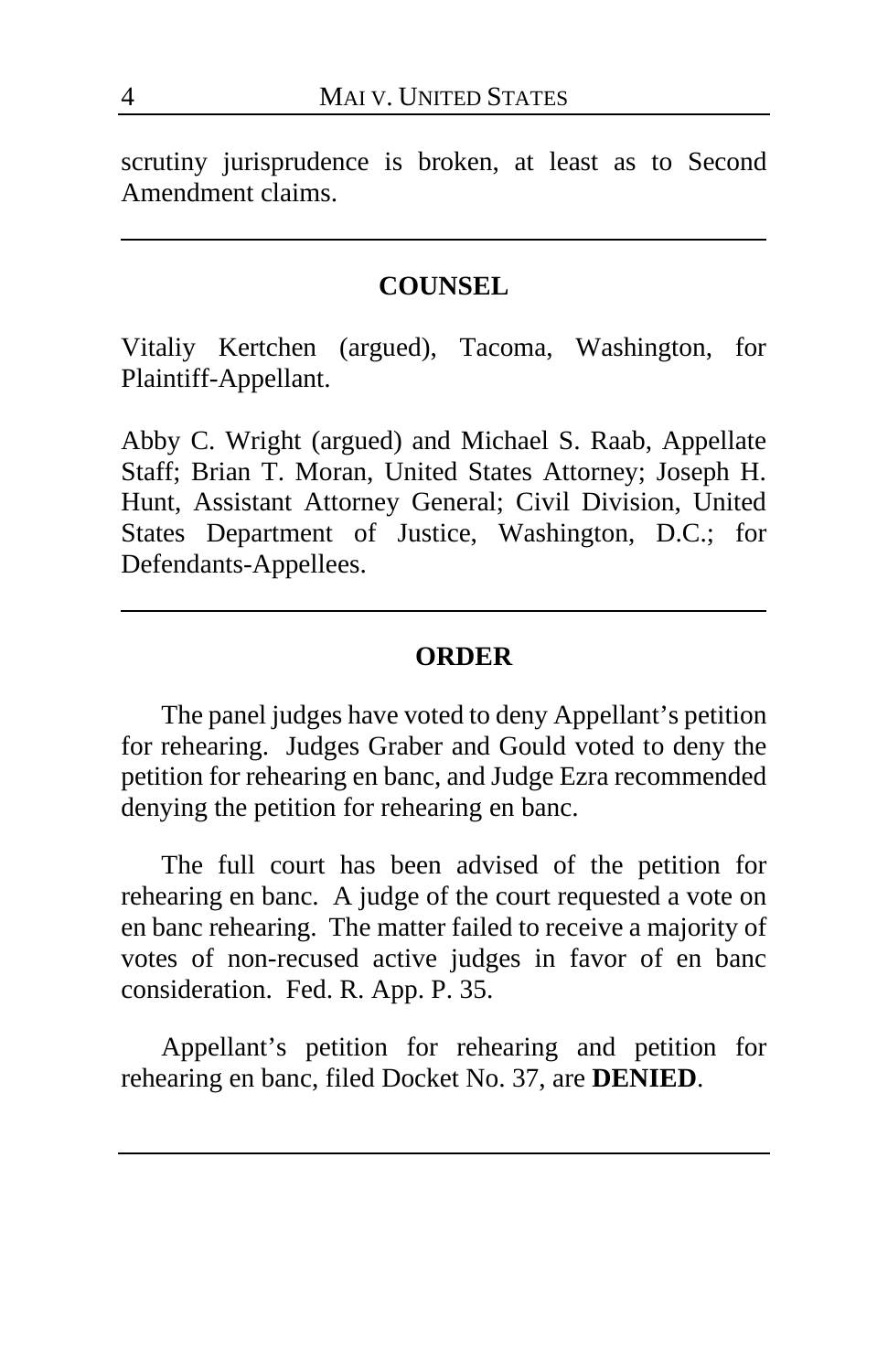COLLINS, Circuit Judge, dissenting from the denial of rehearing en banc:

As Judge Bumatay ably explains in Part IV(B) of his dissent, the panel's application of intermediate scrutiny here is seriously flawed and creates a direct split with the Sixth Circuit. That alone is enough to warrant en banc review, and I therefore join that section of Judge Bumatay's dissent. Moreover, I have substantial doubt that the framework of rules that this court uses to analyze Second Amendment claims properly construes the controlling principles set forth in *District of Columbia v. Heller*, 554 U.S. 570 (2008), and granting en banc review in this case would have given us a welcome opportunity to reexamine that framework. I respectfully dissent from our failure to rehear this case en banc.

BUMATAY, Circuit Judge, with whom VANDYKE, Circuit Judge, joins, with whom IKUTA, BADE, and HUNSAKER, Circuit Judges, join as to Part IV, and with whom BENNETT, COLLINS, and BRESS, Circuit Judges, join as to Part IV.B, dissenting from the denial of rehearing en banc:

Today, our court advances an extraordinarily sweeping view of government power. Against the text, history, and tradition of the Second Amendment, we hold that the government may forever deprive a person of the individual right to bear arms—if that person spends even *one day* committed involuntarily, even as a *juvenile,* and no matter the person's current mental health soundness. Of course, we only adopt this view for the Second Amendment. For other, more fashionable constitutional rights, we would not countenance such an abridgment.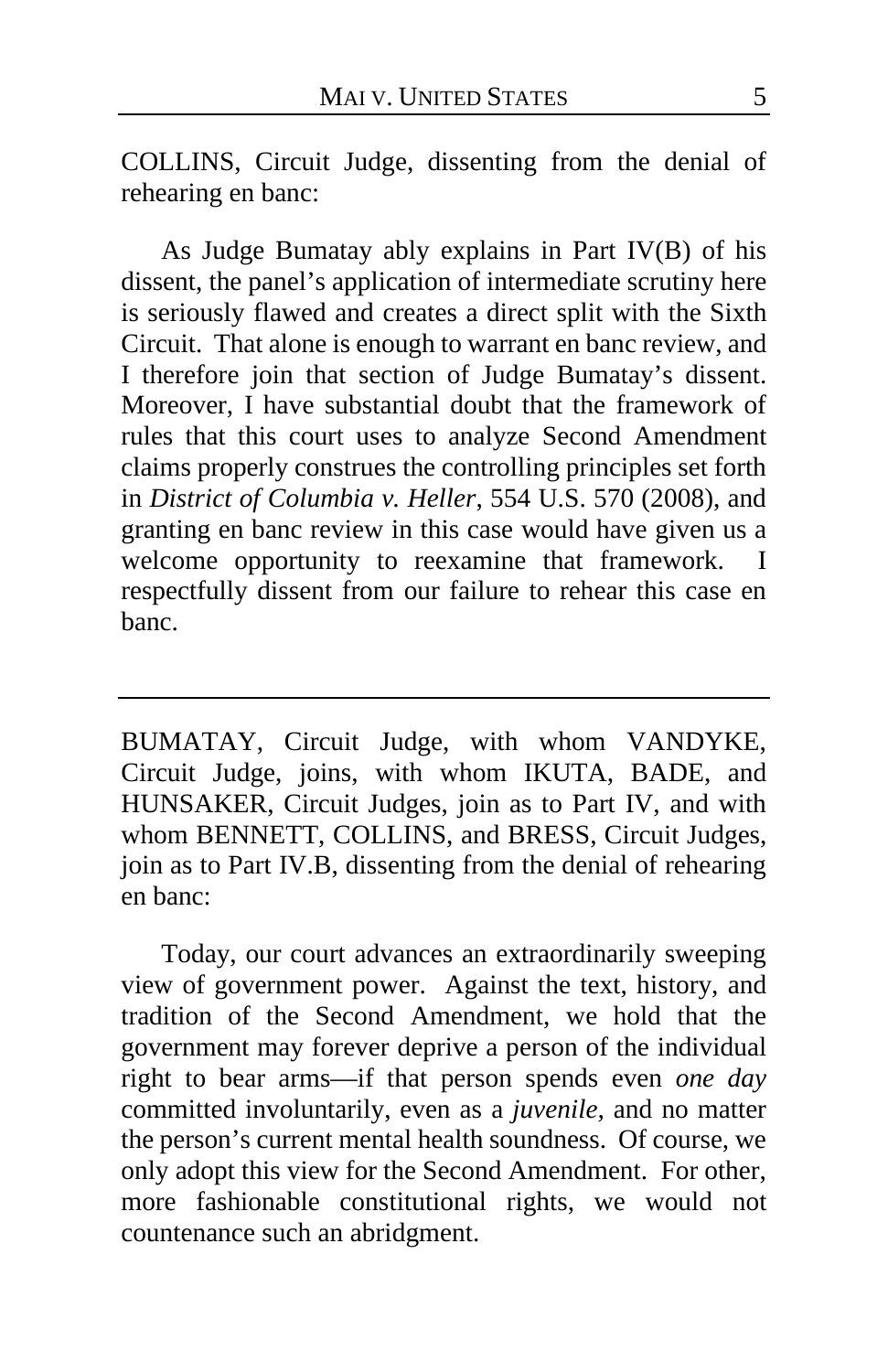When the Second Amendment was ratified, times were different. Firearms were ubiquitous and their regulation was sparse. Firearms were considered essential for defense of the home and hearth. *District of Columbia v. Heller*, 554 U.S. 570, 635 (2008). While times have changed, the Constitution has not. The Second Amendment is not "a second-class right," *McDonald v. City of Chicago, Ill.*, 561 U.S. 742, 780 (2010), so we must continue to uphold the right it confers against government encroachment. But by aggrandizing the government's power here, we improperly relegate the Second Amendment to "disfavored right" status yet again. *Silvester v. Becerra*, 138 S. Ct. 945 (2018) (Thomas, J., dissenting from denial of certiorari).

In doing so, we seemingly treat some people as secondclass citizens—concluding that they don't deserve the full complement of fundamental rights. We don't make that decision based on any present-day impairments or past criminal convictions, but, in the case of Duy Mai, for an involuntary commitment to a mental-health facility more than 20 years ago when he was just 17 years old. Because of that brief commitment as a teen, our court lets the federal government ban Mai—for *life*—from possessing a firearm. This, despite a state court finding that Mai is no longer mentally ill or dangerous. We justify this disturbing deprivation of a fundamental right by ignoring the history and tradition of the Second Amendment and applying illsuited, foreign statistical studies that have no bearing on Mai's circumstances. By failing to correct our errors here, we undermine our Second Amendment jurisprudence and give an unworthy judicial imprimatur to the false premise that "once mentally ill, always mentally ill."

I respectfully dissent from the denial of rehearing en banc.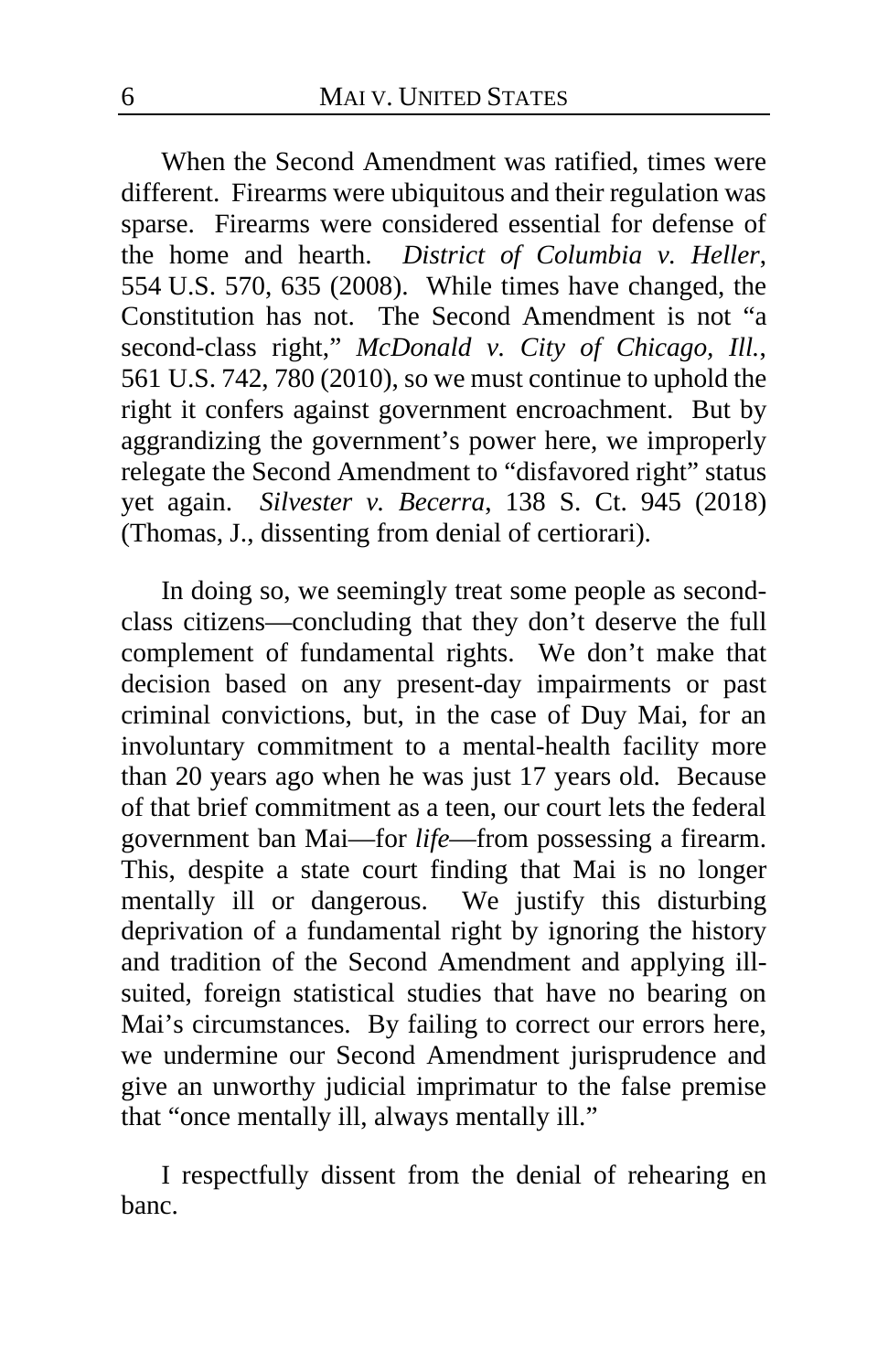**I.**

By all accounts, Duy Mai is an American success story. Mai was born in a Thai refugee camp to a Vietnamese family and moved to the United States at the age of two. As so many immigrants have, Mai has flourished in this country.

Overcoming an early language barrier, Mai carved out a stellar academic and professional career. After starting at a community college, Mai graduated from the University of Washington with a 3.7 GPA and a degree in microbiology. While at the University of Washington, Mai's studies were inspired by a desire to help people living with HIV and, in his spare time, Mai volunteered for environmental and humanitarian causes. Post-graduation, Mai enrolled at the University of Southern California, where he focused on cancer research and received a master's in microbiology. After returning to Washington state, Mai started a job at the Benaroya Research Institute, concentrating on virology. As part of his job, he passed an FBI background check allowing him access to an irradiator. Today, Mai works as an immune monitoring specialist at the Seattle-based Fred Hutchinson Cancer Research Center.

Mai is similarly enriched in his home life. While at USC, Mai met a woman and they now raise eight-year-old twins. He remains close to his sister and parents and often meets them for weekend family dinners. He also enjoys wilderness activities and volunteer work.

Mai has been a productive member of society for nearly 20 years. But like most people, Mai has faced his share of challenges. At the age of 17, he suffered from depression, for which he was involuntarily committed to a mental health hospital for a little over two months total after a Washington state court determined that he might be a harm to others. But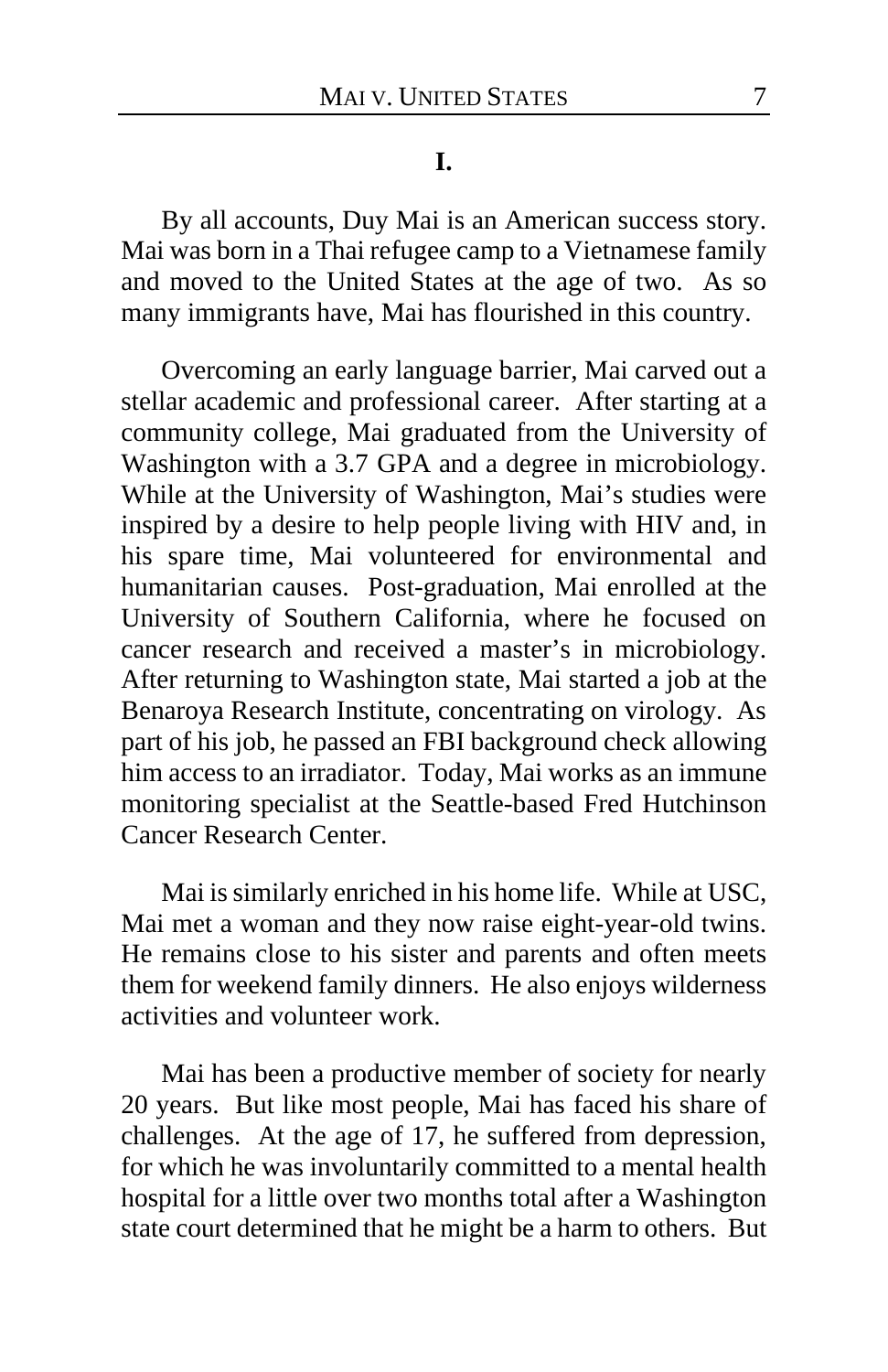since Mai's commitment order expired in August 2000, he has not been re-committed and his medical record shows no reoccurrence of serious mental illness. He has no criminal history or substance abuse issues.

Under state and federal law, Mai was barred from possessing a firearm due to his involuntary commitment. In 2014, Mai successfully petitioned the State of Washington to remove the state-law barrier. *See* Wash. Rev. Code § 9.41.047(3)(c)(iii). Mai submitted his medical history showing that he's been free of depression since at least 2010 and that, based on the opinions of multiple psychologists, he is not considered a significant risk of suicide or harm to others. Based on this evidence and declarations from his friends and family, the Washington court agreed that Mai doesn't present a substantial danger to himself or to the public and that the symptoms that led to his commitment are not reasonably likely to reoccur. Thus, today, under state law, Mai's right to possess a firearm has been fully restored.

Mai's final hurdle is federal law. It prohibits an individual who has been "committed to a mental institution" from possessing a firearm. 18 U.S.C. § 922(g)(4). Mai brought an as-applied challenge to  $\S 922(g)(4)$  and sought declaratory and injunctive relief declaring him eligible to possess a firearm under federal law and the Constitution. The district court granted the government's motion to dismiss. *Mai v. United States*, No. C17-0561 RAJ, 2018 WL 784582, at \*6 (W.D. Wash. Feb. 8, 2018). Applying intermediate scrutiny, the district court rejected Mai's claim based on various studies linking mental illness to a heightened risk of gun violence. *Id*.

On appeal, this court affirmed. Without bothering itself with the text, history, or tradition of the Second Amendment, the court decided that, due to Mai's brief commitment, he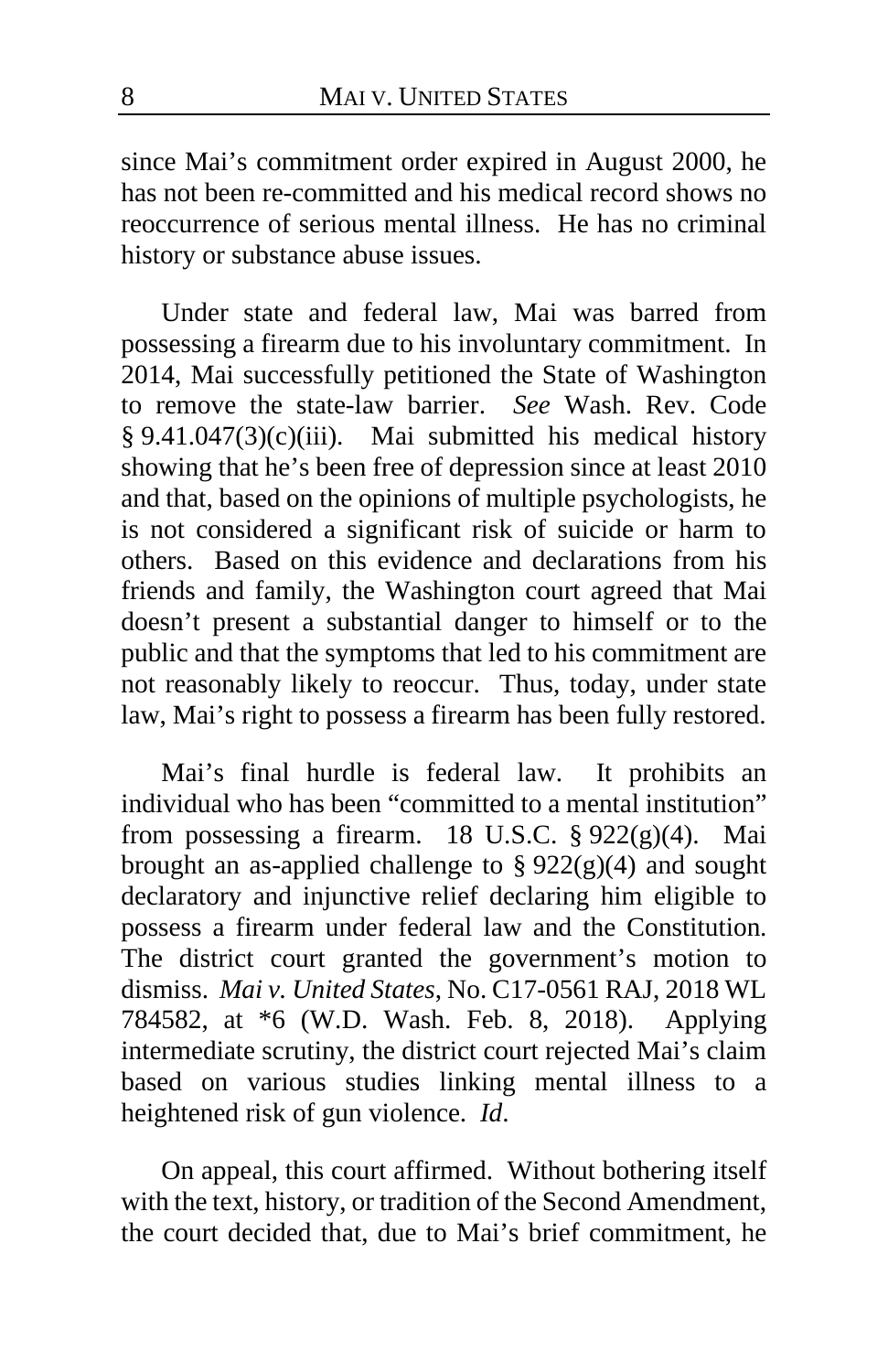was not a "law-abiding, responsible" citizen and, therefore, not protected by the Second Amendment's "core." *See Mai v. United States*, 952 F.3d 1106, 1115 (9th Cir. 2020). In so ruling, the court compared Mai's past commitment to a conviction for domestic violence. *Id.* The court also concluded that Washington's adjudication of his mental soundness and subsequent restoration of his gun rights—and Mai's present-day mental health status—were irrelevant to the constitutional analysis. *Id.* at 1115, 1120. Finally, with the help of studies from Sweden, Australia, Italy, and other countries, the court ruled that the permanent deprivation of Mai's fundamental right cleared intermediate scrutiny. *Id.* at 1118–20. We should've corrected the layers of errors in this decision through en banc review.

### **II.**

The Second Amendment guarantees that, "[a] well regulated Militia, being necessary to the security of a free State, the right of the people to keep and bear Arms, shall not be infringed." U.S. Const. amend. II. "[O]n the basis of both text and history," the Second Amendment confers "an individual right to keep and bear arms." *Heller*, 554 U.S. at 595. This guarantee was considered "among those fundamental rights necessary to our system of ordered liberty." *McDonald*, 561 U.S. at 778.

Of course, this right is not without its limits. It does not guarantee a right to keep and carry "any weapon whatsoever in any manner whatsoever and for whatever purpose." *Heller*, 554 U.S. at 626. The Court noted, for example, that nothing in *Heller* should "be taken to cast doubt on longstanding prohibitions on the possession of firearms by felons and the mentally ill." *Id*.But it recognized that there would be time to "expound upon the historical justifications for the exceptions . . . if and when those exceptions come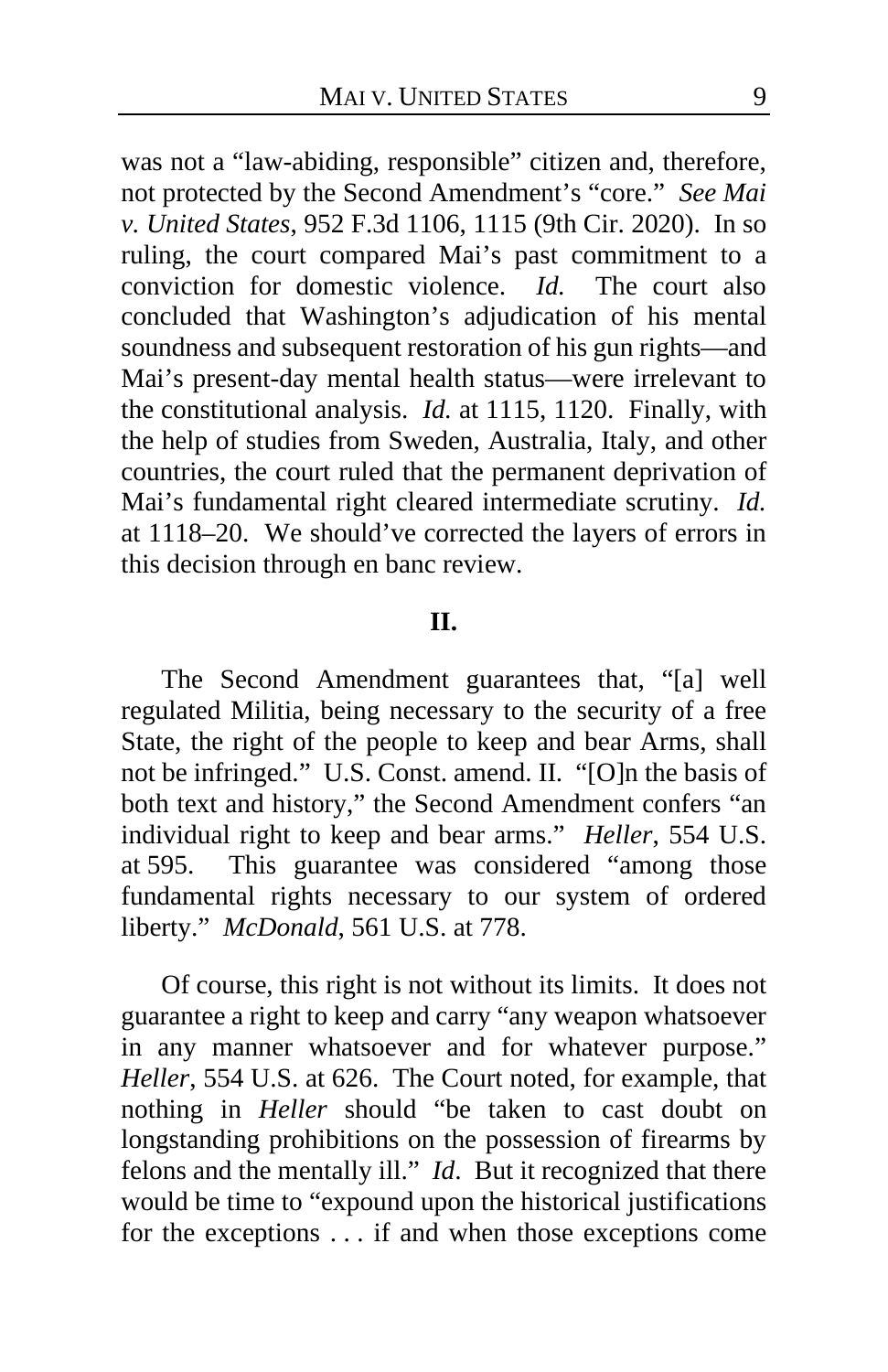before" the Court. *Id.* at 635. *Heller*, in the meantime, observed that these "longstanding" prohibitions were "presumptively lawful regulatory measures." *Id.* at 627 n.26.

*Heller* provided us the roadmap for Second Amendment claims. The Court looked to the Amendment's words, Founding-era thinkers, and early court decisions to examine the scope of the Second Amendment right. *Heller*, thus, showed us exactly what to look at: the text, history, and tradition. *Id.* at 605, 625, 635. Importantly, the Court warned that the Second Amendment was not subject to a "freestanding 'interest-balancing' approach." *Id.* at 634. The Court observed that the "very enumeration of the right takes out of the hands of government—even the Third Branch of Government—the power to decide on a case-bycase basis whether the right is *really worth* insisting upon." *Id*. Accordingly, *Heller* squarely rejected the view that "the scope of the Second Amendment right should be determined by judicial interest balancing." *McDonald*, 561 U.S. at 785.

Yet judicial interest balancing is exactly what our court does. Following *Heller*, our circuit, like many others, adopted a two-step test to adjudicate Second Amendment claims. First, we ask whether the statute at issue "burdens conduct protected by the Second Amendment[.]" *United States v. Chovan*, 735 F.3d 1127, 1136 (9th Cir. 2013). We decide this "based on a 'historical understanding of the scope of the [Second Amendment] right[.]'" *Jackson v. City & Cty. of San Francisco*, 746 F.3d 953, 960 (9th Cir. 2014) (quoting *Heller*, 554 U.S. at 625). Second, having determined that the law burdens protected Second Amendment activity, we select the appropriate level of scrutiny based on our assessment of "(1) how close the law comes to the core of the Second Amendment right and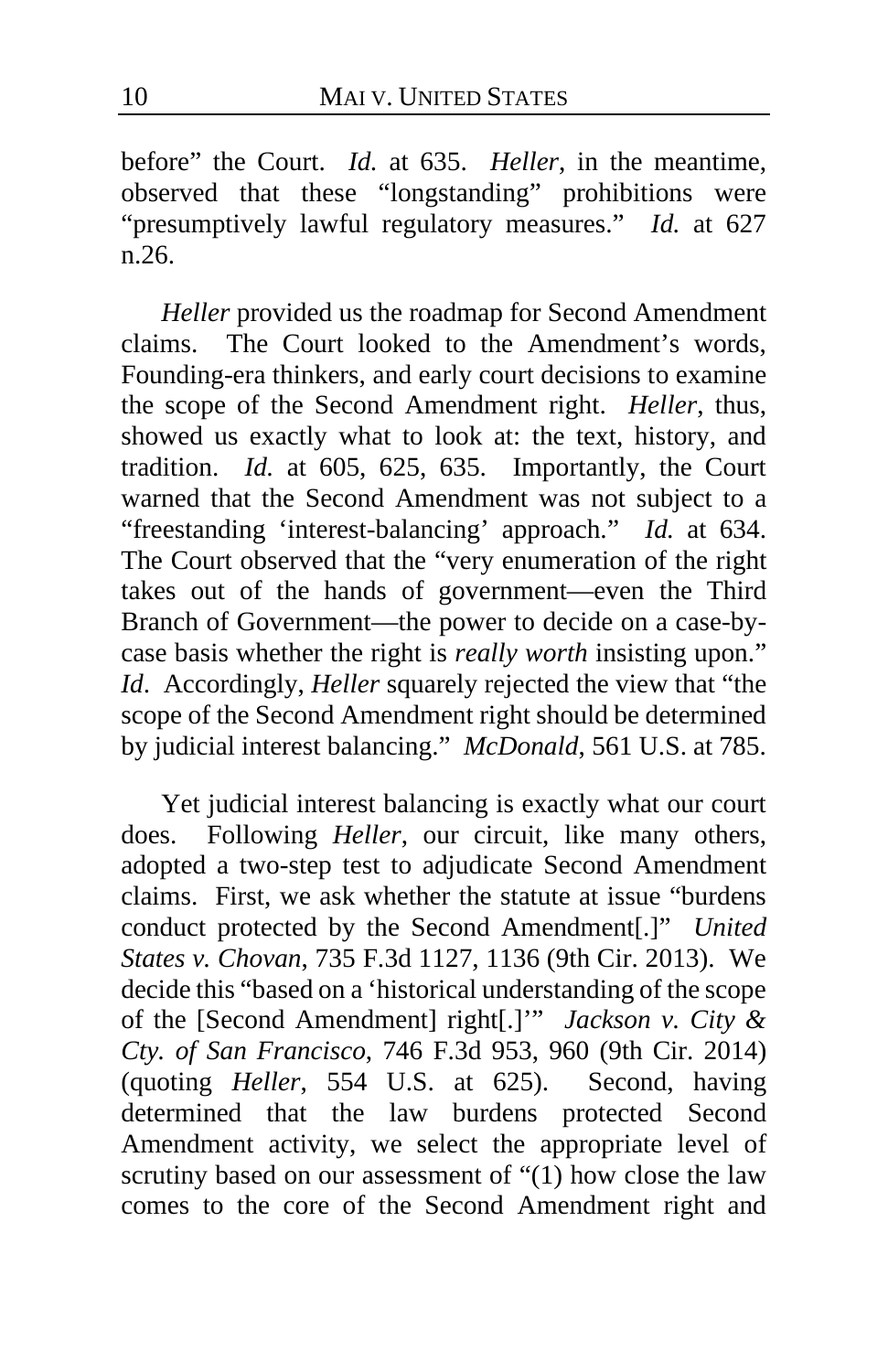(2) the severity of the law's burden on the right." *Chovan*, 735 F.3d at 1138 (simplified).

Judges across this country have questioned whether *Chovan*-type tests are consistent with *Heller*'s command to follow the text, history, and tradition in evaluating the scope of the Second Amendment. *See, e.g.*, *United States v. McGinnis*, 956 F.3d 747, 762 (5th Cir. 2020) (Duncan, J., concurring) (encouraging the replacement of the Fifth Circuit's two-step test in favor of *Heller*'s text and history mandate); *Ass'n of N.J. Rifle & Pistol Clubs, Inc. v. Attorney Gen. New Jersey*, 910 F.3d 106, 127 (3d Cir. 2018) (Bibas, J., dissenting) (arguing that *Heller* did not set up tiers of scrutiny with respect to regulations affecting the Second Amendment); *Mance v. Sessions*, 896 F.3d 390, 398 (5th Cir. 2018) (Ho, J., dissenting) (explaining that *Heller* instructs that fundamental constitutional rights are enshrined with the scope they were understood to have at the Founding); *Tyler v. Hillsdale Cty. Sheriff's Dep't*, 837 F.3d 678, 702 (6th Cir. 2016) (Batchelder, J., concurring) (encouraging the replacement of the Sixth Circuit's two-step test in favor of a test that, as required by *Heller* and *McDonald*, looks to history and tradition); *id.* at 710 (Sutton, J., concurring) (arguing that history and tradition should inform the scope of the Second Amendment rather than tiers of scrutiny); *Ezell v. City of Chicago*, 651 F.3d 684, 701–02 (7th Cir. 2011) (Sykes, J.) (explaining that the scope of the Second Amendment right requires a historical inquiry into original meaning and does not leave room for interest-balancing); *Heller v. District of Columbia*, 670 F.3d 1244, 1271 (D.C. Cir. 2011) (Kavanaugh, J., dissenting) ("*Heller* and *McDonald* leave little doubt that courts are to assess gun bans and regulations based on text, history, and tradition, not by a balancing test such as strict or intermediate scrutiny."); *see also N.Y. State Rifle & Pistol Ass'n, Inc. v. City of New*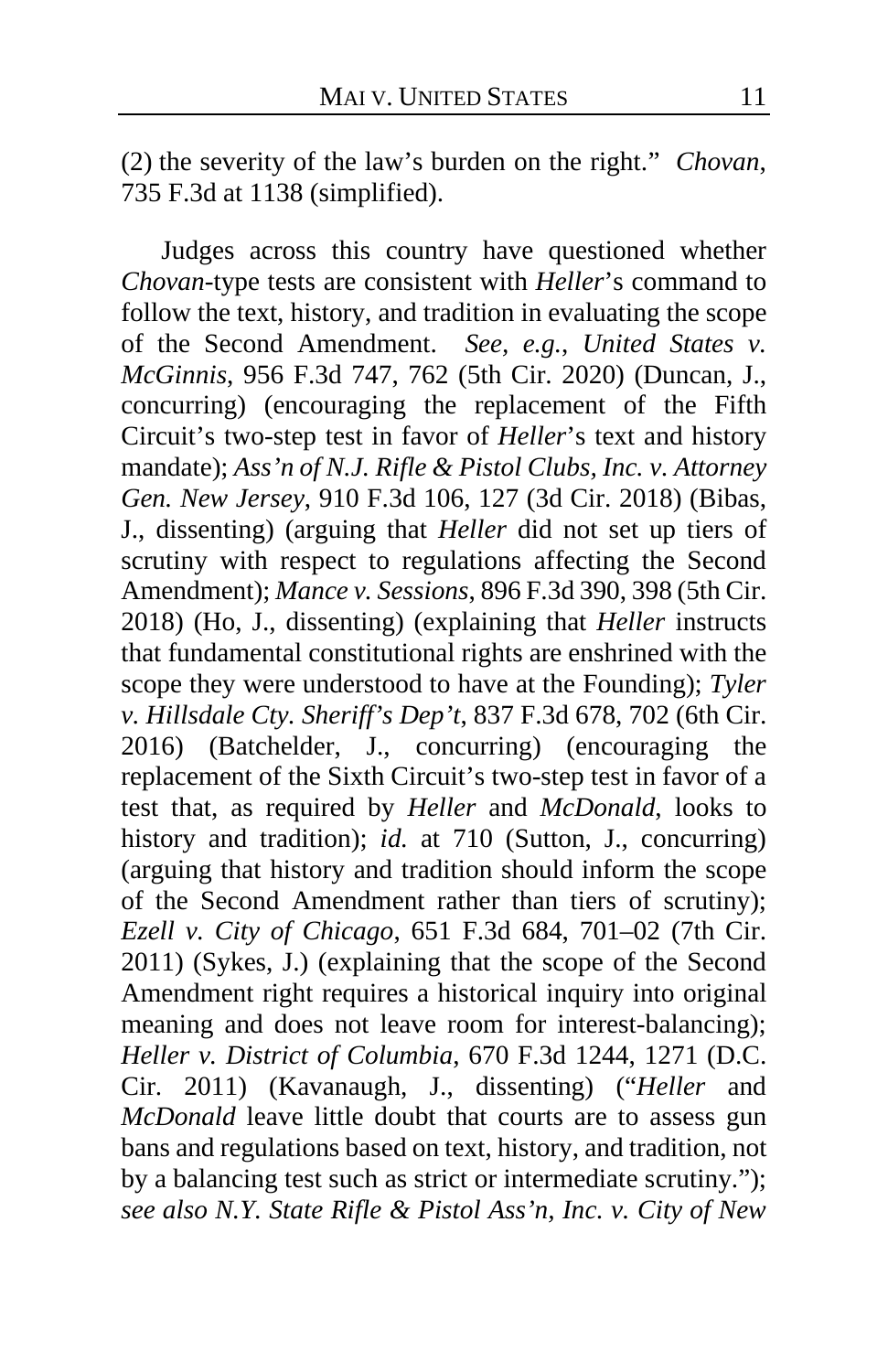*York*, 140 S. Ct. 1525, 1544 (2020) (Alito, J., dissenting) ("We are told that the mode of review in this case is representative of the way *Heller* has been treated in the lower courts. If that is true, there is cause for concern.").

Indeed, when this court first adopted the two-step test, Judge Bea rightfully questioned whether applying tiers of scrutiny to a Second Amendment right was consistent with *Heller*. *Chovan*, 735 F.3d at 1143 (Bea, J., concurring). As Judge Bea noted, "[u]nitary tests such as strict scrutiny, intermediate scrutiny, undue burden, and the like don't make sense . . . in the Second Amendment context because the language of *Heller* seems to foreclose scrutiny analysis." *Id*. (quoting Eugene Volokh, *Implementing the Right to Keep and Bear Arms for Self-Defense: An Analytical Framework and a Research Agenda*, 56 UCLA L. Rev. 1443, 1443, 1461–73 (2009)) (simplified). Nevertheless, since *Chovan* didn't challenge the application of an interest-balancing test, Judge Bea considered the question waived. *Id*.

I share these concerns. It is difficult to square the type of means-ends weighing of a government regulation inherent in the tiers-of-scrutiny analysis with *Heller*'s directive that a core constitutional protection should not be subjected to a "freestanding 'interest-balancing' approach." *Heller*, 554 U.S. at 634. In fact, such an analysis is difficult to square with the interpretation of most constitutional rights. As Justice Scalia wrote, "[a] constitutional guarantee subject to future judges' assessments of its usefulness is no constitutional guarantee at all." *Id*. After all, "[t]he People, through ratification, have already weighed the policy tradeoffs that constitutional rights entail." *Luis v. United States*, 136 S. Ct. 1083, 1101 (2016) (Thomas, J., concurring). Our duty as unelected and unaccountable judges is to defer to the view of the people who ratified the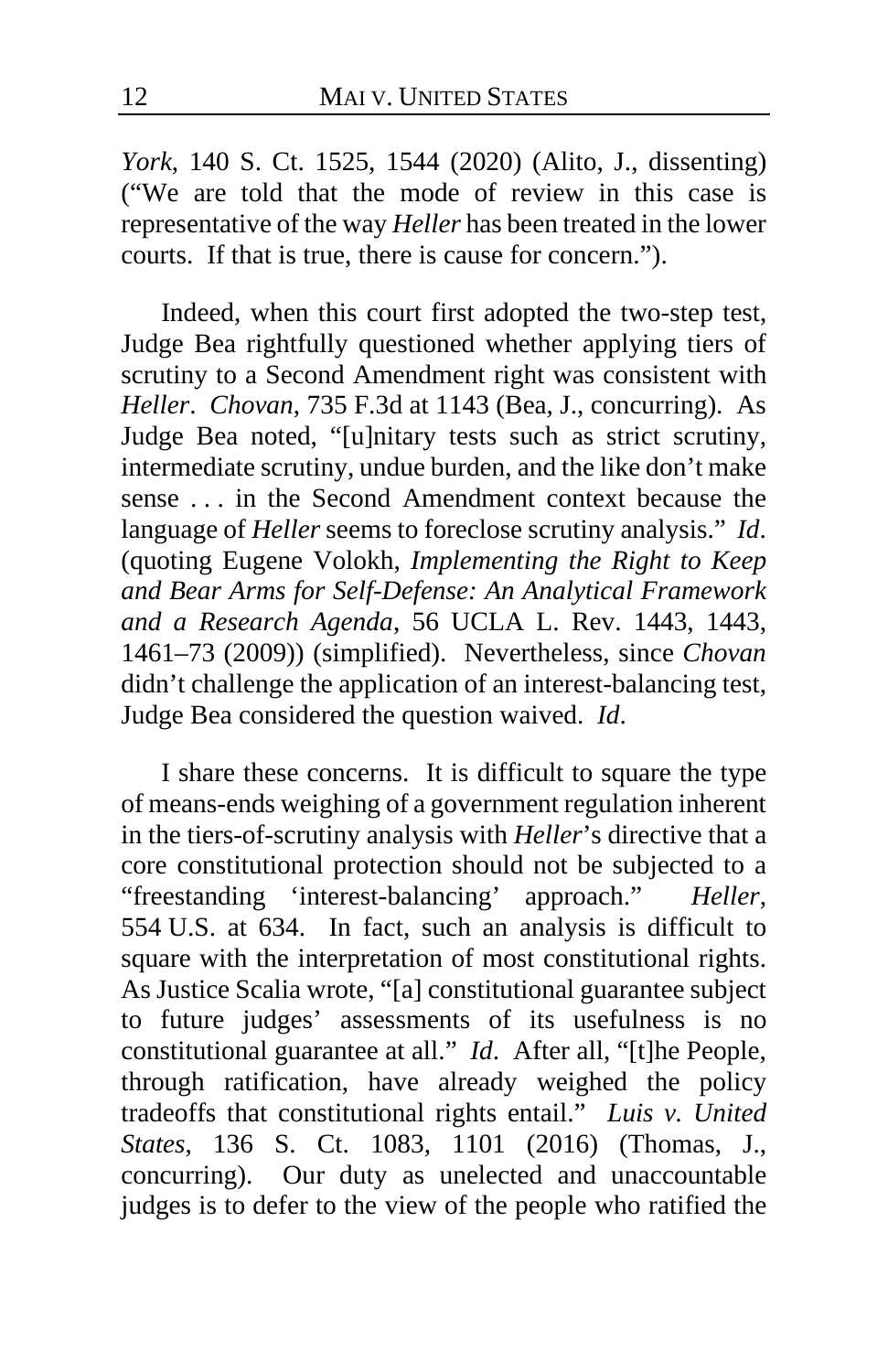Second Amendment, which is itself the "very *product* of an interest balancing by the people." *Heller*, 554 U.S. at 635. By ignoring the balance already struck by the people, and instead subjecting enumerated rights, like the Second Amendment, to our own judicial balancing, "we do violence to the [constitutional] design." *Crawford v. Washington*, 541 U.S. 36, 67–68 (2004). Perhaps, this is why "[t]he Constitution does not prescribe tiers of scrutiny." *Whole Woman's Health v. Hellerstedt*, 136 S. Ct. 2292, 2327 (2016) (Thomas, J., dissenting).

If operating on a clean slate, I would hew to *Heller*'s and *McDonald*'s fidelity to the Second Amendment's history, tradition, and text. The precise contours of such a review should be subject to further refinement; but we might, as Justice Scalia suggested in *Heller* itself, look to the original meaning of the First Amendment. *See Heller*, 554 U.S. at 635 (suggesting categorical exceptions to the First Amendment as recognized at the Founding, such as obscenity, libel, and disclosure of state secrets); *see also Tyler*, 837 F.3d at 712 (Sutton, J., concurring) (opining that "*Heller* creates an on-off switch to the right to bear arms"). Under this view, a law may only constitutionally prohibit the core right to keep arms in the home for self-defense if the prohibition falls within an exception understood to be outside of the Amendment's scope at the time of the Founding.

As the following section shows, when viewed under the original understanding of the Second Amendment, § 922(g)(4)'s application to Mai cannot pass muster.

### **III.**

In the Founding era, little regulation surrounded the core right of gun ownership for self-defense of the home. As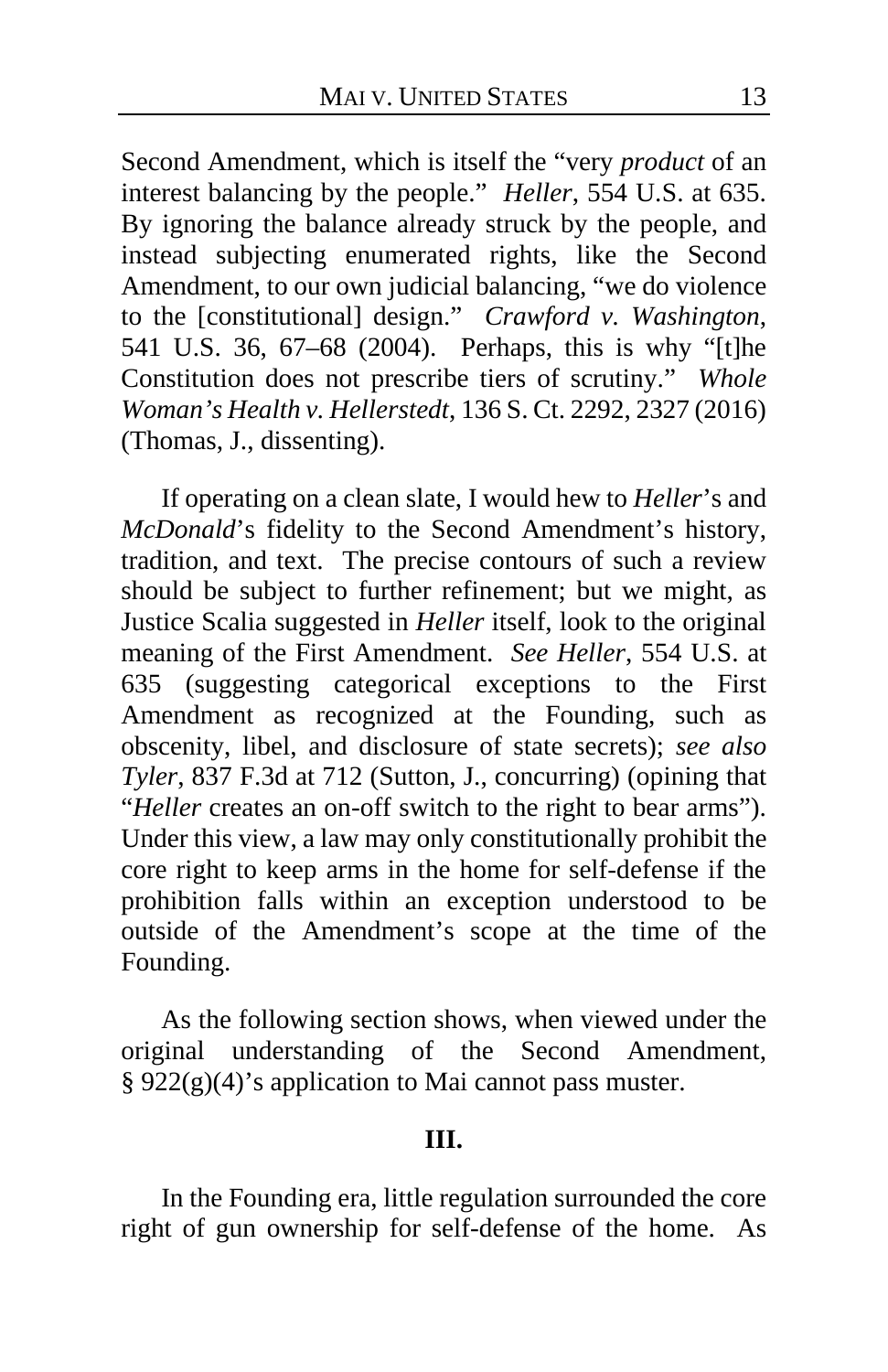recognized by *Heller*, the Founders understood the "[t]he right of self defence" as "the first law of nature" and "the true palladium of liberty[.]" *Heller*, 554 U.S. at 606 (quoting 1 St. George Tucker, *Blackstone's Commentaries* 300 (1803)). William Rawle, a constitutional scholar and George Washington's pick for Attorney General, noted that "[n]o clause in the Constitution could by any rule of construction be conceived to give to congress a power to disarm the people. . . . But if in any blind pursuit of inordinate power, [congress] should attempt it, [the Second] amendment may be appealed to[.]" William Rawle, *A View of the Constitution of the United States* 125–26 (2d. ed 1829). When proposing a model constitution for Virginia in 1776, Jefferson included within the document the explicit guarantee that "[n]o free man shall be debarred the use of arms in his own lands." *The Jefferson Cyclopedia* 51 (Foley ed., reissued 1967).

Historical regulations of the right to bear arms focused more on how people *used* weapons—not who could own them. For example, in 1840, the Alabama Supreme Court upheld a ban on the secret carrying of guns and knives. *State v. Reid*, 1 Ala. 612, 614–15, 622 (1840); *see also Aymette v. State*, 21 Tenn. 154 (1840) (upholding a statute making the carrying of a concealed weapon a crime); *State v. Chandler*, 5 La. Ann. 489, 489–90 (1850) (same). In 1846, the Supreme Court of Georgia noted that at the time of the Founding there was a distinction between "a law prohibiting the exercise of the right [to bear arms], and a law merely regulating the manner of exercising that right." *Nunn v. State*, 1 Ga. 243, 247 (1846). Consequently, a state legislature could ban the concealed-carry of a gun, so long as the ban did not infringe upon the "*natural* right of selfdefence, or of [the] constitutional right to keep and bear arms." *Id.* at 251.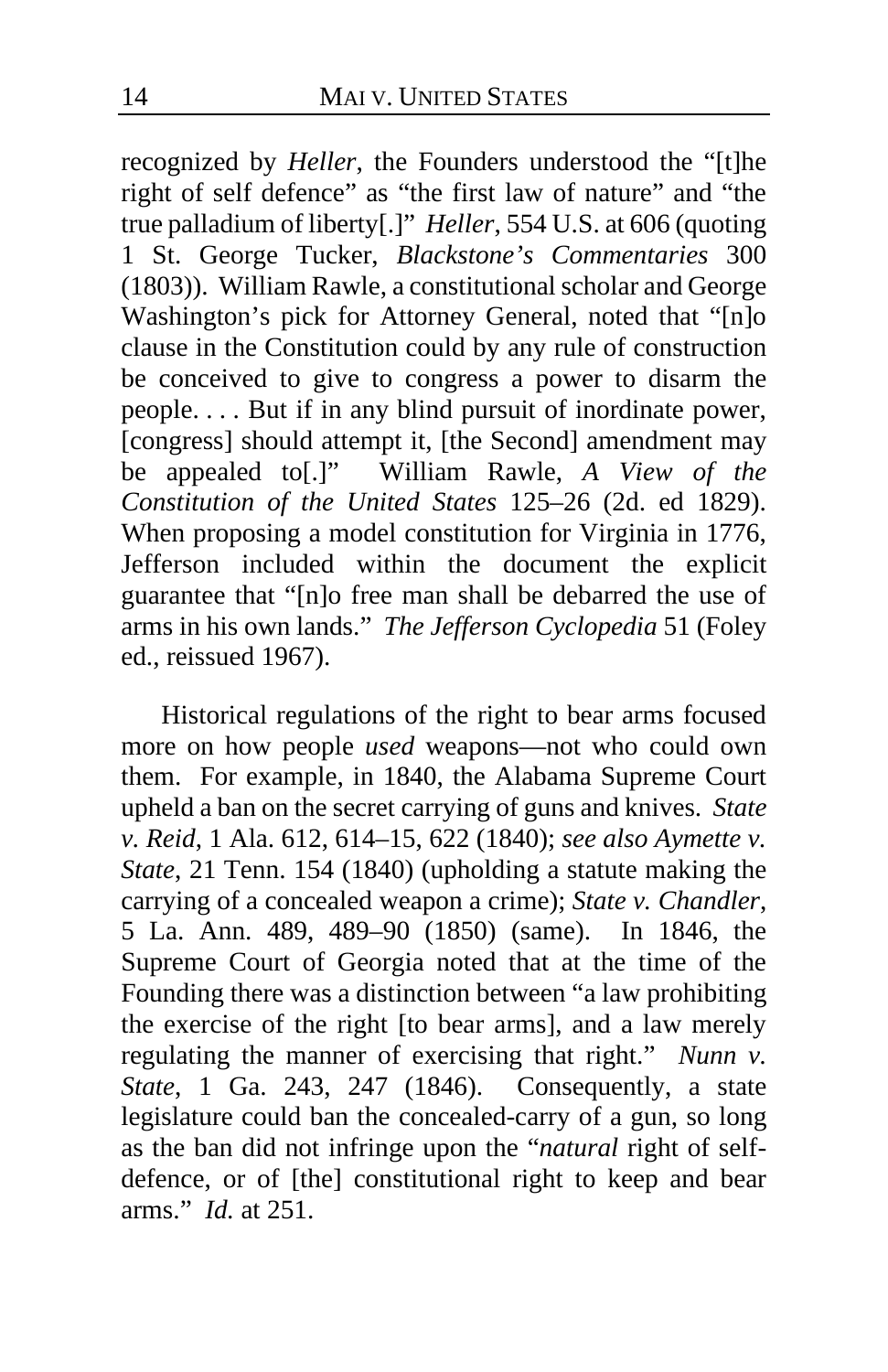Indeed, the first decision addressing a firearms regulation based on the *condition* of a person (rather than the manner of carrying) did not arise until 1886. *See* C. Kevin Marshall*, Why Can't Martha Stewart Have A Gun?*, 32 Harv. J.L. & Pub. Pol'y 695, 711 (2009) (citing *State v. Shelby*, 2 S.W. 468, 469 (Mo. 1886)) (hereinafter, "*Martha*"). In *Shelby*, the Supreme Court of Missouri upheld a restriction on the carrying of a deadly weapon while intoxicated. 2 S.W. at 469. Similarly, late 19th century laws in Michigan and the District of Columbia restricted weapons ownership for minors. *See Martha* at 712 n.93. But as a Texas state court explained, the state may have "the power by law to regulate the wearing of arms, with a view to prevent crime, but it has not the power to enact a law the violation of which will work a forfeiture of defendant's arms." *Jennings v. State*, 5 Tex. Ct. App. 298, 300 (1878) (striking down a law requiring forfeiture of guns used during a crime under the state constitution).

It should come as no surprise, then, that scholars have "search[ed] in vain through eighteenth-century records to find any laws specifically excluding the mentally ill from firearms ownership." Carlton F.W. Larson, *Four Exceptions in Search of a Theory: District of Columbia v. Heller and Judicial Ipse Dixit*, 60 Hastings L.J. 1371, 1376 (2009). Such laws would be highly unusual in a context where regulations focused on use rather than ownership. Not until 1930 do we see laws specifically touching on gun ownership and mental health, after the ABA-approved Uniform Firearms Act prohibited delivery of a pistol to any person of "unsound" mind. *Id.* at 1376 (quoting *Handbook of the National Conference of Commissioners on Uniform State Laws and Proceedings of the Fortieth Annual Conference* 563 (1930)). The Act, first drafted in 1926, sought to promote uniform state laws on firearms. Legislation, *The*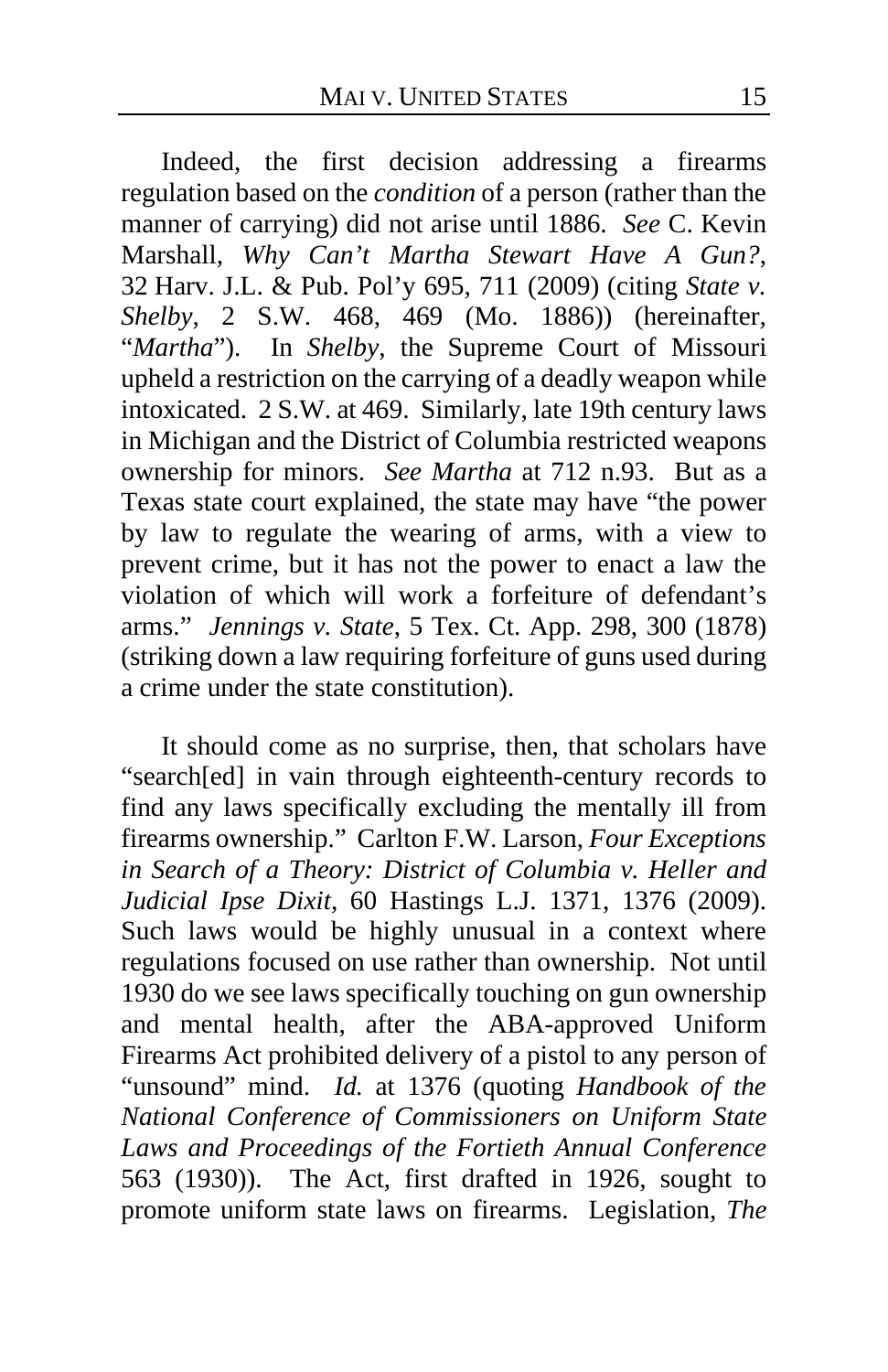*Uniform Firearms Act*, 18 Va. L. Rev. 904, 904–05 (1932). It was adopted by Pennsylvania in 1931, *id*. at 905 n.9, and other states passed similar laws in the following decades, *see, e.g.*, 1965 N.Y. Laws 2343, 2472 (codified at N.Y. Penal Law §400.00.1 (McKinney 2008)). The statute at issue here, § 922(g)(4), was not enacted until 1968. Gun Control Act of 1968, Pub. L. No. 90-618, 82 Stat. 1213, 1220.

Given the paucity of Founding-era laws specifically prohibiting gun ownership by the mentally ill, we are better served by exploring the dominant thinking on mental illness in that period. On this, the evidence is clear: temporary mental illness didn't lead to a permanent deprivation of rights.

Influential philosophers of the day understood that rights attach with the attainment of "reason" and, correspondingly, the loss of rights persisted only through the loss of reason. *See Tyler*, 837 F.3d at 705–06 (Batchelder, J., concurring) (citing 1 Jean-Jacques Burlamaqui, *The Principles of Natural and Politic Law* 82 (1747); John Locke, *Two Treatises of Government* (1691), *reprinted in* 4 John Locke, *The Works of John Locke* 207, 339, 342 (12th ed. 1824); 1 Frederick Pollock & Frederic William Maitland, *The History of English Law Before the Time of Edward I* 507–08 (1898)). This understanding accorded with a deeply rooted common law tradition recognizing that mental illness was not a permanent condition. *See id.* at 707–14 (Sutton, J., concurring) (citing 1 William Blackstone, *Commentaries*  \*304–05; Anthony Highmore, *A Treatise on the Law of Idiocy and Lunacy* 104 (1807)).**[1](#page-15-0)** Thus, an "insane" person

<span id="page-15-0"></span>**<sup>1</sup>** For example, in 1689, a Virginia court ordered the confinement of John Stock, who kept "running about the neighborhood day and night in sad Distracted Condition to the great Disturbance of the people" to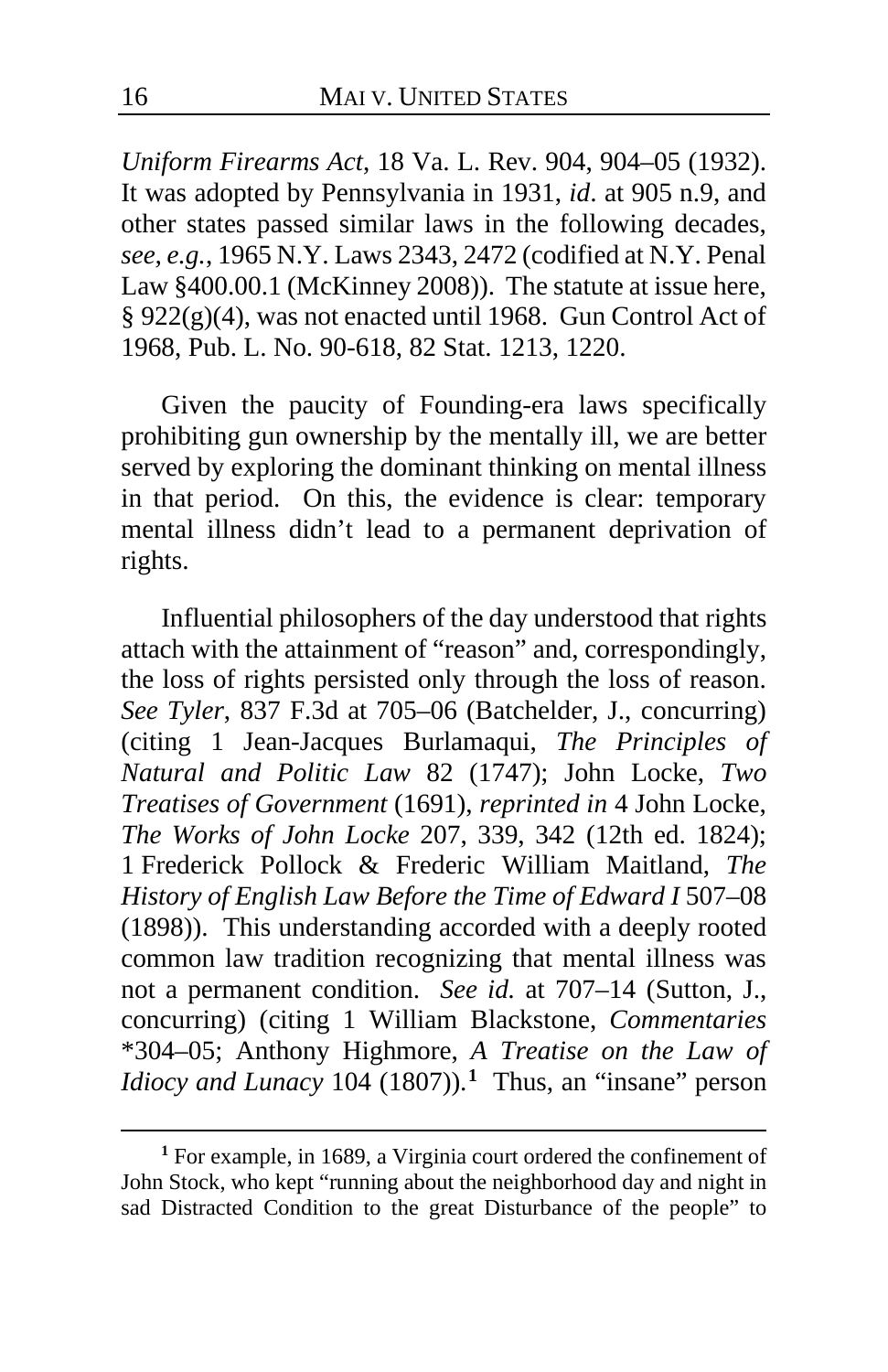was one who "by disease, grief, or other accident hath lost the use of his reason." 1 William Blackstone, *Commentaries* \*304. But "the law always imagines, that the[] accidental misfortunes [that caused the lunacy] may be removed" and at that point the person's rights restored. *Id.* at \*304–05; *see* 1 Frederick Pollock & Frederic William Maitland, *The History of English Law Before the Time of Edward I* 507–08 (1898); *see also* Anthony Highmore, *A Treatise on the Law of Idiocy and Lunacy* 73 (1807) ("[A] lunatic [was] never to be looked upon as irrecoverable.").

These views on the mentally ill were reflected in historical practices and laws. Even as Virginia sought to ratify its constitution with a limitation on the civil rights of "lunatics," such limitation was only "during their state of insanity." 1 St. George Tucker, *Blackstone's Commentaries: With Notes of Reference, to the Constitution and Laws, of the Federal Government of the United States; and of the Commonwealth of Virginia* 145 (1803). Virginia recognized that "an[c]ient law" mandated that the insane should recover their rights when "they recovered their senses." *Id.* For example, even if a former "lunatic[]" had his property taken, he was free to petition a tribunal to establish that "he was now restored to his Understanding" in order to re-claim the property. Charles Viner, *A General Abridgment of Law and Equity* 138 (1741). And while judicial officials were authorized to "lock up" "lunatics" or "other individuals with dangerous mental impairments" (thereby depriving them of all rights), they were "locked up only so long as such lunacy or disorder shall continue, and no longer." Henry Care, *English Liberties, or the Free- born* 

prevent "his doeing any further Mischiefe." Gerald N. Grob, *Mad Among Us* 16 (1994). But Stock was to be confined only "until hee bee in a better condition to Governe himself." *Id*.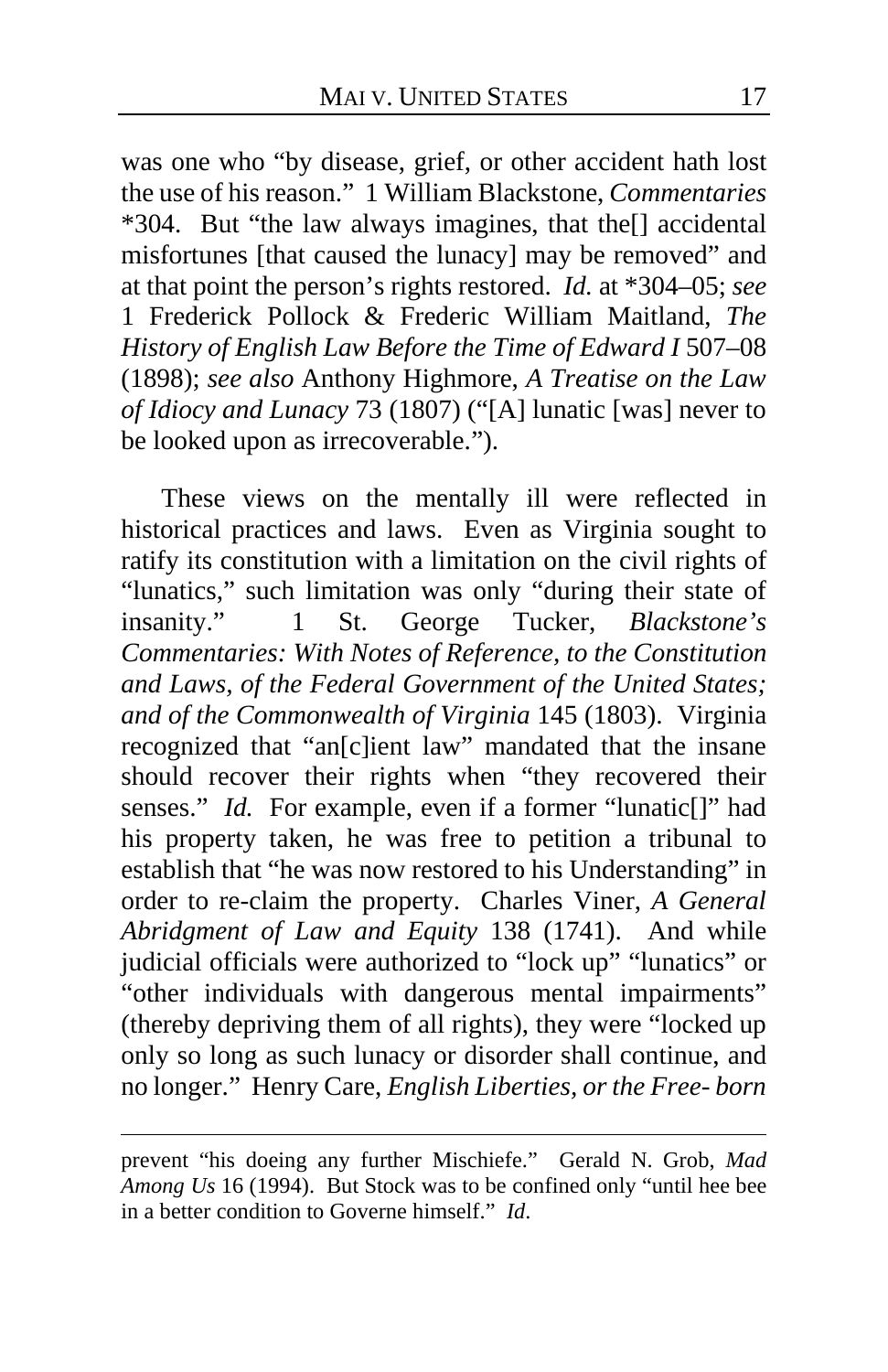*Subject's Inheritance* 329 (6th ed. 1774). Similarly, the statute of limitations affecting a claimed property right would not run against a mentally ill person until the "removal of his disability and knowledge of the existence of" such right. *See Dicken v. Johnson*, 7 Ga. 484, 494 (1849).

From this historical record a clear picture emerges: mental illness was considered a *temporary* ailment that only justified a *temporary* deprivation of rights. At the time of the Founding, the idea that the formerly mentally ill were permanently deprived of full standing in the community was nowhere to be found. Thus,  $\S 922(g)(4)'s$  permanent prohibition on those "formerly committed to a mental institution" patently burdens the Second Amendment right of an individual, like Mai, who has been adjudicated to be no longer mentally ill and whose commitment was long ago.

*Heller*'s observations about "presumptively lawful regulatory measures" does not change this analysis. *See United States v. Torres*, 911 F.3d 1253, 1262 (9th Cir. 2019). *Heller*'s reference to firearm prohibitions for the "mentally ill" as being "presumptively lawful," 554 U.S. at 626, 627 n.26, apply to those who are *presently* mentally ill. "[A] good rule of thumb for reading [Court] decisions is that what they say and what they mean are one and the same." *Mathis v. United States*, 136 S. Ct. 2243, 2254 (2016). As such, we view these categories as "well-defined and narrowly limited." *Jackson*, 746 F.3d at 960 (quoting *Brown v. Entm't Merchants Ass'n*, 564 U.S. 786, 791 (2011)). Accordingly, nothing in these categories contravenes the historical evidence that mental illness was considered a *temporary* status with no lifelong legal consequences. Because Mai is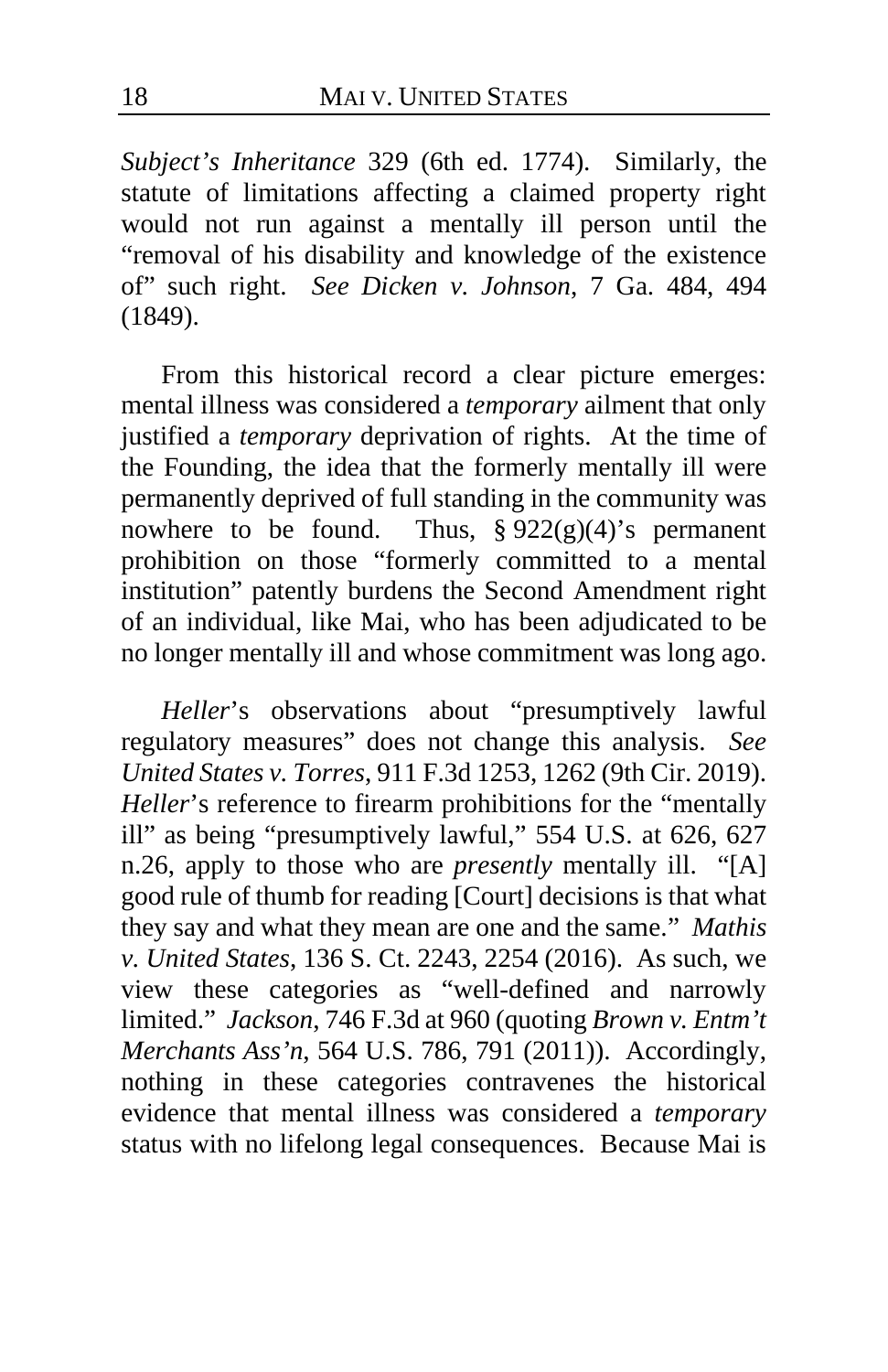not currently mentally ill, he doesn't belong in that "presumptive" category.**[2](#page-18-0)**

With no historical support for this type of permanent restriction, or even an analogous restriction, §  $922(g)(4)$  as applied to Mai violates the Second Amendment's command that "the right of the people to keep and bear Arms, shall not be infringed." U.S. Const. amend. II. Accordingly, we should have said as much and reversed the district court's decision.

#### **IV.**

As I have shown, § 922(g)(4)'s application to Mai has no basis in the text, tradition, and history of the Second Amendment. But until our court agrees to apply such a test to Second Amendment claims under en banc review or the Court provides us with further guidance, we remain bound by the *Chovan* test. But even under that test, the court *still* got it wrong. The court first incorrectly identified intermediate scrutiny as the proper standard of review and then flubbed its application. These errors were further reason to revisit this case.

### **A.**

As discussed, *Chovan* calls for a two-step process. First, we determine if the law "burdens conduct protected by the Second Amendment," *Chovan*, 735 F.3d at 1136, "based on a historical understanding of the scope of the [Second

<span id="page-18-0"></span>**<sup>2</sup>** As the Sixth Circuit held, "*Heller*'s presumption of lawfulness should not be used to enshrine a permanent stigma on anyone who has ever been committed to a mental institution for whatever reason." *Tyler*, 837 F.3d at 688. To do so "would amount to a judicial endorsement of Congress's power to declare, 'Once mentally ill, always so.'" *Id.*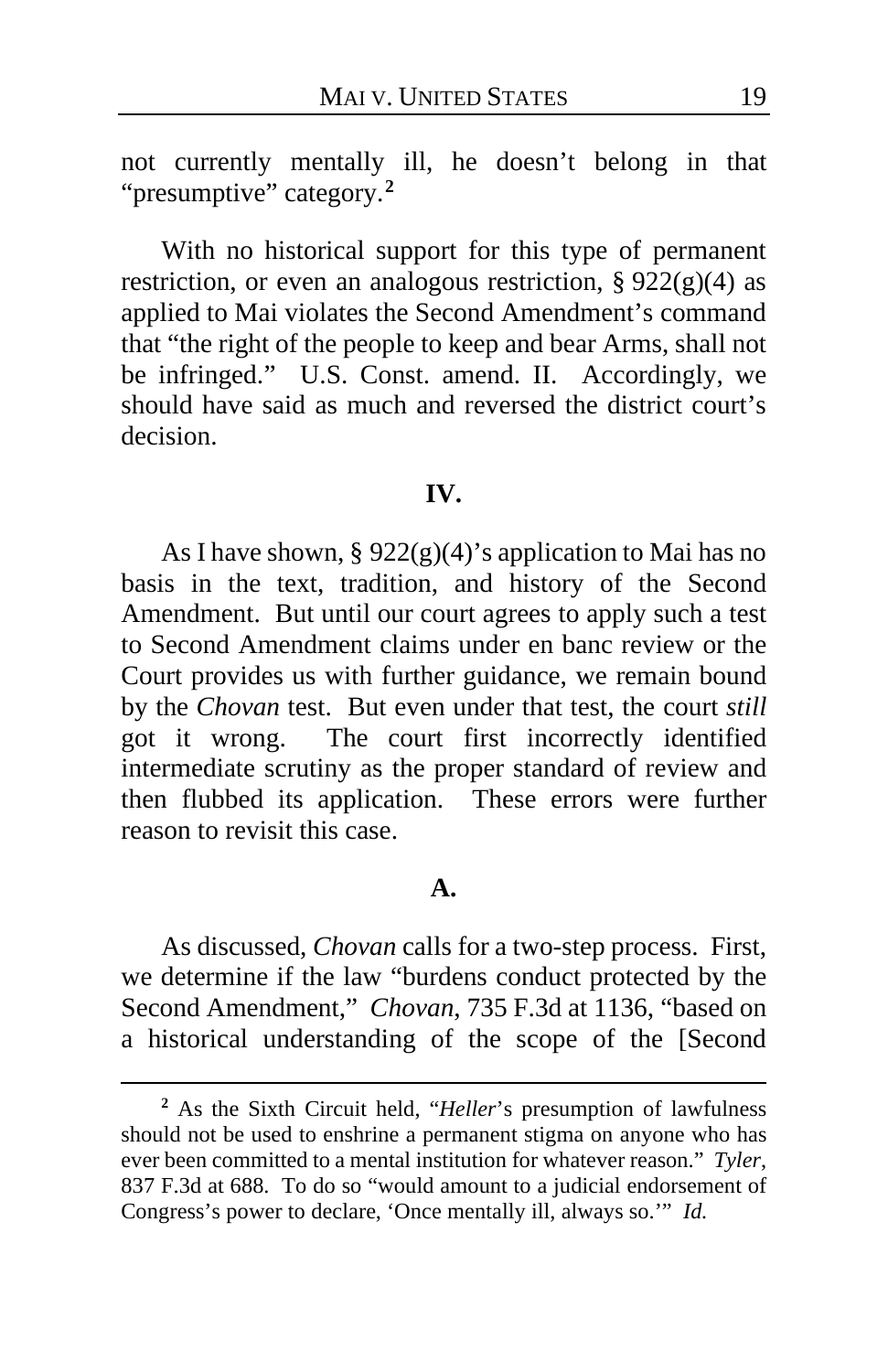Amendment] right[.]" *Jackson*, 746 F.3d at 960 (9th Cir. 2014) (simplified). Second, we decide what level of scrutiny applies based on our assessment of "(1) how close the law comes to the core of the Second Amendment right and (2) the severity of the law's burden on the right." *Chovan*, 735 F.3d at 1138 (simplified). Depending on the answers to these questions, we determine our review on a sliding scale<br>ranging from intermediate scrutiny to per se from intermediate scrutiny to per se unconstitutionality. *See Silvester v. Harris*, 843 F.3d 816, 821 (9th Cir. 2016). A law, like the complete handgun ban examined in *Heller*, that imposes "such a severe restriction" on the core Second Amendment right that "it amounts to a destruction of [that] right" is per se unconstitutional. *See Bauer v. Becerra*, 858 F.3d 1216, 1222 (9th Cir. 2017) (simplified). A "law that implicates the core of the Second Amendment right and severely burdens that right"—without totally destroying it, like a ban on large-capacity magazines—"warrants strict scrutiny." *Duncan v. Becerra*, No. 19-55376, 2020 WL 4730668, at \*22 (9th Cir. Aug. 14, 2020) (quoting *Silvester*, 843 F.3d at 821, 827). For all other laws that do not implicate the core Second Amendment right or do not substantially burden that right, like a short waiting period to purchase firearms, we apply intermediate scrutiny. *Torres*, 911 F.3d at 1262 (citing *Jackson*, 746 F.3d at 961); *Silvester*, 843 F.3d at 823.

The court erred at both steps of the *Chovan* analysis. At step one, the court assumed, rather than decided, that  $\S 922(g)(4)$  as applied to Mai burdens conduct protected by the Second Amendment right. *Mai*, 952 F.3d at 1114. But by dodging the question of "which perspective better comports with the historical evidence," *id.*, the court sidesteps *Heller*'s command to review the text, history, and tradition of the Amendment. *Heller*, 554 U.S. at 605, 625, 635. But when we suspect that a question may implicate a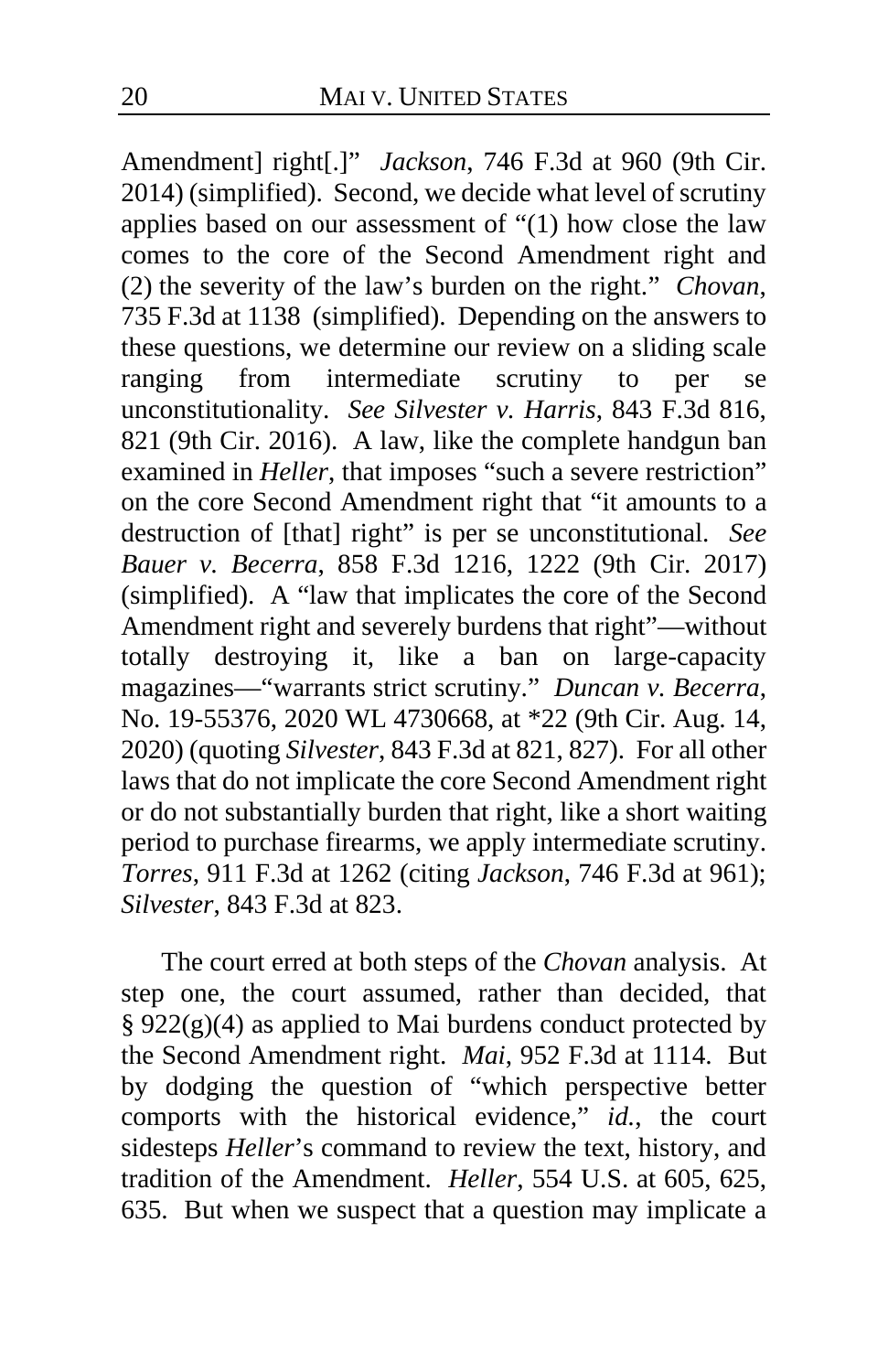"core" constitutional concern, "we should do more before tossing it aside." *Fazaga v. FBI*, 965 F.3d 1015, 1079 (9th Cir. 2020) (Bumatay, J., dissenting). Furthermore, when undertaking a constitutional analysis, "[w]e should resolve questions about the scope of [our] precedents in light of and in the direction of the constitutional text and constitutional history." *Edmo v. Corizon, Inc.*, 949 F.3d 489, 506 (9th Cir. 2020) (Bumatay, J., dissenting) (quoting *Free Enter. Fund v. Public Co. Accounting Oversight Bd.*, 537 F.3d 667, 698 (D.C. Cir. 2008) (Kavanaugh, J., dissenting)).

By punting the analysis of the historical scope of the Second Amendment and its impact on the formerly mentally ill, we let false assumptions cloud our judgment and distort our precedent even further from the original understanding of the Constitution. Had we done the requisite analysis, we would have recognized that this law not only burdens Second Amendment-protected conduct, but that it also strikes at the core right protected by its guarantee. Instead, our court skips this important step—an omission that infects the rest of the *Chovan* analysis.

The court erred again at *Chovan* step two, by incorrectly identifying intermediate scrutiny as the proper standard.**[3](#page-20-0)** As we have recently explained, step two of *Chovan* "is a simple inquiry: if a law regulating arms adversely affects a lawabiding citizen's right of defense of hearth and home, that law strikes at the core Second Amendment right." *Duncan*, 2020 WL 4730668, at \*12; *Jackson*, 746 F.3d at 961

<span id="page-20-0"></span>**<sup>3</sup>** Without reference to our precedent, Mai apparently agreed that intermediate scrutiny should apply to his case. *See Mai*, 952 F.3d at 1115. Nevertheless, "we are not bound to decide a matter of constitutional law based on a concession." *Colo. Republican Fed. Campaign Comm. v. Fed. Election Comm'n*, 518 U.S. 604, 622 (1996).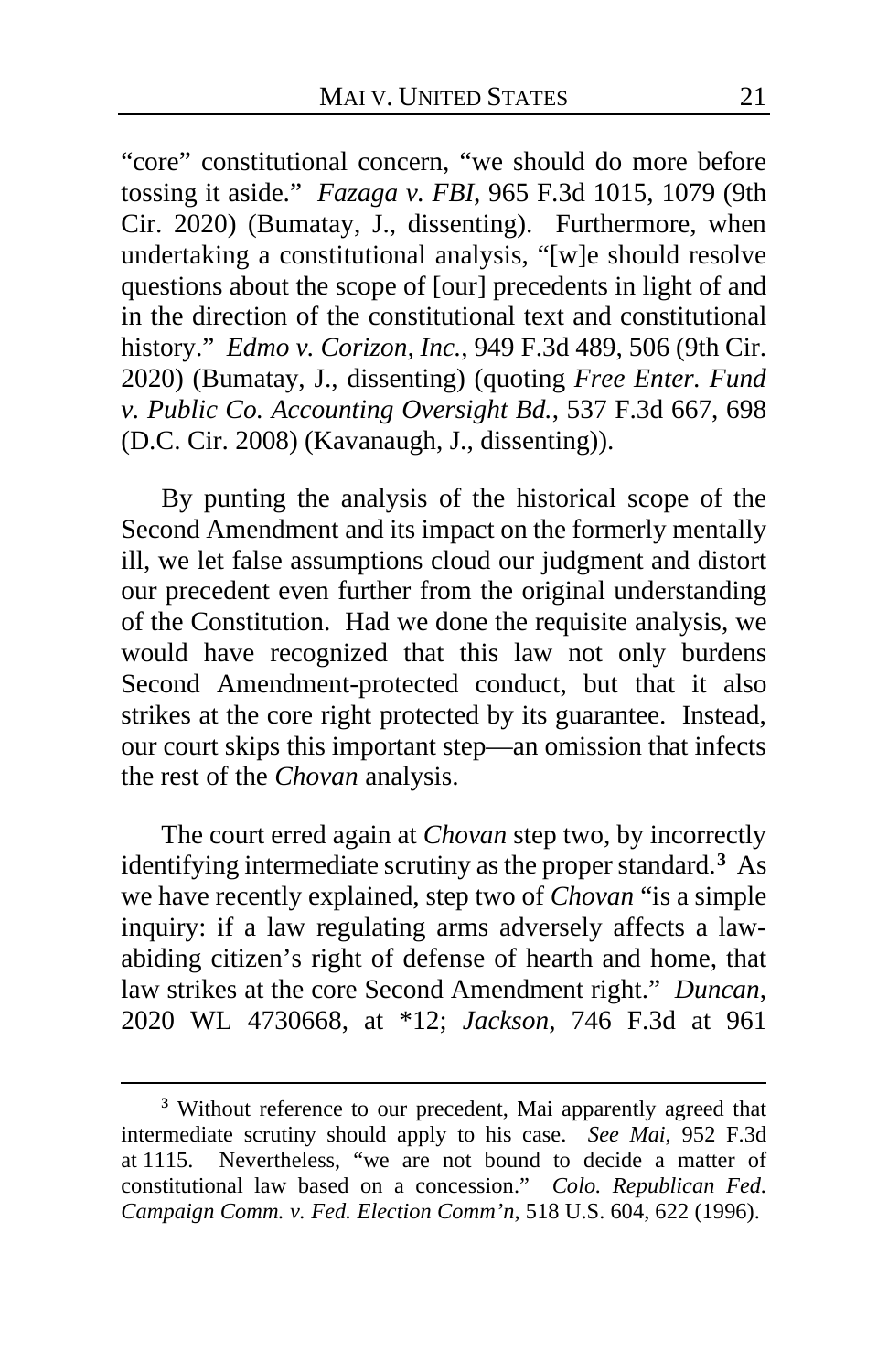(recognizing that laws which regulate only the "manner in which persons may exercise their Second Amendment rights" are less burdensome than those which "bar firearm possession completely") (quoting *Chovan*, 735 F.3d at 1138); *see also Heller*, 554 U.S. at 635 ("[W]hatever else it leaves to future evaluation, [the Second Amendment] surely elevates above all other interests the right of lawabiding, responsible citizens to use arms in defense of hearth and home.").

Under this framework, the application of  $\S 922(g)(4)$  to Mai strikes at the core Second Amendment right—and guts it. Indeed, § 922(g)(4) completely deprives Mai of the ability to possess a firearm, even within the home, where protections are "at their zenith." *Duncan*, 2020 WL 4730668, at \*12 (quoting *Kachalsky v. Cty. of Westchester*, 701 F.3d 81, 89 (2d Cir. 2012)). In any other context, laws that burden the core of a fundamental right are invariably analyzed under heightened scrutiny—e.g., restrictions on the "content" of speech rarely survive strict scrutiny, *e.g.*, *Brown v. Entm't Merchs. Ass'n*, 564 U.S. 786, 799 (2011), nor do laws that restrict "core" political speech, *see, e.g.*, *McIntyre v. Ohio Elections Comm'n*, 514 U.S. 334, 347 (1995); *Buckley v. Am. Constitutional Law Found., Inc.*, 525 U.S. 182, 207 (1999) (Thomas, J., concurring). We should not treat the Second Amendment any different. Instead, we should have recognized that  $\S 922(g)(4)$  effects a complete deprivation of Mai's core Second Amendment right and held the law unconstitutional as applied to him.

At a minimum, the law is a "substantial burden" on the core Second Amendment right, warranting the application of strict scrutiny. *Duncan*, 2020 WL 4730668, at \*22. But the court evaded any form of strict scrutiny, despite admitting that  $\frac{8}{922(g)(4)}$ 's "lifetime ban" on Mai's Second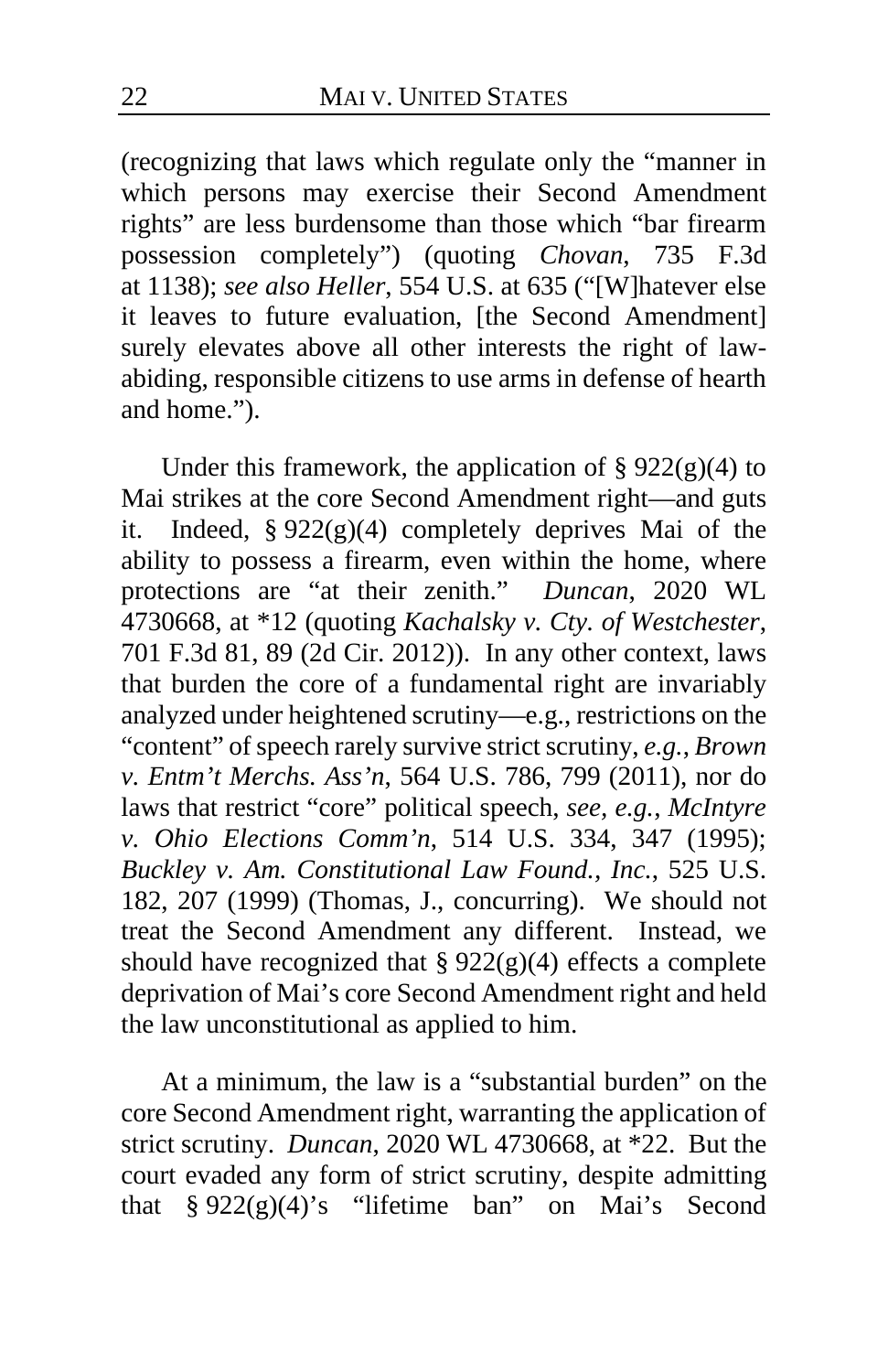Amendment right was "quite substantial," by minimizing the law's burden as falling on only a "narrow class" of individuals. *Mai*, 952 F.3d at 1115. In doing so, the court seemingly pulls new doctrine out of its hat and magically transforms a fundamental right that belongs to an individual, *Heller*, 554 U.S. at 592, into one that is class-based. Rather than face the total and permanent deprivation of the core Second Amendment right for Mai (and the class of people like him), the court refocused the inquiry on the *size* of the class. And ta-da!, the court holds, intermediate scrutiny applies. Like most magicians, the court refused to explain its act.**[4](#page-22-0)** Because the law deprives only a "narrow class" of individuals their Second Amendment right, ipse dixit, it is analyzed only under intermediate scrutiny. Such reasoning is even more perplexing given that heightened scrutiny was originally announced as a method to protect the rights of "discrete and insular minorities." *See United States v. Carolene Prods. Co.*, 304 U.S. 144, 152 n.4 (1938). Today, according to the court, the fact that Mai belongs to a "narrow class" is, paradoxically, *the very reason* to lower the level of scrutiny applied to him. We should have corrected this jurisprudential sleight of hand.

Next, the court justified its decision to apply intermediate scrutiny by refusing to recognize Mai as a "lawabiding, responsible citizen." But its refusal to do so is baffling. Besides a brief involuntary commitment as a youth, nothing in the record shows that Mai is anything but

<span id="page-22-0"></span>**<sup>4</sup>** The court cites to *Tyler* for its analysis, *Mai*, 952 F.3d at 1115, but *Tyler* provides no reasoning for the class-based burden approach and only cites to a Tenth Circuit case for that proposition. *Tyler*, 837 F.3d at 691 (citing *United States v. Reese*, 627 F.3d 792, 802 (10th Cir. 2010)). In turn, the Tenth Circuit case merely announces the proposition with no accompanying analysis. *Reese*, 627 F.3d at 792. So the court falls into a rabbit hole within rabbit holes to justify its conclusion.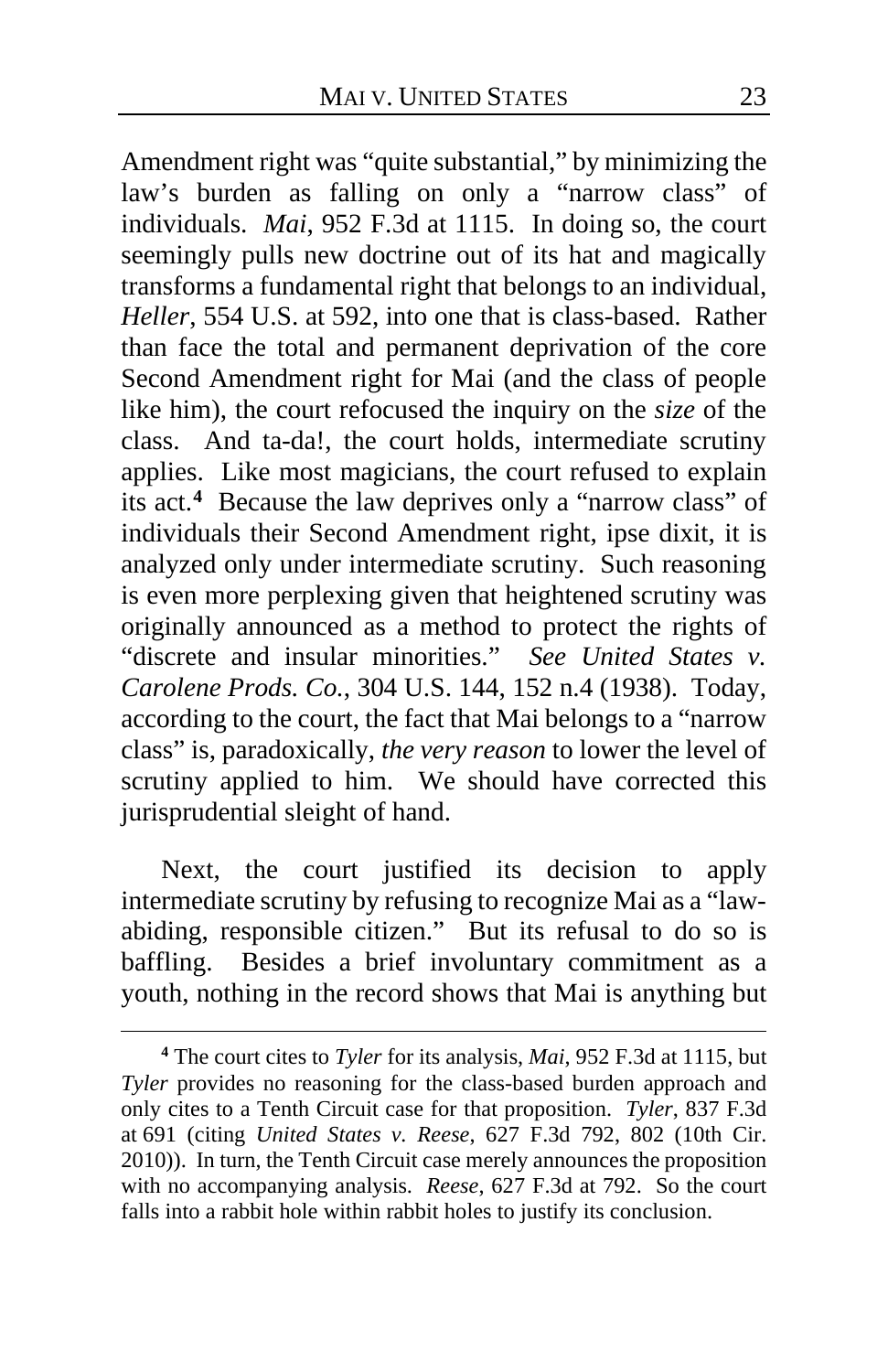a "law-abiding, responsible citizen." Instead, it shows that Mai is a person of advanced education and demonstrated professional achievement, with strong community and family support and no history of criminal activity or substance abuse. Yes, he suffered from significant depression as a teen, but recent psychological evaluators and Washington state have concluded he is not currently mentally ill and presents no risk of violence to others or himself. Nor is that reasonably likely to change in the future. Washington, in turn, restored his right to possess firearms under state law.

But this court decided it knows better, holding that, "[r]egardless of [Mai's] present-day peaceableness," Mai is *not* a "law-abiding, responsible citizen" because of his brief commitment 20 years ago. *Mai*, 952 F.3d at 1115.The court, with no analysis, held that "[t]he same logic" used to prohibit a domestic-violence convict from possessing a firearm applied here—to a person like Mai. *Id.* (citing *Chovan*, 73[5](#page-23-0) F.3d at 1138).<sup>5</sup> But a criminal conviction is not the same as mental illness. Unless pardoned, expunged, or set aside, a conviction always remains a conviction under the law. *See, e.g.*, 18 U.S.C. § 921(a)(20)(B), (33)(B)(ii). And,

<span id="page-23-0"></span>**<sup>5</sup>** In *Chovan*, we found § 922(g)(9)'s prohibition on firearm possession by domestic-violence misdemeanants didn't implicate the "core" Second Amendment protection because the law's burden fell only on "individuals with criminal convictions." *Chovan*, F.3d at 1138. The court doesn't justify why mental illness fits into the same category. Indeed, while civil commitment often results from threats of physical harm, some states allow civil commitment where no risk of physical harm is present at all. *See, e.g.*, Haw. Rev. Stat. § 334-1 ("substantial" emotional injury on others); Iowa Code § 229.1(20) ("serious" emotional injury on others); Kan. Stat. Ann.  $§ 59-2946(f)(1)-(3)$  (property damage); La. Stat. Ann. §§ 28:55(E)(1), 28:2(10) (substance abuse); N.H. Rev. Stat. Ann. §§ 135-C:34, 135-C:2(X) (noncontinuous alcohol abuse).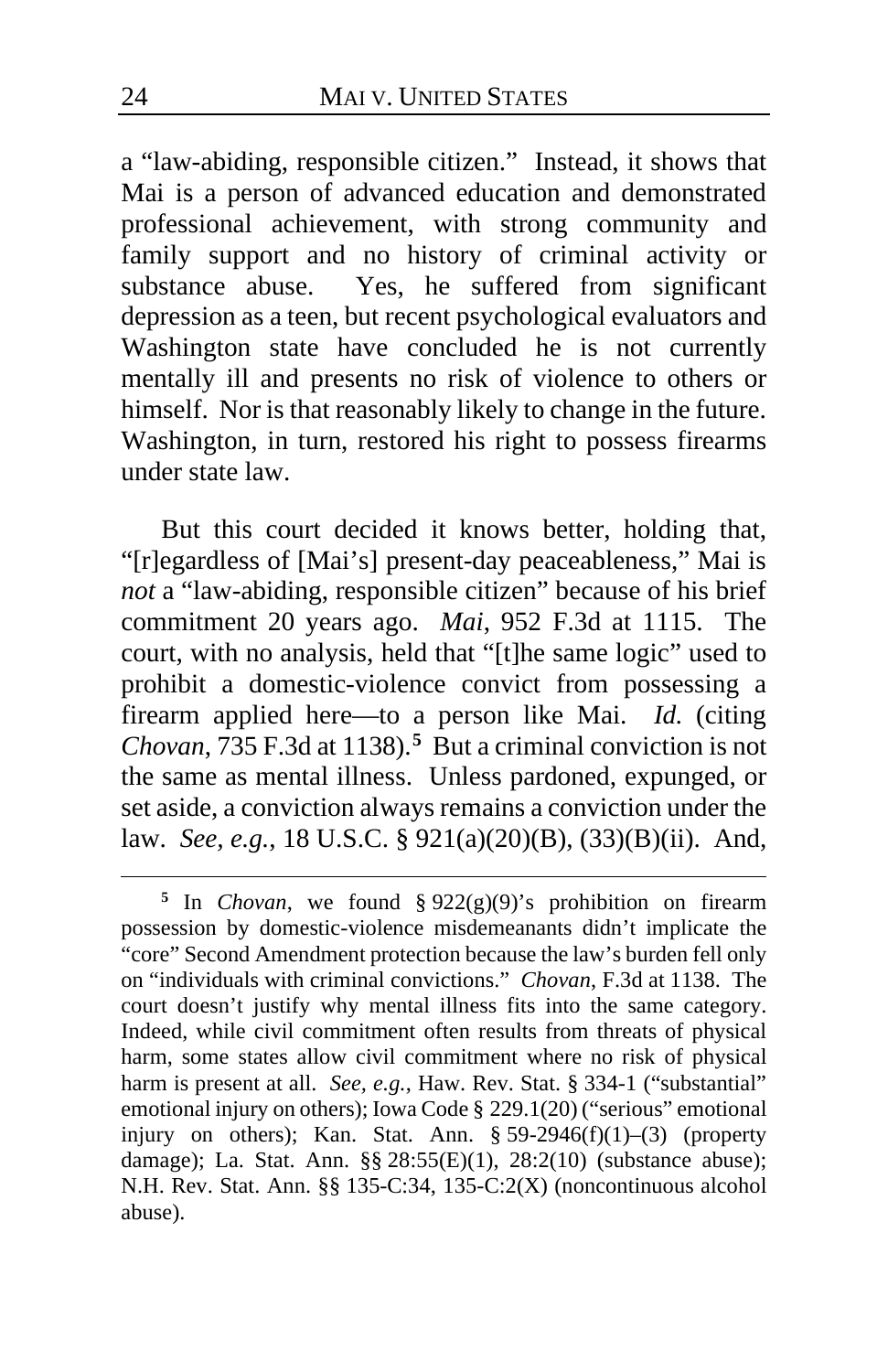at least for felony convictions, there is historical support for a law resulting in forfeiture of property and rights. *See* 2 William Blackstone, *Commentaries* \*377 (describing the possible punishments of serious crime as including "confiscation, by forfeiture of lands, or moveables, or both, or of the profits of lands for life: others induce a disability, of holding offices or employments, being heirs, executors, and the like"); *see also United States v. McCane*, 573 F.3d 1037, 1049 (10th Cir. 2009) (Tymkovich, J., concurring) ("[T]he application of § 922(g) to a violent felon  $\dots$  would appear appropriate under any Second Amendment reading. After all, felons lose out on fundamental rights such as voting and serving on juries, and face discrimination that need only survive rational basis review."). As we have said, "felons are categorically different from the individuals who have a fundamental right to bear arms." *United States v. Vongxay*, 594 F.3d 1111, 1115 (9th Cir. 2010).

So, while the law may hold that "once a convict, always a convict," tradition, history, and elementary psychology teach us that "once mentally ill, *not* always mentally ill." This is the distinction that the court ignores. Indeed, under the court's extreme reading of the law, any person falls outside of the Constitution's core protection if that person spends even *one day* in commitment—even as a youth! Nothing in the text, history, and tradition of Constitution supports this view. The proper inquiry would have recognized that the lifetime ban imposed by  $\S 922(g)(4)$  on Mai is unequivocally a complete deprivation of his core right to home gun ownership. As such, the law is unconstitutional.

#### **B.**

Even accepting the court's error and analyzing Mai's claim under intermediate scrutiny, we still got it wrong.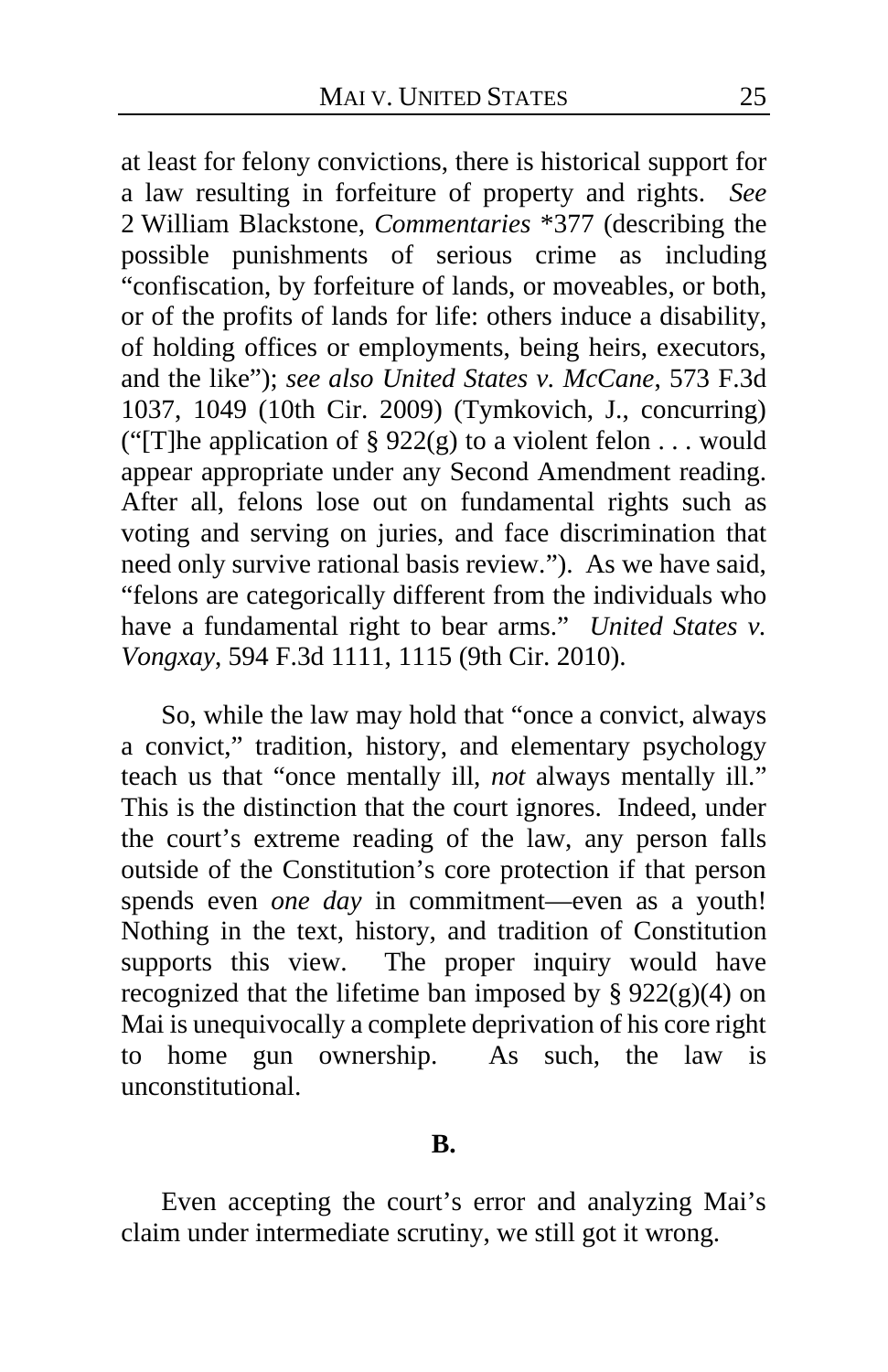To satisfy intermediate scrutiny, the government's statutory objective must be "significant, substantial, or important," and there must be a "reasonable fit" between the challenged law and that objective. *Mai*, 952 F.3d at 1115 (quoting *Silvester*, 843 F.3d at 821–22).**[6](#page-25-0)** The burden of satisfying intermediate scrutiny is demanding and rests entirely on the government. *United States v. Virginia*, 518 U.S. 515, 533 (1996). It doesn't require the court to approve "shoddy data or reasoning." *See City of Los Angeles v. Alameda Books, Inc.*, 535 U.S. 425, 438 (2002). We demand "consistency and substantiality" in the evidence the government uses to establish a sufficient fit between its means and ends. *Lalli v. Lalli*, 439 U.S. 259, 274 (1978) (quoting *Mathews v. Lucas*, 427 U.S. 495, 515 (1976)). The proffer of "loose-fitting generalities" in the form of statistical data is insufficient to clear intermediate scrutiny. *See Craig v. Boren*, 429 U.S. 190, 191–92, 202–04, 209 (1976) (rejecting to the use of "broad sociological propositions" to particularized applications under heightened scrutiny).

Here, the court disclaims any adherence to the false assumption that "once mentally ill, always mentally ill." The court also fully professes to believe in Mai's current mental health. But, once we acknowledge that Mai has no present-day mental health impairment, what justifies the deprivation of his fundamental right? Apparently, according to the court, Swedish statistical studies.

<span id="page-25-0"></span>**<sup>6</sup>** As Judge VanDyke traces in his dissent, our court transplanted the "reasonable fit" standard from the First Amendment context, where it was used to evaluate *neutral*, *incidental* burdens on speech. VanDyke, J., dissenting at [46.](#page-45-0) I join Judge VanDyke in questioning whether this standard inappropriately waters down the exacting scrutiny required to review the complete deprivation of a fundamental right.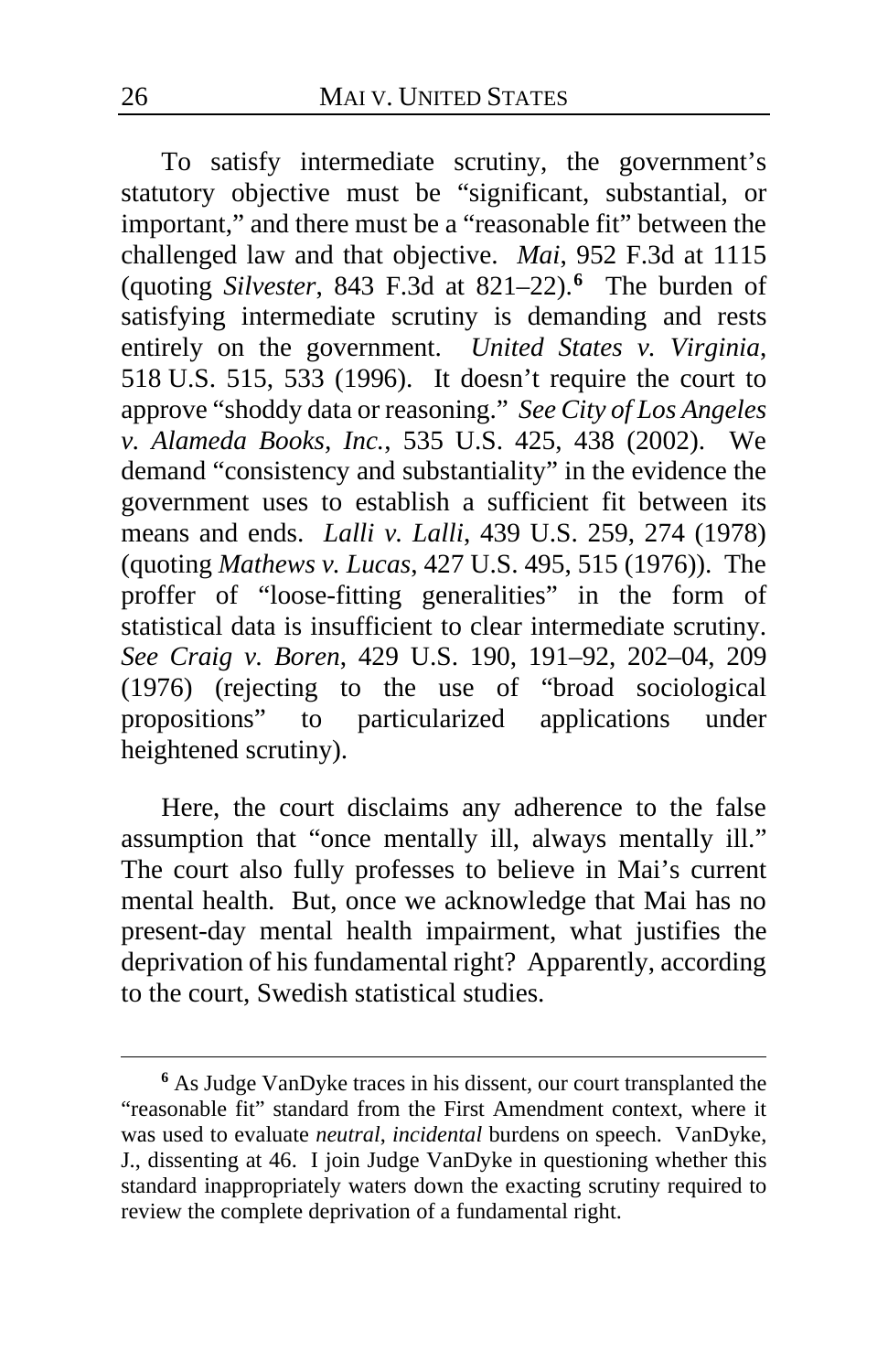In justifying the "reasonable fit" between the government's objective here, the court relies on several illsuited studies, many compiling data from foreign countries. One of the primary studies relied on by the court analyzed suicide risk after release from involuntary commitment, but offered no information about suicide risk for someone like Mai—20 years past his commitment and free of mental health issues.**[7](#page-26-0)** *See also Tyler*, 837 F.3d at 696 (finding this same study insufficient to "explain why a lifetime ban [on gun possession] is reasonably necessary"). The court admits the inapplicability of this study to someone like Mai. *See Mai*, 952 F.3d at 1121. But undeterred, the court offers additional studies, perhaps even more inapplicable, such as a study focused on patients from Sweden,**[8](#page-26-1)** "community care" patients from Italy and Australia,**[9](#page-26-2)** an "[o]ut-patients"

<span id="page-26-1"></span>**<sup>8</sup>** In one study of "[p]reviously hospitalised patients," 80% of the observations were from Sweden and involved all types of psychiatric diagnoses, not just depression. *See Mai,* 953 F.3d at 1118 (citing *Meta-Analysis* at 220–21); Allgulander C. et al., *Risk of Suicide by Psychiatric Diagnosis in Stockholm County. A Longitudinal Study of 80,970 Psychiatric Inpatients*, 241 Eur. Archives Psychiatry Clinical Neuroscience 323, 324 (1992); Appendix, Figure 1.

<span id="page-26-2"></span><sup>9</sup> In this study of "[c]ommunity care patients," 86% of observations were patients from Italy and Australia (the United States represented a mere 4% or three total observations). *Mai*, 952 F.3d at 1118 (citing

<span id="page-26-0"></span>**<sup>7</sup>** Of the patients considered, 98% were considered for only a year following their commitment, and the remaining 2% were studied from 2.5 to 8.5 years post-commitment. E. Clare Harris & Brian Barraclough, *Suicide as an Outcome for Mental Disorders: A Meta-Analysis*, 170 Brit. J. Psychiatry 205, 219 (1997) (hereinafter *"Meta-Analysis")*. The study doesn't include any research into the suicide risk at 10, 15, and 20 years out from commitment—even while recognizing that "[s]uicide risk seems highest at the beginning of treatment and diminishes thereafter." *Meta-Analysis* at 223.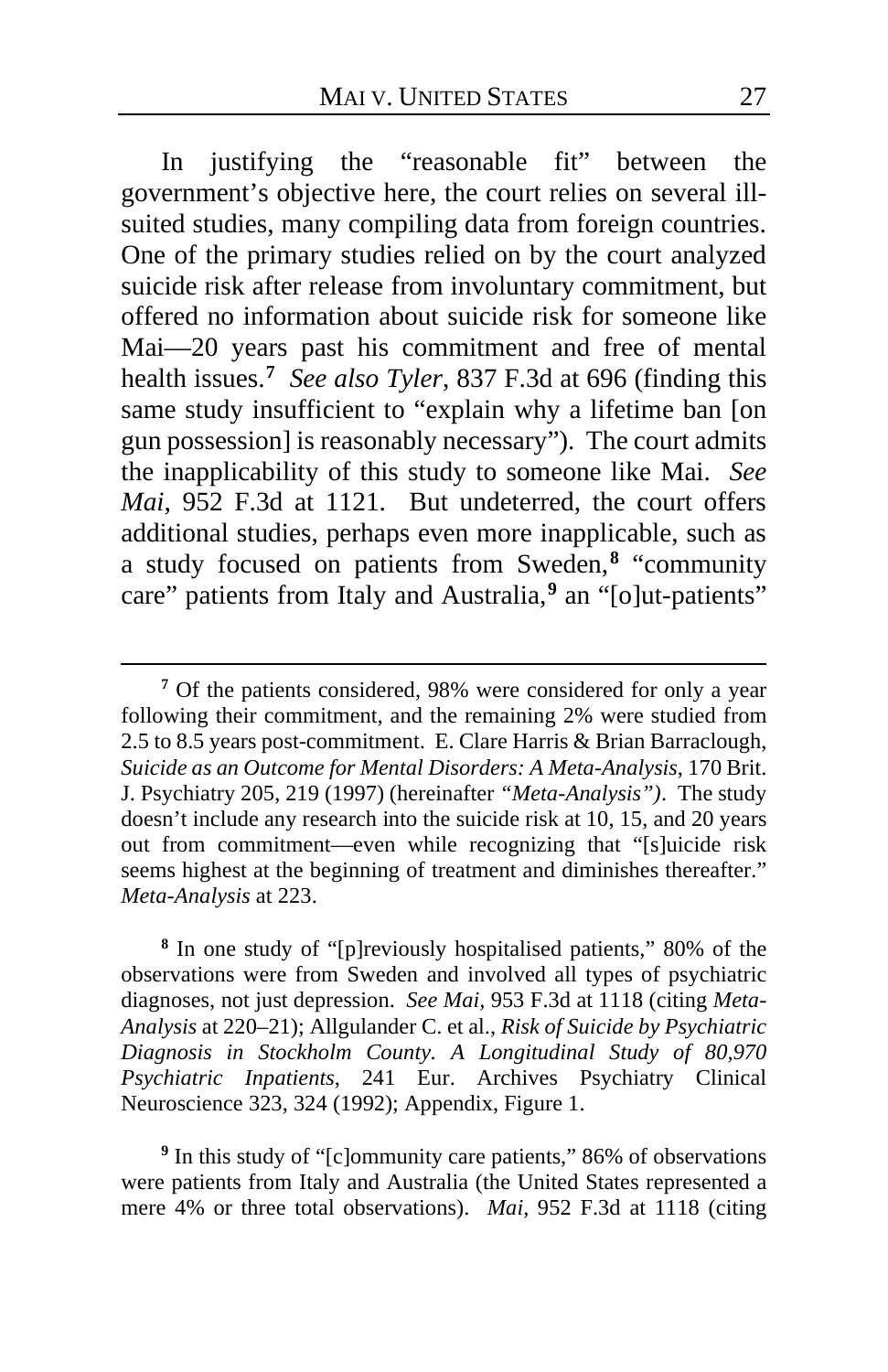study with a meager 34 observations,**[10](#page-27-0)** and another study of predominately foreign patients (with some U.S. data from 1969).**[11](#page-27-1)**

The court offered no reasoned explanation of how a fundamental right can be contingent on off-point studies conducted overseas, *see Mai*, 952 F.3d at 1117–18 (relying on *Meta-Analysis*), despite the Supreme Court counseling against relying on such inapposite data. *See Craig*, 429 U.S. at 201.

The court's application of intermediate scrutiny here requires more of a rifle's precision, not a shotgun's spread. *See Ass'n of N.J. Rifle & Pistol Clubs, Inc.*, 910 F.3d at 133– 34 (Bibas, J., dissenting) ("Intermediate scrutiny requires more concrete and specific proof before the government may restrict any constitutional right, period."). The panel's cited studies fail to meet this standard because none demonstrate a "*continued* risk presented by people who were involuntarily committed many years ago and who have no history of intervening mental illness, criminal activity, or substance abuse." *Tyler*, 837 F.3d at 699. If we are to accede to the permanent deprivation of Mai's fundamental right, we should, at a minimum, demand evidence sufficiently tailored to his circumstances. *See id.* (remanding to the district court

*Meta-Analysis* at 221); *see* Appendix, Figure 2. The court doesn't even define "community care," much less its relevance to Mai.

<span id="page-27-0"></span>**<sup>10</sup>** *Mai*, 252 F.3d at 1118 (citing Meta-Analysis at 220–21); *see* Appendix, Figure 3.

<span id="page-27-1"></span>**<sup>11</sup>** *Mai*, 952 F.3d at 1118 (citing *Meta-Analysis* at 221); *see* Appendix, Figure 4.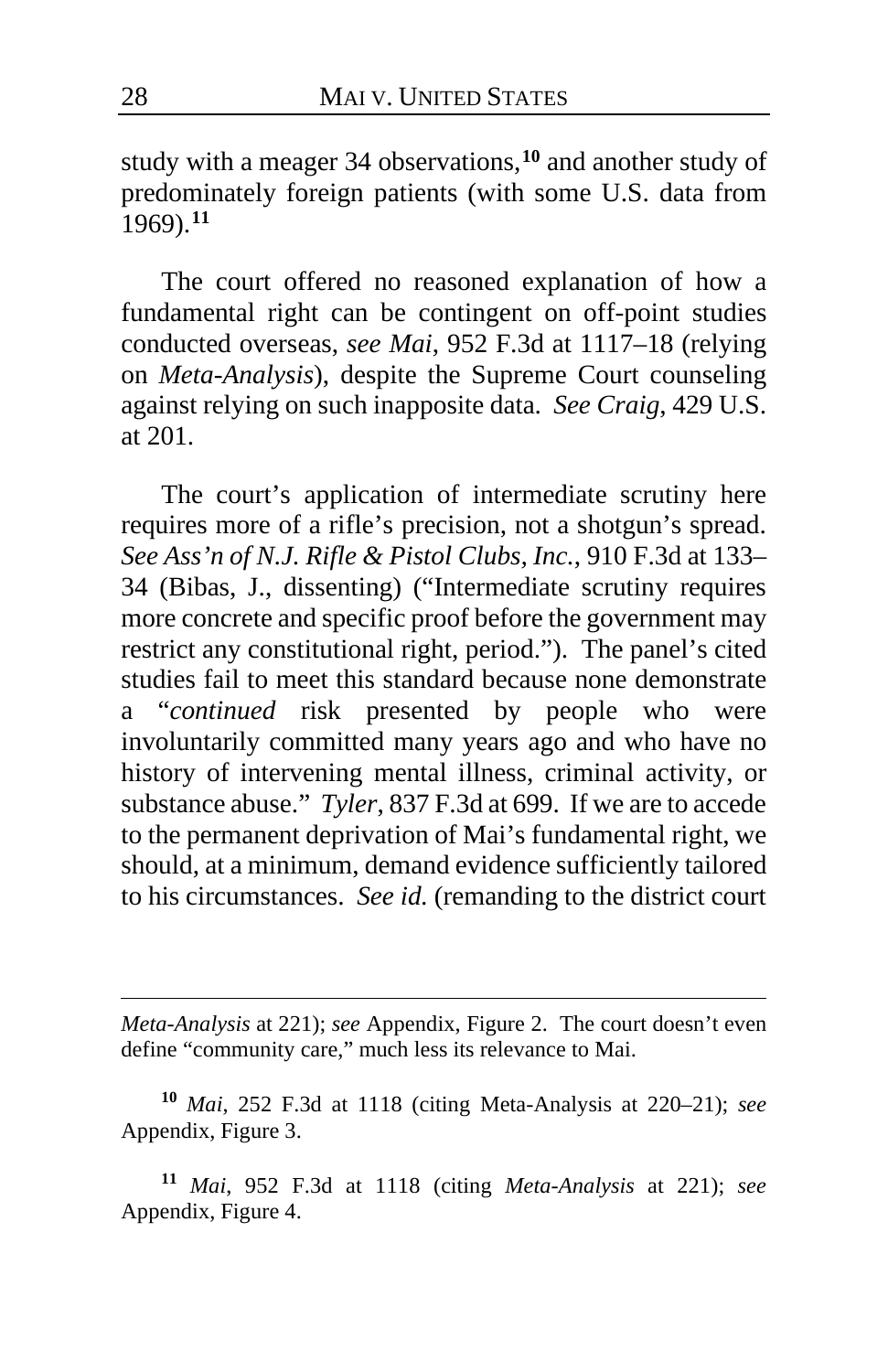to allow the government to present "additional evidence explaining the necessity of  $\S 922(g)(4)'$  s lifetime ban").

### **V.**

Many years ago, judges took a turn as pseudopsychologists and waded into whether a woman's mental health may be balanced against her constitutional rights. *See Buck v. Bell*, 274 U.S. 200 (1927). That case is generally not treated kindly today. I fear the court goes down the same path.

*Heller*'s endorsement of text, history, and tradition as the proper lens for evaluating the scope of the Second Amendment was not accidental. There, the Court emphatically disapproved of courts determining on an ad hoc basis whether certain individuals were undeserving of the full complement of fundamental rights. Duy Mai deserves better. Our Constitution deserves better. I respectfully dissent from the denial of rehearing en banc.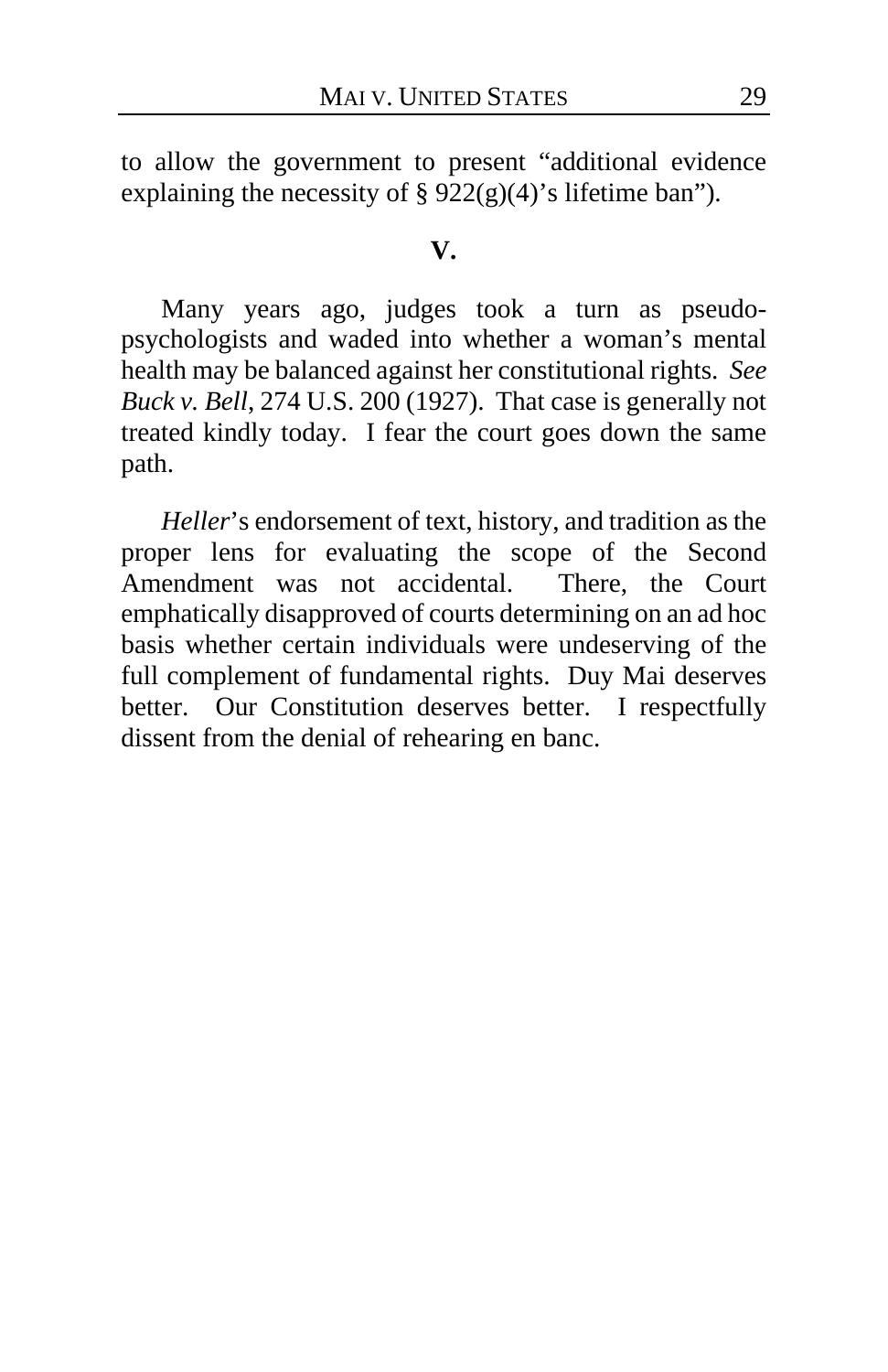### **APPENDIX**

## **Figure 1**

Table 14e Previously hospitalised patients - all psychiatric diagnoses

| Report/SMR               | Country      | <b>Suicides</b> |          |
|--------------------------|--------------|-----------------|----------|
|                          |              | Observed        | Expected |
| Allgulander et al (1992) | Sweden       | 1115            | 152.90*  |
| Black et al (1985a)      | <b>USA</b>   | 68              | 3.21     |
| James & Levin (1964)     | Australia    | 75              | 14.21    |
| Temoche et al (1964)     | <b>USA</b>   | 147             | 32.40    |
| SMR 693 (95% CI 657-73)  | <b>Total</b> | 1405            | 202.72   |

\*Expected value calculated by us; SMR, standardised mortality ratio.

## **Figure 2**

| Report/SMR                  | Country    | <b>Suicides</b> |                     |
|-----------------------------|------------|-----------------|---------------------|
|                             |            | Observed        | Expected            |
| Amaddeo et al (1995)        | Italy      | 30              | 1.72                |
| Cantor et al (1992)         | Australia  | 34              | $3.00$ <sup>*</sup> |
| Corton et al (1991)         | Belgium    | 6               | 0.23                |
| Segal & Kotler (1991)       | <b>USA</b> | 3               | $0.79$ <sup>*</sup> |
| Sturt (1983)                | England    |                 | $0.04$ <sup>*</sup> |
| SMR 1280 (95% CI 1111-1608) | Total      | 74              | 5.78                |

Table 14g Community care patients - all psychiatric diagnoses

\*Expected value calculated by us; SMR, standardised mortality ratio.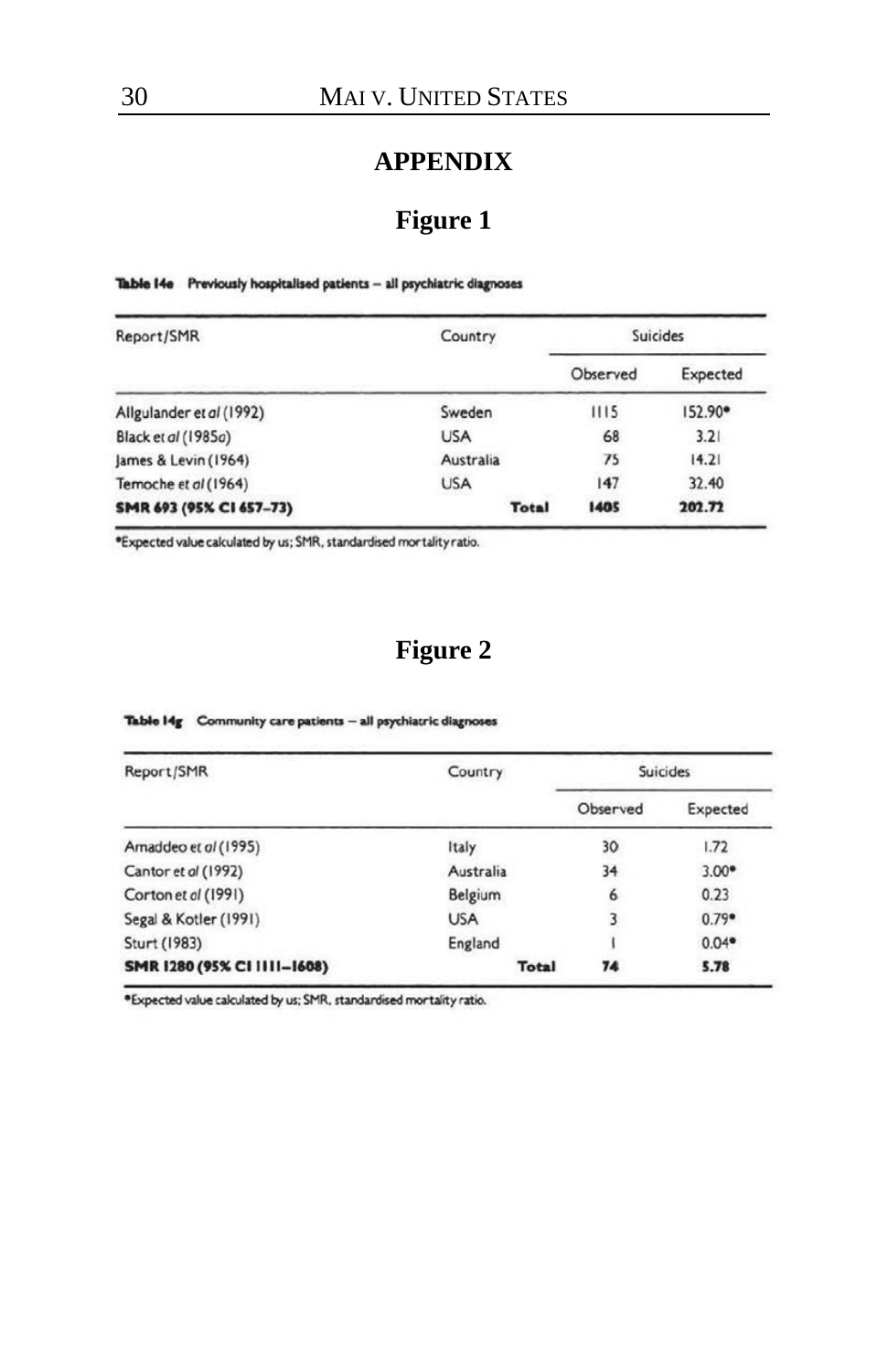# **Figure 3**

Table 14f Out-patients - all psychiatric diagnoses

| Country      | Suicides |                     |
|--------------|----------|---------------------|
|              | Observed | Expected            |
| <b>USA</b>   | 17       | $1.12$ <sup>*</sup> |
| Canada       | н        | 0.35                |
| <b>USA</b>   | 6        | 0.41                |
| <b>Total</b> | 34       | 1.88                |
|              |          |                     |

\*Expected value calculated by us; SMR, standardised mortality ratio.

## **Figure 4**

#### Table 14h All treatment settings - all psychiatric diagnoses

|                             | Country    | Suicides |          |
|-----------------------------|------------|----------|----------|
|                             |            | Observed | Expected |
| Babigian & Odoroff (1969)   | <b>USA</b> | 133      | 14.73    |
| Hoenig & Hamilton (1966)    | England    | 3        | $0.13*$  |
| Innes & Millar (1970)       | Scotland   | 30       | 1.10     |
| King & Barraclough (1990)   | England    | 77       | 4.10     |
| Rorsman (1974)              | Sweden     | 49       | 5.20     |
| Old age                     |            |          |          |
| Robinson (1989)             | England    |          | $0.17*$  |
| SMR 1152 (95% CI 1024-1292) | Total      | 293      | 25.43    |

\*Expected value calculated by us; SMR, standardised mortality ratio.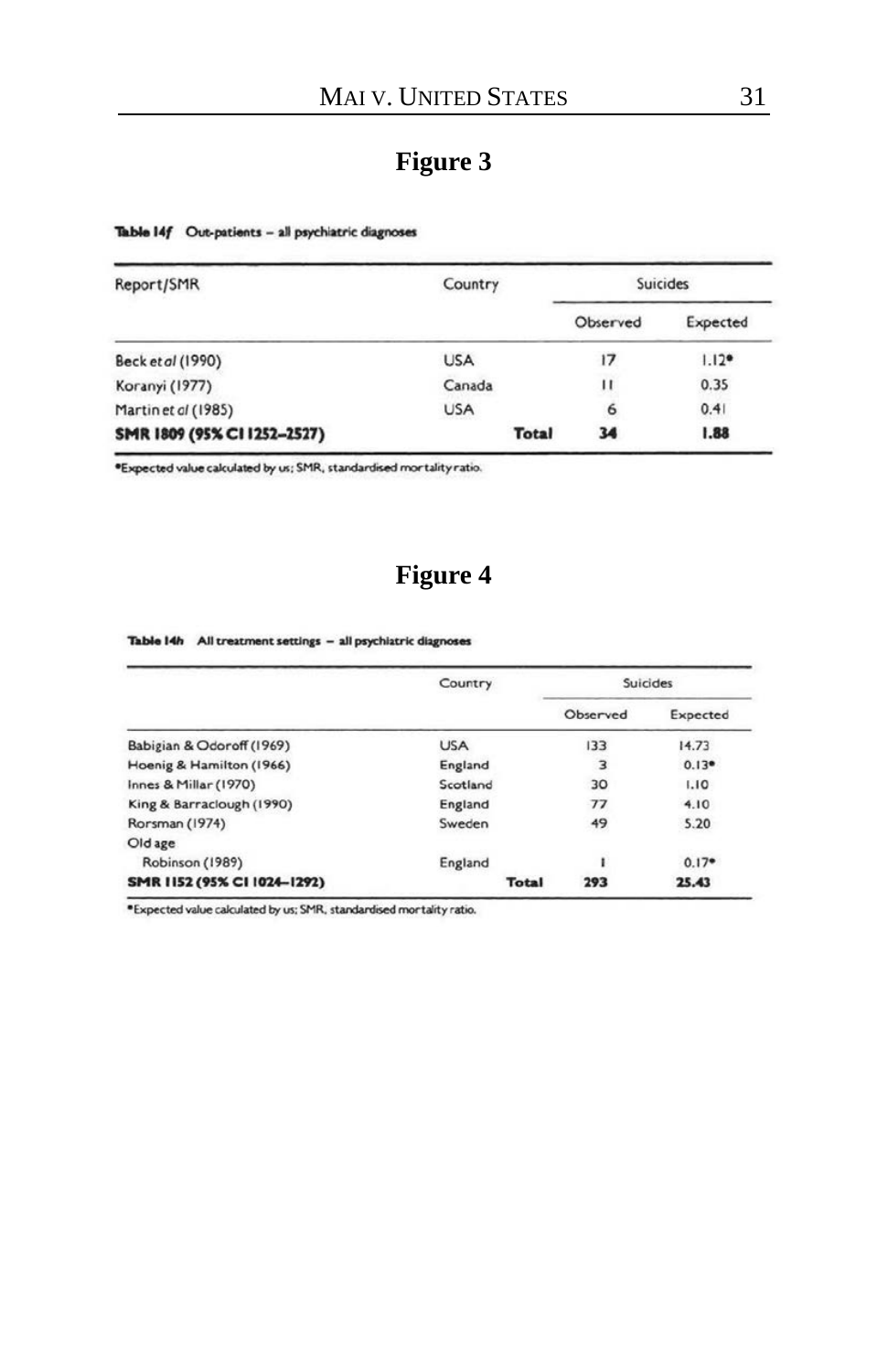VANDYKE, Circuit Judge, with whom BUMATAY, Circuit Judge, joins, dissenting from denial of rehearing en banc:

In the final paragraph of its opinion rejecting Mai's Second Amendment claim, the panel emphasized that "[w]e emphatically do not subscribe to the notion that 'once mentally ill, always so.'" *Mai v. United States*, 952 F.3d 1106, 1121 (9th Cir. 2020). I believe them. Yet just like the government's position in this case, the panel's decision inescapably effectuates exactly that ethic. How can this court purport to be applying "heightened" scrutiny, yet bless a legal position and practical outcome everyone insists isn't true?

The answer is a simple four-letter word: guns. It is hard to conceive of any other area of the law where, given the opportunity to apply heightened scrutiny, this court would countenance for a moment an outcome rooted in the scientifically indefensible, morally repugnant, and legally insufficient concept of "once mentally ill, always so." Mr. Mai could understandably take personally this court's labeling of him as a second-class citizen (more on that below). But he shouldn't. Our court cannot really believe that, just because a currently healthy individual decades ago suffered from mental illness, they are permanently relegated to a disfavored status impervious to even heightened scrutiny. Mr. Mai is not a second-class citizen—not in this court's eyes or anyone else's. He's just seeking to exercise a second-class right. He is another innocent casualty of this court's demonstrated dislike of things that go bang. Perhaps Mr. Mai can take faint solace in the fact that, were he seeking to exercise any other right entitled to heightened scrutiny, he would no doubt get the judicial review he plainly merits.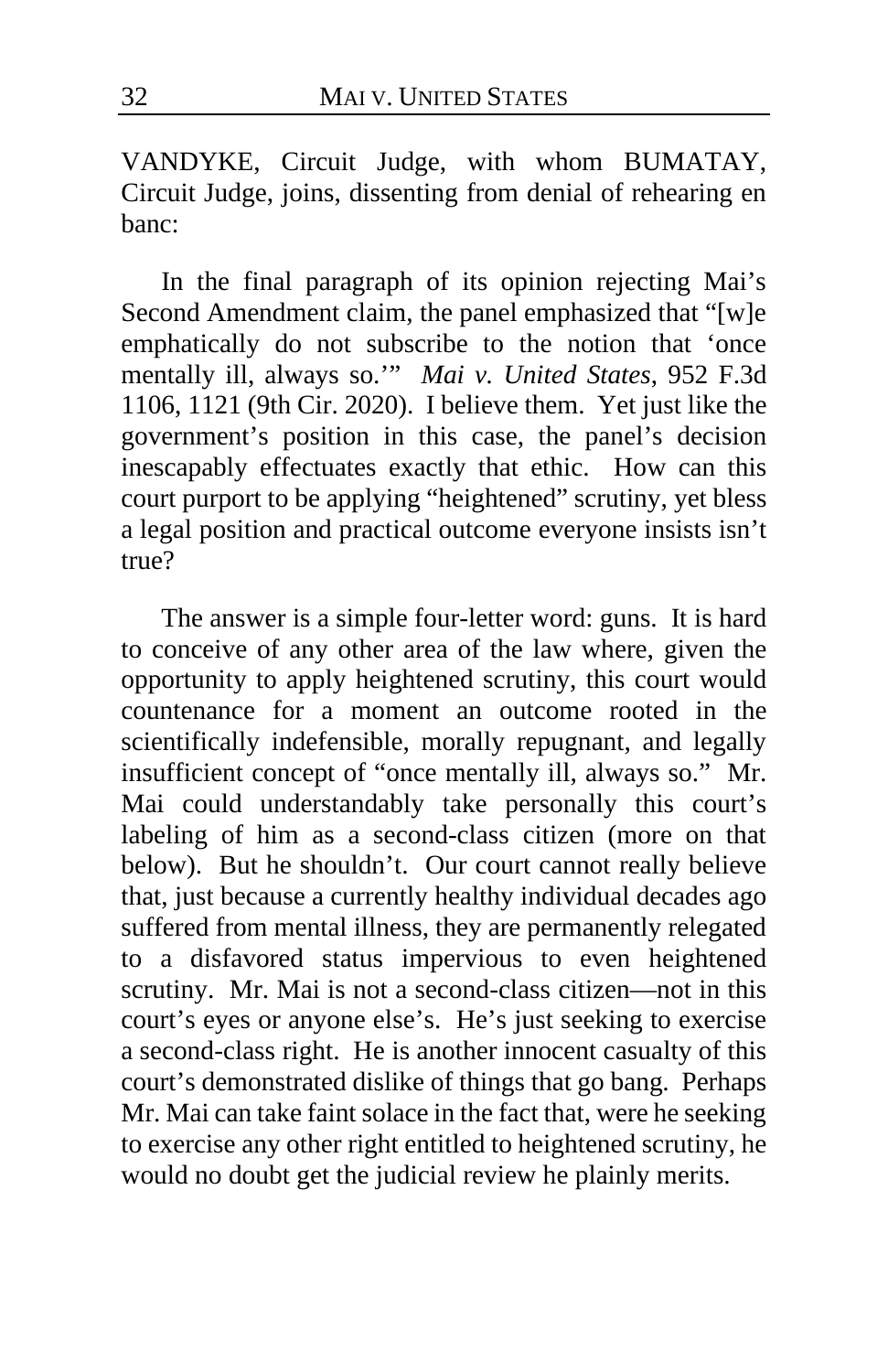Mai, and all others who have overcome mental illness, deserve better than to be permanently designated secondclass citizens, particularly as it relates to their equal participation in a *fundamental* right. I therefore agree entirely with Judge Bumatay's dissent and write separately to expound on two of the reasons this case deserved en banc attention.

First, our en banc court should have reconsidered and corrected the panel's circular logic about *who* lies at the "core" of the Second Amendment. By lumping individuals like Mai into overbroad groups that, as a whole, may pose heightened risks of violence, the panel has effectively given governments carte blanche to legislate the Second Amendment away. The panel's classist approach labels many law-abiding, responsible citizens like Mai non-lawabiding, irresponsible citizens, outside the protections of the Second Amendment. No evidence suggests Mai is mentally ill, yet the panel's rationale labels him so, for life. The panel then uses this grouping to lower the applicable level of scrutiny, which in turn relaxes (or eliminates) the requirement that a restriction should substantially fit the government objective. It's circular. All this, when the "core" of the Second Amendment in *Heller* is about protected *conduct*—not people.

Second, our intermediate scrutiny jurisprudence is broken, at least as to Second Amendment claims. We have appropriated a "reasonable fit" standard from the First Amendment context, where it was used to evaluate *neutral*, *incidental* burdens on speech. Not only have we pilfered a test ill-suited to *direct* burdens on a *different* fundamental right, we have further diminished that already too-anemic test. Our track record on the Second Amendment is quite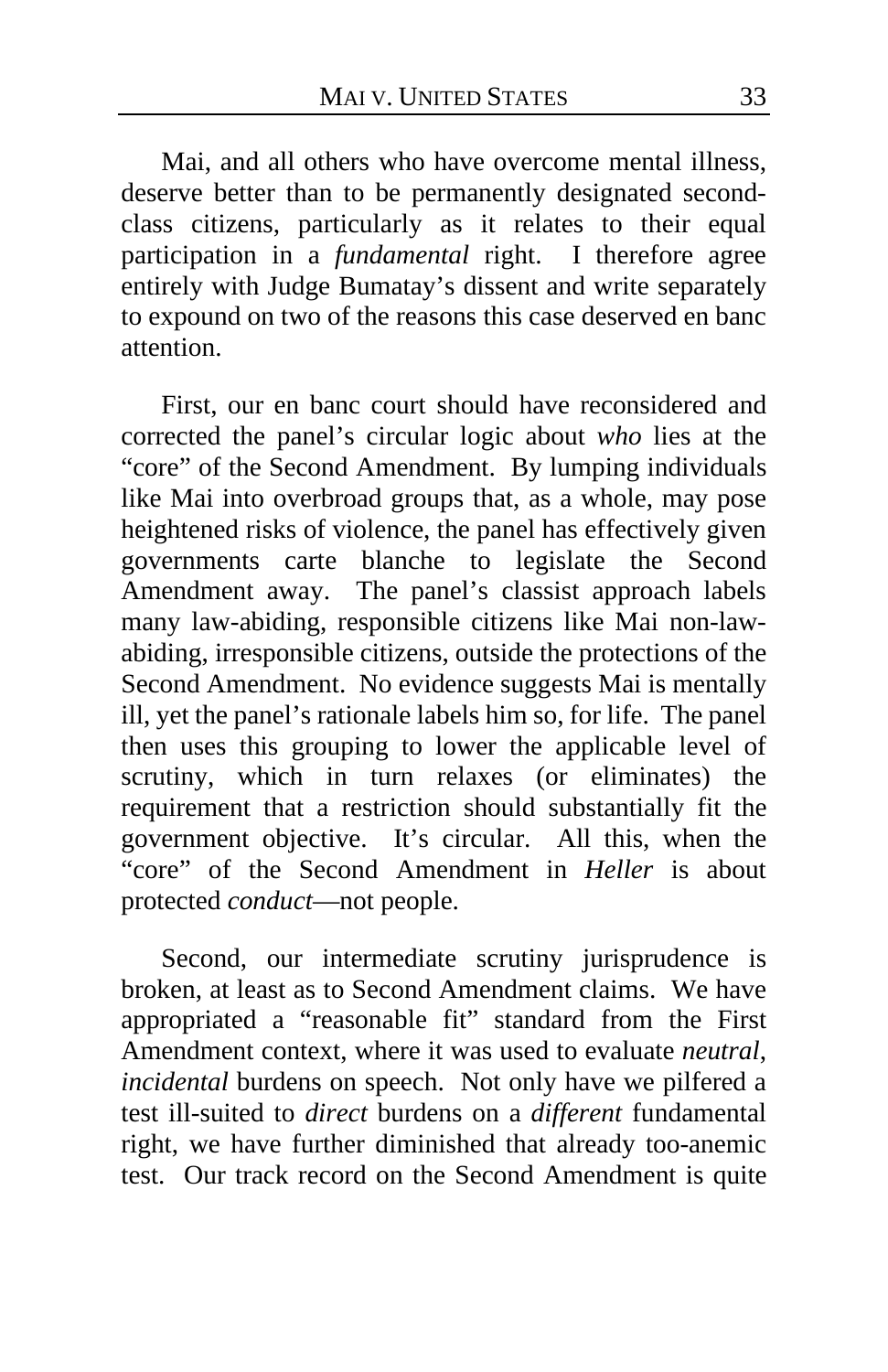poor, and the analytical maltreatment exhibited again in this case only adds to the rap sheet.

## **I. ASSUMPTIONS, PRESUMPTIONS, AND THE "CORE" OF THE SECOND AMENDMENT RIGHT**

### **A. The Panel's Awkward Assumption at** *Chovan* **Step 1**

The panel sidestepped the difficult task of determining whether 18 U.S.C. § 922(g)(4) burdens Mai's Second Amendment rights (*Chovan* Step 1) by simply assuming it did. *Mai*, 952 F.3d at 1114–15. According to the panel, a restriction does not burden a Second Amendment right if it fits a presumptively lawful ban in *Heller* (felons or the mentally ill) or regulates conduct outside the scope of the Second Amendment. *Id.* at 1114 (referencing *Unites States v. Chovan*, 735 F.3d 1127, 1136 (9th Cir. 2013)). Blanketly banning firearm possession clearly implicates the *scope* of the Second Amendment, so, if the panel had decided Mai's case at *Chovan* Step 1, it could only uphold § 922(g)(4) as applied to Mai by concluding that he is properly included amongst "the mentally ill." Faced with either holding that Mai's past mental illness rendered him perpetually mentally ill (once mentally ill, always so) or admitting that Mai had the same Second Amendment right as any other law-abiding citizen, the panel punted. *Id.* at 1115. This "well-trodden" analytical technique is generally fine, but here the panel buried the lede in *Chovan* Step 1 to avoid the awkwardness of expressly saying up front what it implicitly concluded in *Chovan* Step 2, Prong 1: that Mr. Mai's long-ago mental illness forever excludes him from the community of "lawabiding, responsible citizens" under the Second Amendment (i.e., once mentally ill, always so). *Chovan*, 735 F.3d at 1138.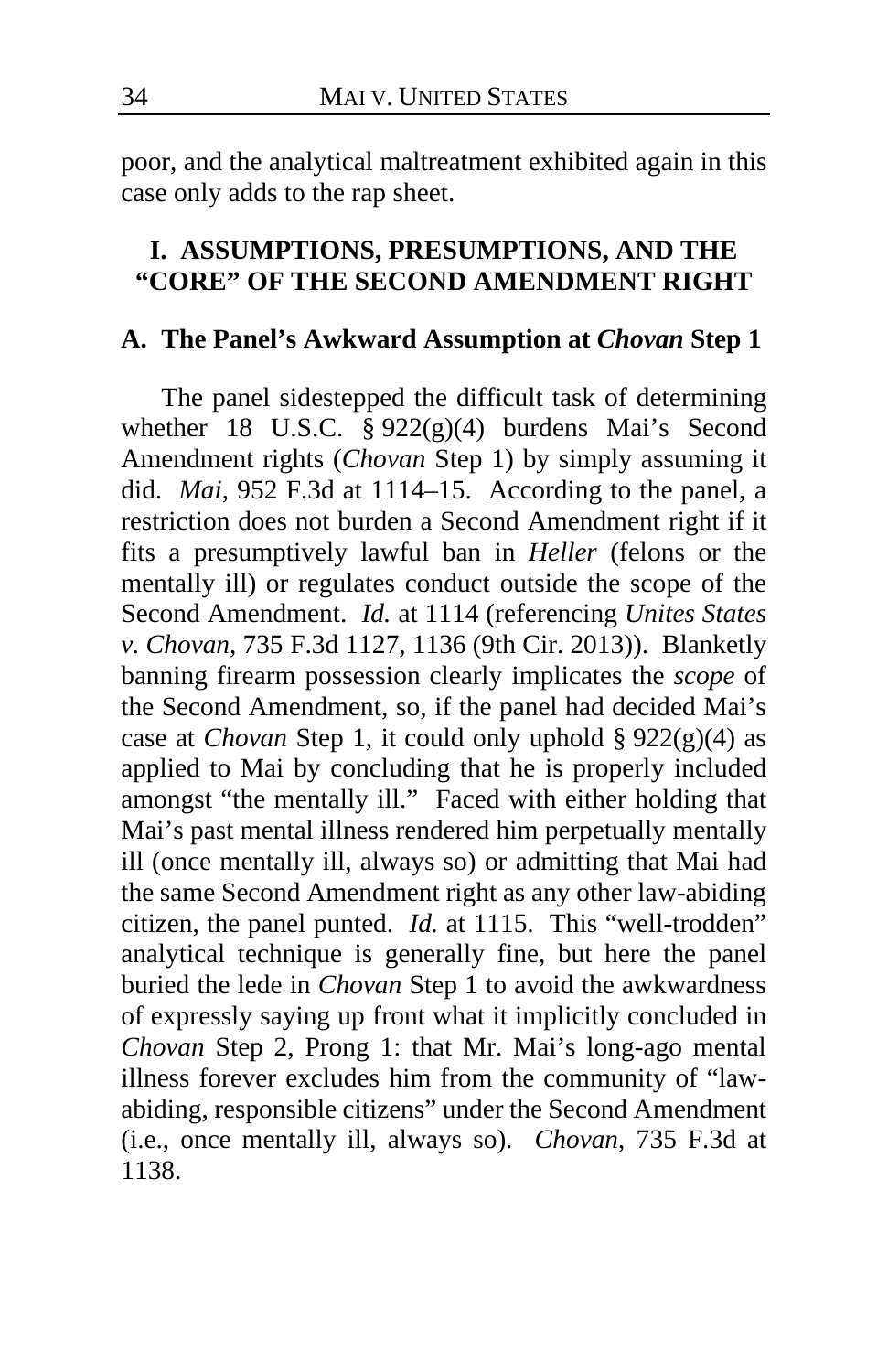## **B. After Assuming the Statute Burdens Mai's Second Amendment Rights, the Panel Concluded Mai Is "Well Outside the Core of the Second Amendment."**

*Chovan* Step 2 is a two-prong inquiry to determine the appropriate level of scrutiny: (1) how close the law comes to the core of the Second Amendment and (2) the severity of the law's burden on that right. *Chovan*, 735 F.3d at 1138. As to the second prong, the panel correctly recognized that § 922(g)(4) severely burdens Mai's Second Amendment right and amounts to a lifetime ban on firearm ownership. *Mai*, 952 F.3d at 1115*.*

This put all the pressure on the panel's Prong 2 "core" analysis. The panel first determined Mai was not a lawabiding, responsible citizen because of his *former* mental illness. *Id.* (likening Mai to domestic violence misdemeanants). From this, and despite  $\S 922(g)(4)'s$ severe burden on Mai's Second Amendment rights, the panel concluded that §  $922(g)(4)$  "falls well outside the core of the Second Amendment right." *Id*. The panel then deemed a lower level of scrutiny appropriate, because a "lifetime ban" on the formerly committed "burdens only a narrow class of individuals who are not at the core of the Second Amendment." *Id*.

The panel believes class-based categorical bans are permissible under intermediate scrutiny, so long as those bans target groups that pose a heightened risk of violence. *Id.* at 1116. Because some metrics indicate that individuals *recently* involuntarily committed are more violent than the general public, the panel surmises that the firearm ban, as applied to Mai (who was committed as a juvenile decades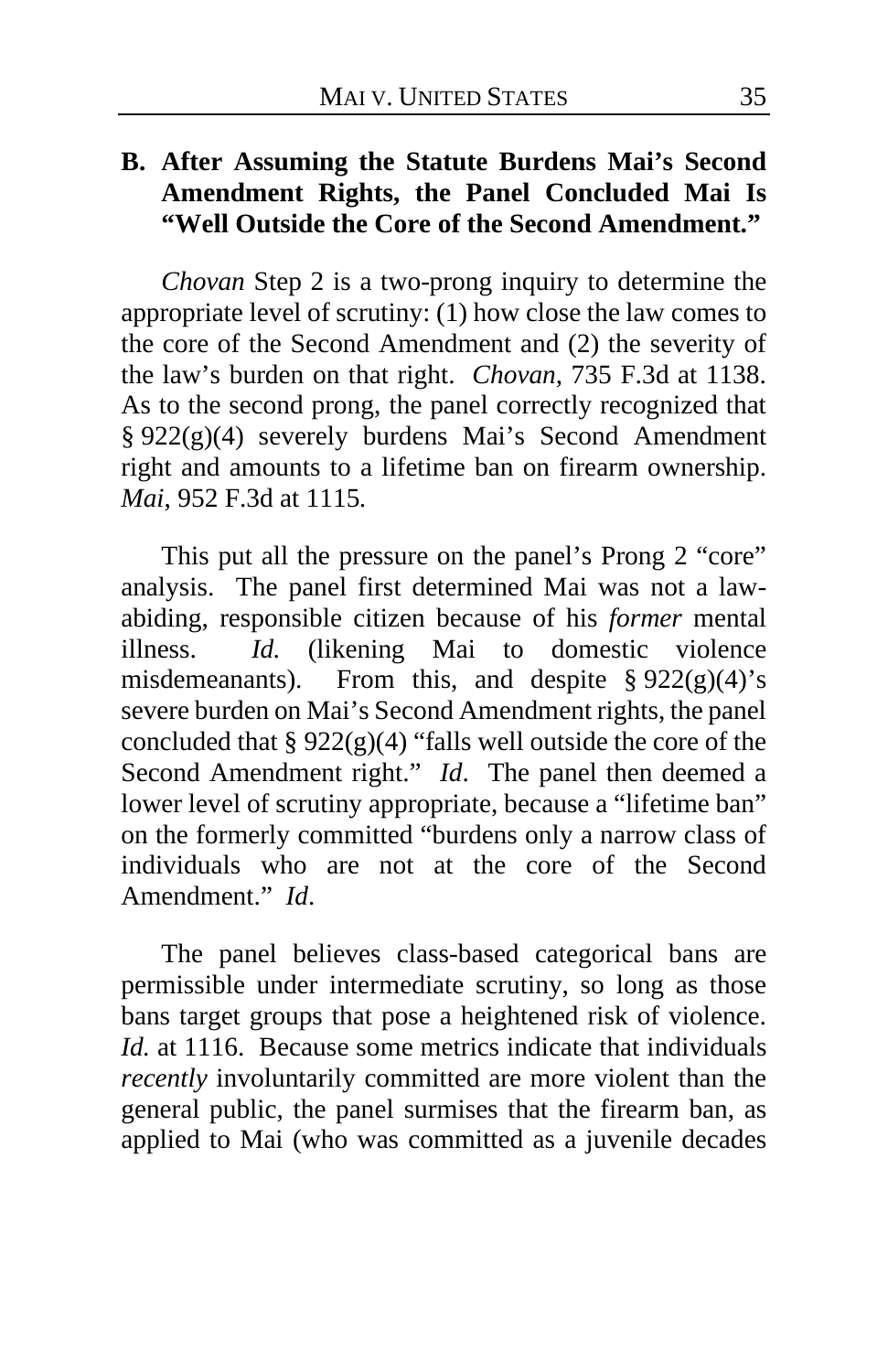ago), survives intermediate scrutiny.**[1](#page-35-0)** *Id.* at 1116–17. But this standard abandons *any* reasonable fit requirement. Presumably, the panel's version of "intermediate scrutiny" would uphold firearm bans as applied to young men, the poor, or the entire 2008 Florida Gators football team.**[2](#page-35-1)** Ironically, the *broader* the class, the more likely it is to pass this standard. Suppose Congress instituted a firearm ban against *anyone who has committed a crime*—from jaywalkers to violent felons. classification would withstand scrutiny under the panel's standard because, when lumped together into one group, that group—as a whole—poses a heightened risk of violence just because *some* members of that group do. Whether committing murder or activating the turn signal too late, under the panel's rationale, "all criminals" are no longer lawabiding, responsible citizens entitled to basic Second Amendment rights.

Of course, this is absurd and circular. Step 1: Congress bans firearm possession for a broad class of people including some sub-class therein that poses a heightened risk of violence. Step 2: Our court says the broad class is outside "core" of the Second Amendment. Step 3: We say the

<span id="page-35-1"></span>**<sup>2</sup>** As of 2013, 34% of the 2008 Florida Gators football team had been arrested. Many were charged with violent crimes, including at least one who was convicted of a notorious murder. *See* Greg Bishop, *Hernandez Among Many Who Found Trouble at Florida in the Meyer Years*, N.Y. TIMES (July 6, 2013), https://www.nytimes.com/2013/07/0 7/sports/ncaafootball/hernandez-among-many-arrested-at-florida-in-the -meyer-years.html. But the team was also graced by model citizen Tim Tebow, who, I'm sure we can all agree, could be trusted to own a firearm (and probably raise our children).

<span id="page-35-0"></span>**<sup>1</sup>** For the reasons Judge Bumatay ably explains, those metrics' relevance to Mai's circumstances is dubious at best, and clearly insufficient to meet any form of heightened scrutiny with real teeth.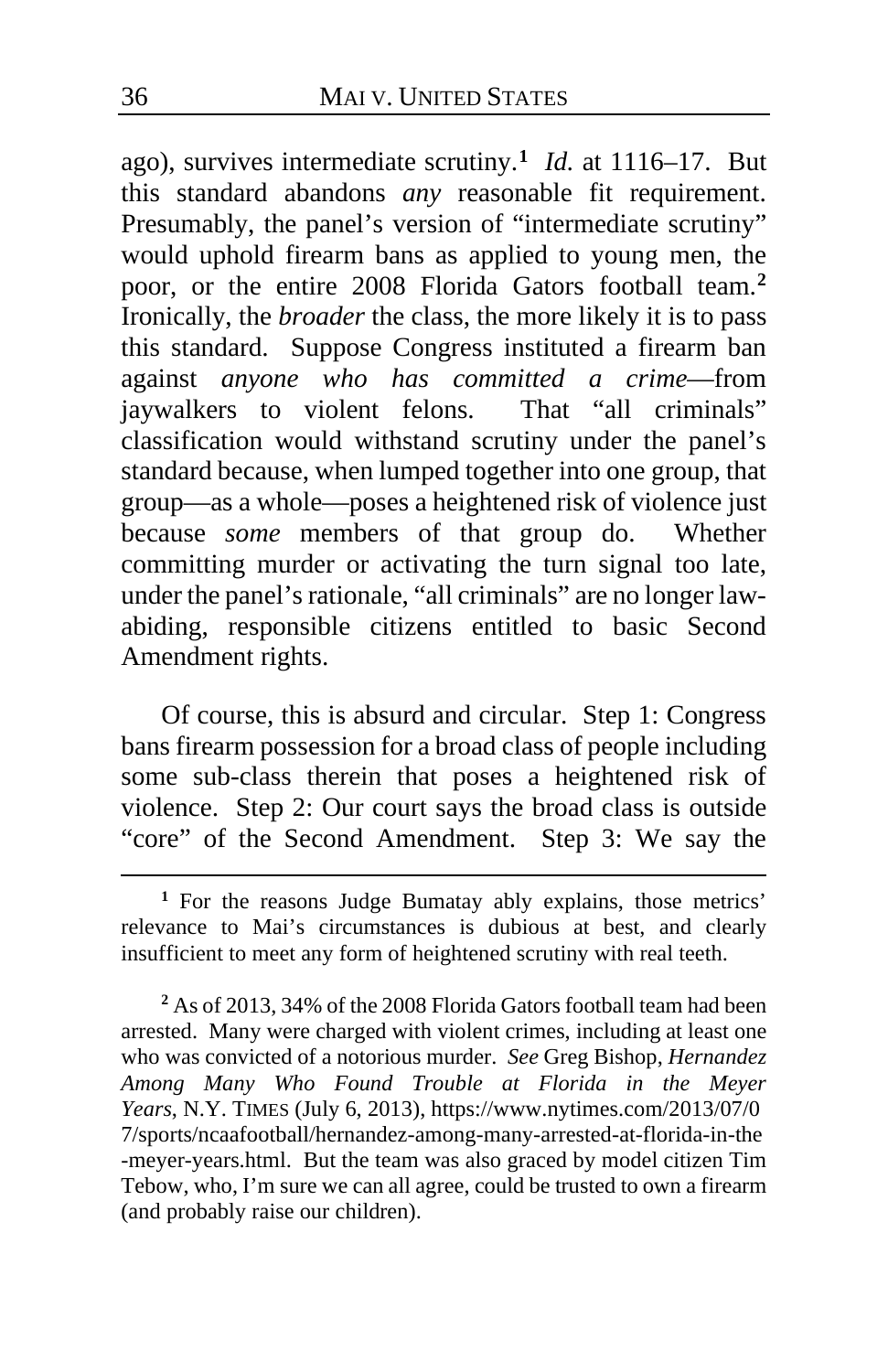individual in the broad class is also outside the core, even though no evidence says he belongs to a violent sub-class, and all the evidence suggests otherwise. Step 4: We lower the level of scrutiny and relax the "fit" requirement so that a wildly overbroad prohibition can be deemed "reasonable." This bootstrapping approach is an ingenious but insidious way to render the Second Amendment a paper tiger. *See Chovan*, 735 F.3d at 1148 (Bea, J., concurring) ("If … the terms 'law-abiding' and 'responsible' are not tied to 'felons' and 'mentally ill,' how are the lower courts to recognize the limits of the 'law-abiding, responsible citizen' standard?").

## **C. The "Core" of the Second Amendment Right has Nothing to Do with Classes of People.**

The panel references *Chovan* (which quotes from *Heller*) for the principle that "[t]he core of the Second Amendment is 'the right of law-abiding, responsible citizens to use arms in defense of hearth and home.'" *Id*. at 1115 (quoting *Chovan*, 735 F.3d at 1138). According to the panel, this supported its decision to subject different classes of people to different tiers of scrutiny. *Id*. But this "core" standard finds no support in and misrepresents *Heller*.

Although the panel concludes that certain privileged classes of people constitute the "core of the Second Amendment" (while, by extension, other classes like the one it lumped Mai into don't), the *Heller* Court never applied this test to the right's *holders*, but only to its *substance*. The word "core" appears only twice in *Heller* and both times describes the *activity* protected by the Second Amendment. *District of Columbia v. Heller*, 554 U.S. 570, 630 (2008) ("the *core* lawful purpose of self-defense") (emphasis added); *id.* at 634 (reasoning that handgun ownership is the "*core* protection" of the Second Amendment) (emphasis added).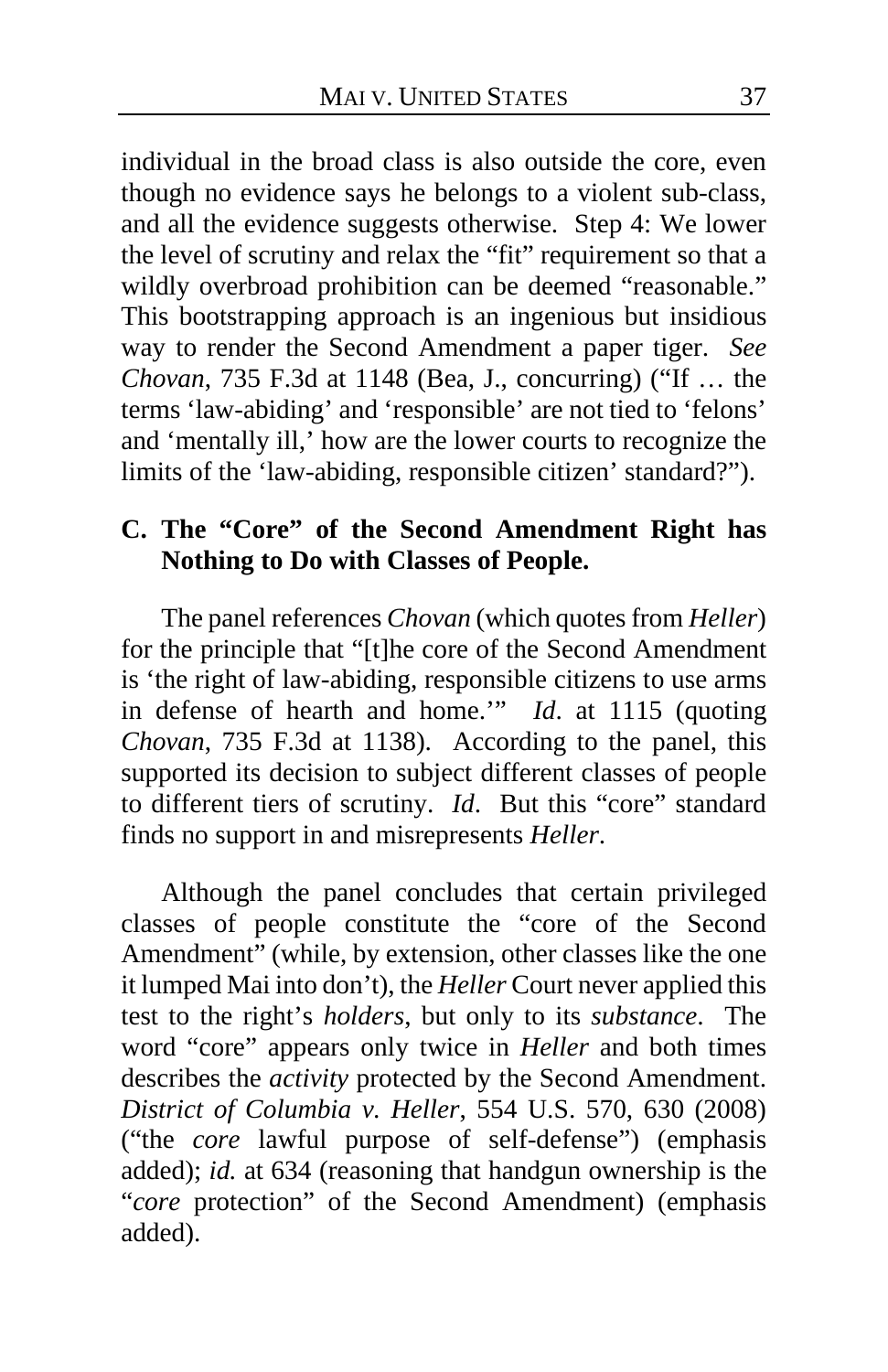*Heller* never used "core," or its like, to discuss the Second Amendment's application to individuals. But the panel nonetheless splices language—separated by fifty-four pages from *Heller*'s actual individual rights analysis—to support its claim that the formerly mentally ill lie outside the core of the Second Amendment. *See Mai*, 952 F.3d at 1115; *compare Heller*, 554 U.S. at 581 ("We move now from the holder of the right—'the people'—to the substance of the right ….") *with id.* at 635 ("And whatever else it leaves to future evaluation, it surely elevates above all other interests the right of law-abiding, responsible citizens to use arms in defense of hearth and home.").

*Heller* actually cuts against the panel's supposition. The *Heller* Court noted that the six other constitutional provisions that guarantee rights to "the people" refer unambiguously to the same class of individuals: namely, "all members of the political community." *Id.* at 580 (First, Second. Fourth. Ninth. Tenth. and Seventeenth Second, Fourth, Ninth, Tenth, Amendments). *Heller* then concluded that "the Second Amendment right is [likewise] exercised individually and belongs to *all Americans*." *Id*. at 581 (emphasis added). Does the panel's contrary logic mean groups or individuals may also be placed outside the "core" of other constitutional rights?

I'm certain this court would say no. The Supreme Court has repeatedly declined to do so. Instead, it takes an all-ornothing approach to delineate the scope of individuals included in a constitutional protection *and then* applies an appropriate level of scrutin*y* to the regulatory burden on the *substance* of that right, if necessary. *See, e.g.*, *Boumediene v. Bush*, 553 U.S. 723, 771 (2008) (holding that enemy combatants are entitled to the privilege of habeas corpus); *Demore v. Kim,* 538 U.S. 510, 531 (2003) (aliens not entitled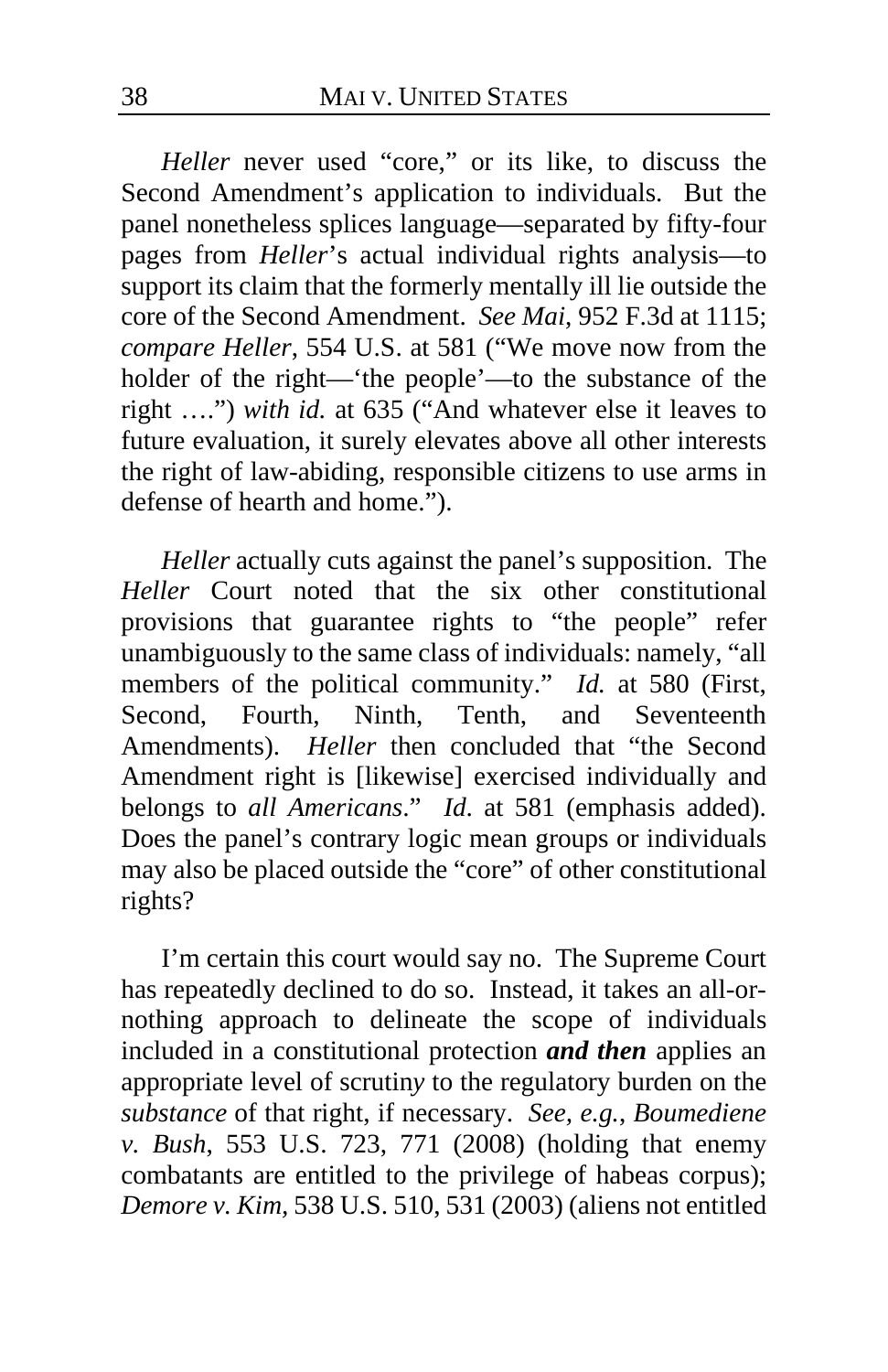to bail hearings during removal proceedings under Due Process Clause); *Jones v. Helms*, 452 U.S. 412, 419–20 (1981) (convicted felons have no fundamental right to travel); *Richardson v. Ramirez*, 418 U.S. 24, 54–56 (1974) (states can prevent convicted felons from voting). Just this year, the Supreme Court reaffirmed this approach. *See Agency for Int'l Dev. v. All. for Open Soc'y. Intl., Inc.*, 140 S. Ct. 2082, 2086 (2020). There, the Court held that "foreign organizations operating abroad ... possess no rights under<br>the First Amendment." *Id.* at 2087. The foreign the First Amendment." *Id.* at 2087. organizations' *status* didn't dictate the Court's selected tier of scrutiny—indeed, scrutiny appears nowhere in the decision. *Id.* at 2085–89. On the contrary, the Court's decision was categorical: the plaintiffs don't have First Amendment rights. *Id*. at 2087.

Our court, too, has generally refused to apply a *Mai*style, second-class citizen "core" analysis to rights guaranteed to "the People." *See, e.g.*, *Rodriguez v. Swartz*, 899 F.3d 719, 730 (9th Cir. 2018) (extending the *full* protection of the Fourth Amendment to a Mexican citizen shot on Mexican soil by American officer on American soil), *cert. granted, judgment vacated*, 140 S. Ct. 1258 (2020); *Deorle v. Rutherford*, 272 F.3d 1272, 1285 (9th Cir. 2001) (ruling that mentally disturbed individuals are protected by the Fourth Amendment right against excessive force); *Maag v. Wessler*, 960 F.2d 773, 775 (9th Cir. 1991) (per curiam) (holding that mentally ill individuals are *fully* protected by the Fourth Amendment), *as amended on denial of reh'g* (Apr. 1, 1992).

In this case, the panel invents a *class scrutiny* standard in order to quietly lump Mai into a class ("the mentally ill") to which it wouldn't explicitly consign him at *Chovan* Step 1. It then leverages intermediate scrutiny to allow it to ignore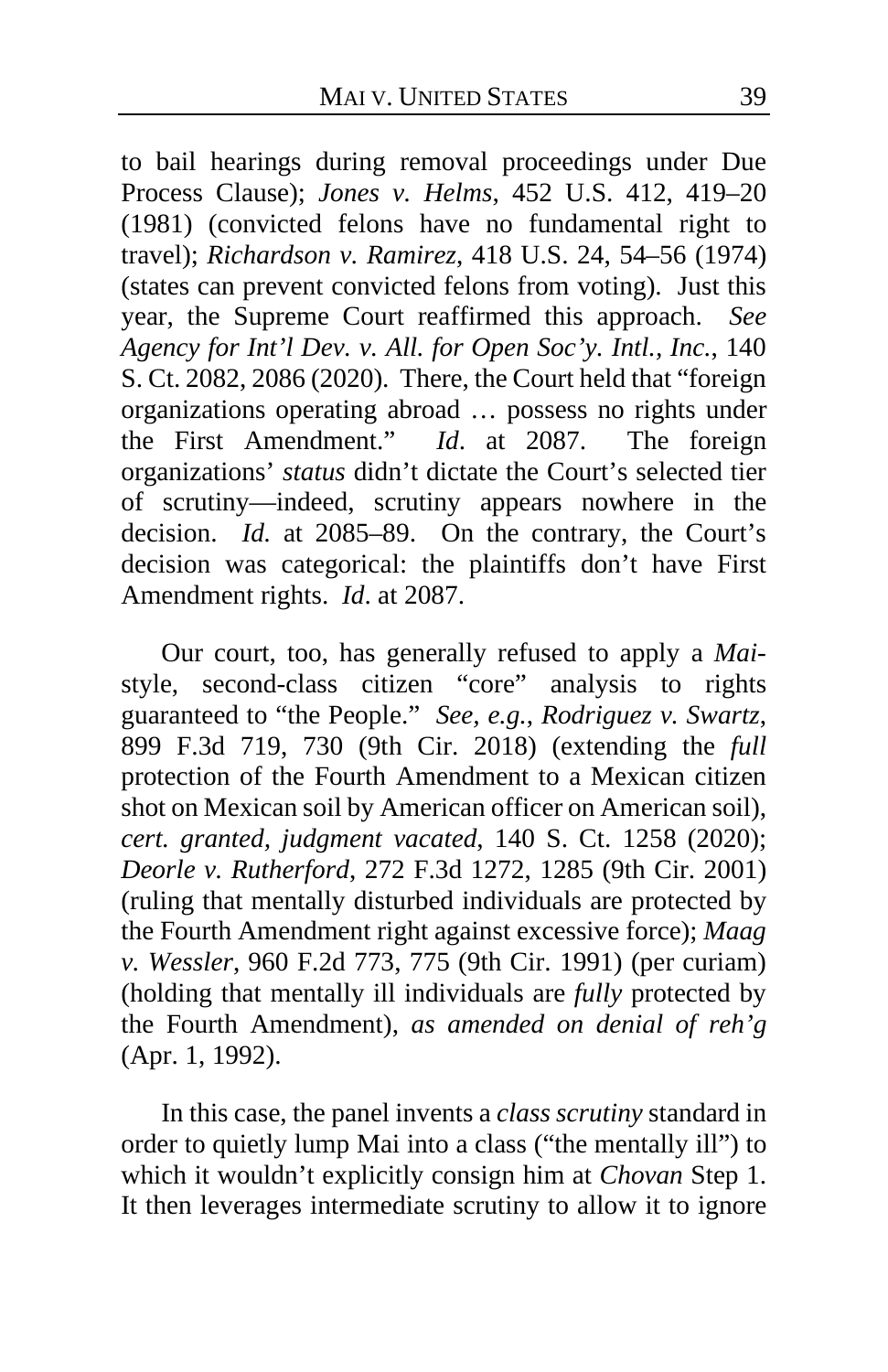the group's obvious overbreadth, thereby allowing anyone who has ever suffered from mental illness to be deprived of their Second Amendment rights for life, regardless of their present condition. Once mentally ill, always so. *But see Heller*, 554 U.S. at 634–35 ("Constitutional rights are enshrined with the scope they were understood to have when the people adopted them, whether or not … future judges think that scope too broad."). Consistently applied, this class-based recharacterization about the "core" of the Second Amendment would bode ill for our foregoing scrutiny of laws burdening other fundamental rights. But we would never allow such subtle and slippery reasoning to so grievously burden the rights of "the People" protected elsewhere by the Constitution. This disparate treatment is unacceptable, even as applied to one of this circuit's leastfavored constitutional provisions. By refusing to acknowledge that it is giving second-class treatment to the Second Amendment, the panel tragically relegates folks like Mai to permanent second-class status.

## **II. LOWERING HEIGHTENED SCRUTINY**

Of course, any concerns about the panel's circular classbased rationale bankrupting other constitutional rights is probably misplaced. This appears to be a "one-show-only" phenomenon specially reserved for the Second Amendment. Particularly in that context, we have watered down the "reasonable fit" prong of intermediate scrutiny to little more than rational basis review.

The panel cited circuit precedent when articulating the reasonable fit standard: "'the statute simply needs to promote a substantial government interest that would be achieved less effectively absent the regulation.'" *Mai*, 952 F.3d at 1116 (quoting *United States v. Torres*, 911 F.3d 1253, 1263 (2019)). Whatever kind of fit that requires, it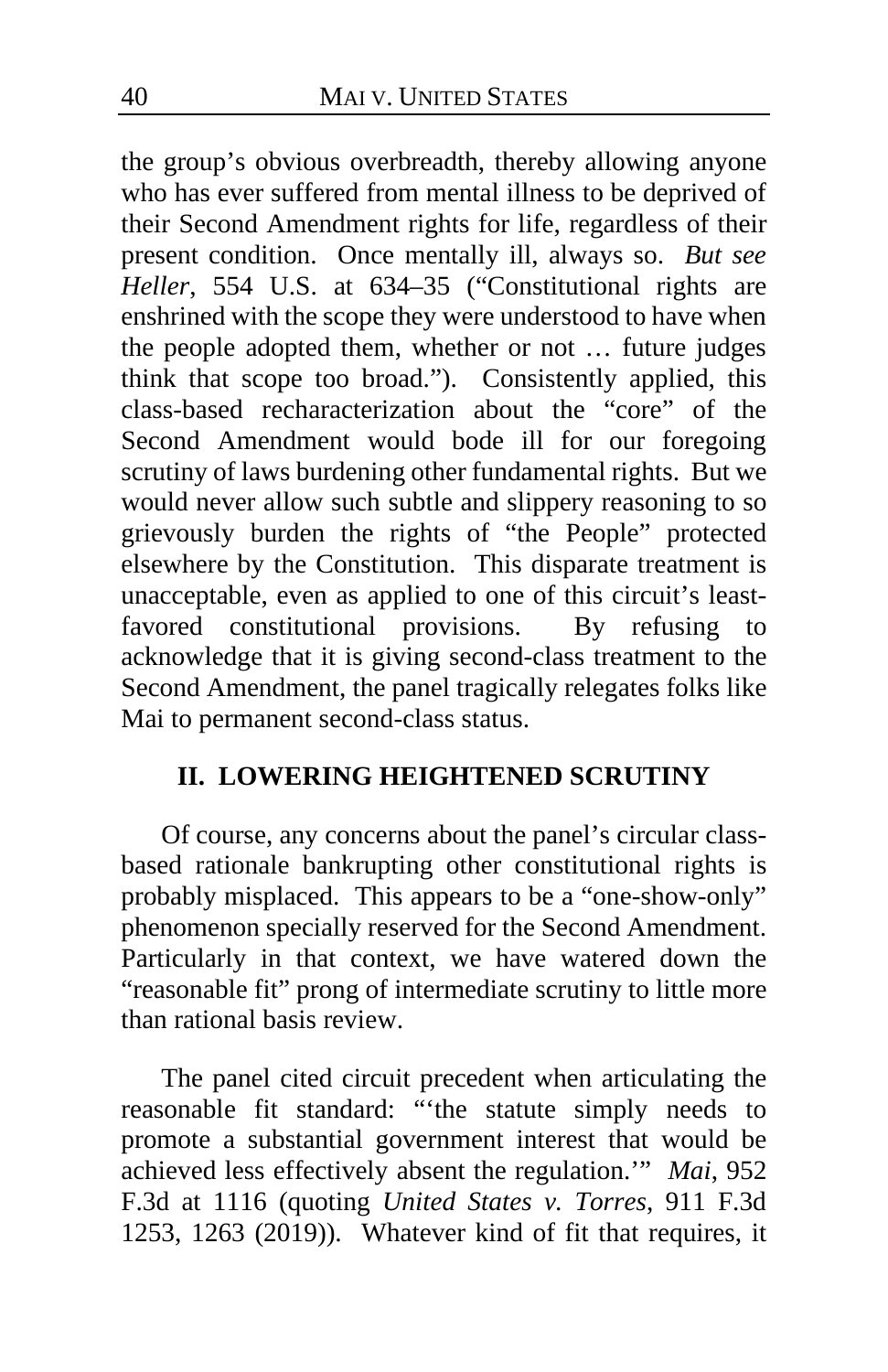certainly isn't *reasonable*. A *grossly overbroad* regulation with just a *miniscule bit* more effectiveness meets that standard. A law that banned firearm ownership for "young men" or "anyone who has committed any crime" would meet that standard. Such a standard is an incomplete and incorrect tool for measuring regulations that facially burden a fundamental right.

The panel not only applies this inappropriate standard (*see* Section I, above), it applies it inappropriately. The "reasonable fit" language the panel relied upon was crafted for use in a specific, and very different, context: *facially neutral* regulations that *incidentally* burden freedom of speech in a way that is *no greater than is essential*. It's worth exploring how this standard stumbled its way from the First to the Second Amendment and arrived here.

## **A. The "Reasonable Fit" Standard Is Born and Promptly Diluted.**

The trail begins at the well-known *United States v. O'Brien*, where the Court dealt with a war protester who burned his draft card. 391 U.S. 367, 369 (1968). O'Brien argued the prohibition on burning draft cards violated his freedom of speech, *id.* at 370, while the government claimed it needed to ensure the ready accessibility of issued draft cards. *Id.* at 378. The Court reasoned:

> [W]e think it clear that a government regulation is sufficiently justified … if it furthers an important or substantial governmental interest; if the governmental interest is unrelated to the suppression of free expression; and if the *incidental* restriction on alleged First Amendment freedoms is *no*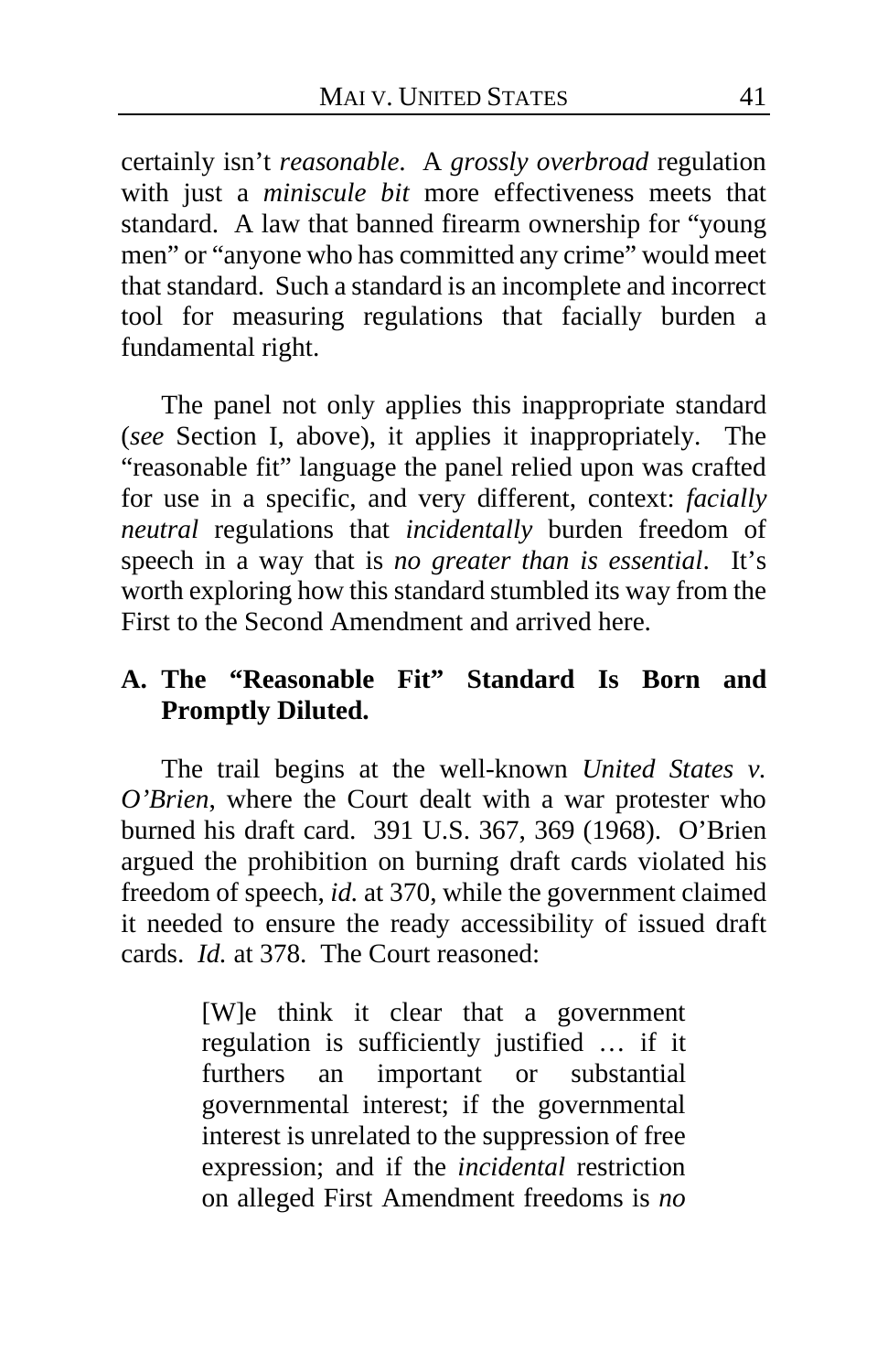*greater than is essential* to the furtherance of that interest.

*Id.* at 377 (emphasis added). The restriction in *O'Brien* was (a) incidental and (b) no greater than was essential to further an important or substantial government interest. Both qualifications are critical to the *O'Brien* test, but subsequent cases purporting to apply it neglected these qualifications.

In *United States v. Albertini*, the defendant argued his First Amendment rights were violated because he was banned from entering a military base and thereby prevented from peacefully protesting during an open house on Armed Forces Day that was generally open to the public. 472 U.S. 675, 677–78 (1985) (the defendant had previously improperly entered military bases and destroyed government documents). The Court disagreed: "an *incidental* burden on speech is *no greater than is essential*, and therefore is permissible under *O'Brien,* so long as the *neutral regulation* promotes a substantial government interest that would be achieved less effectively absent the regulation." *Id.* at 689 (emphasis added).**[3](#page-41-0)**

In *Ward v. Rock Against Racism*, musicians argued the denial of a permit to perform in a public space due to repeated past noise violations burdened their First Amendment rights. 491 U.S. 781, 785 (1989). Quoting from *Albertini*, the Court affirmed that a speech regulation must be:

<span id="page-41-0"></span>**<sup>3</sup>** *Albertini*'s recitation of the *O'Brien* standard is confusing and probably oxymoronic. But even *Albertini*'s word jumble is a poor fit in Mai's case, where the regulation is neither incidental, nor neutral, nor "no greater than is essential."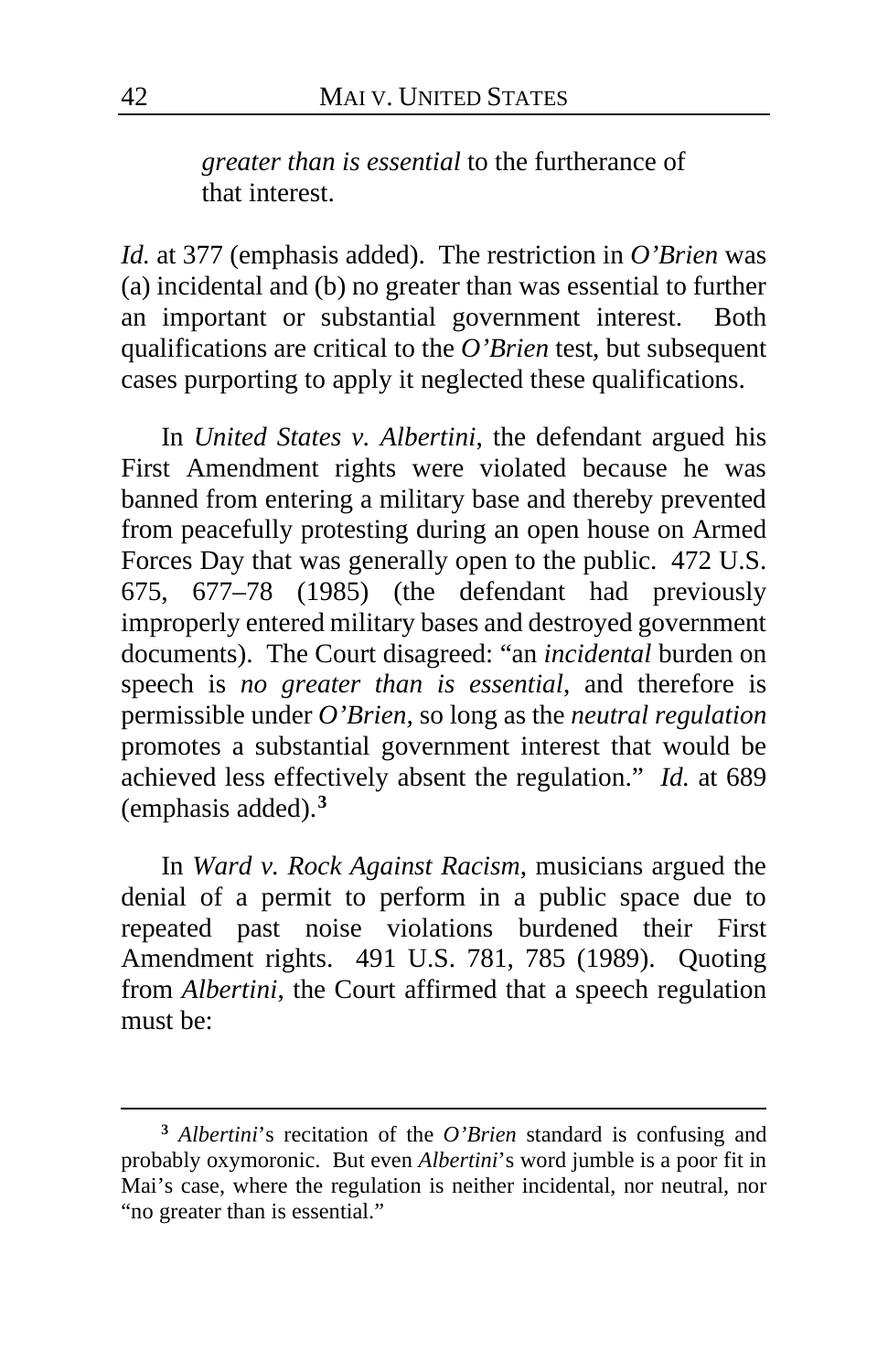narrowly tailored to serve the government's legitimate, content-neutral interests but that it need not be the least restrictive or least intrusive means of doing so. Rather, the requirement of narrow tailoring is satisfied so long as the ... regulation promotes a substantial government interest that would be achieved less effectively absent the regulation.

*Id.* at 798–99 (internal quotation marks omitted). *Ward* further clarified that the speech regulation may not "burden substantially more speech than is *necessary* to further the government's legitimate interests." *Id.* at 799 (emphasis added) ("Government may not regulate expression in such a manner that a substantial portion of the burden on speech does not serve to advance its goals."). Yet while *Ward* explicitly described the regulation as a *content-neutral*, *incidental* burden on speech, *id.* at 791–92, it curiously omitted the word "neutral" from its *Albertini* quotation. *Compare id.* at 799 ("so long as the … regulation") *with Albertini*, 472 U.S. at 689 ("so long as the neutral regulation"). As a result, later cases citing *Ward* likewise fail to note that the test was crafted to analyze neutral, incidental burdens on speech.

We cited the *Ward* language in *Colacurcio v. City of Kent* to uphold a content-neutral, narrowly tailored regulation of nude dancing performances. 163 F.3d 545, 553 (9th Cir. 1998) (upholding ordinance requiring nude dancers to perform at least ten feet away from patrons for health and safety reasons). *Colacurcio* notably reaffirmed that a regulation evaluated under this test may not burden substantially more speech than necessary to further the government's interests. *Id*.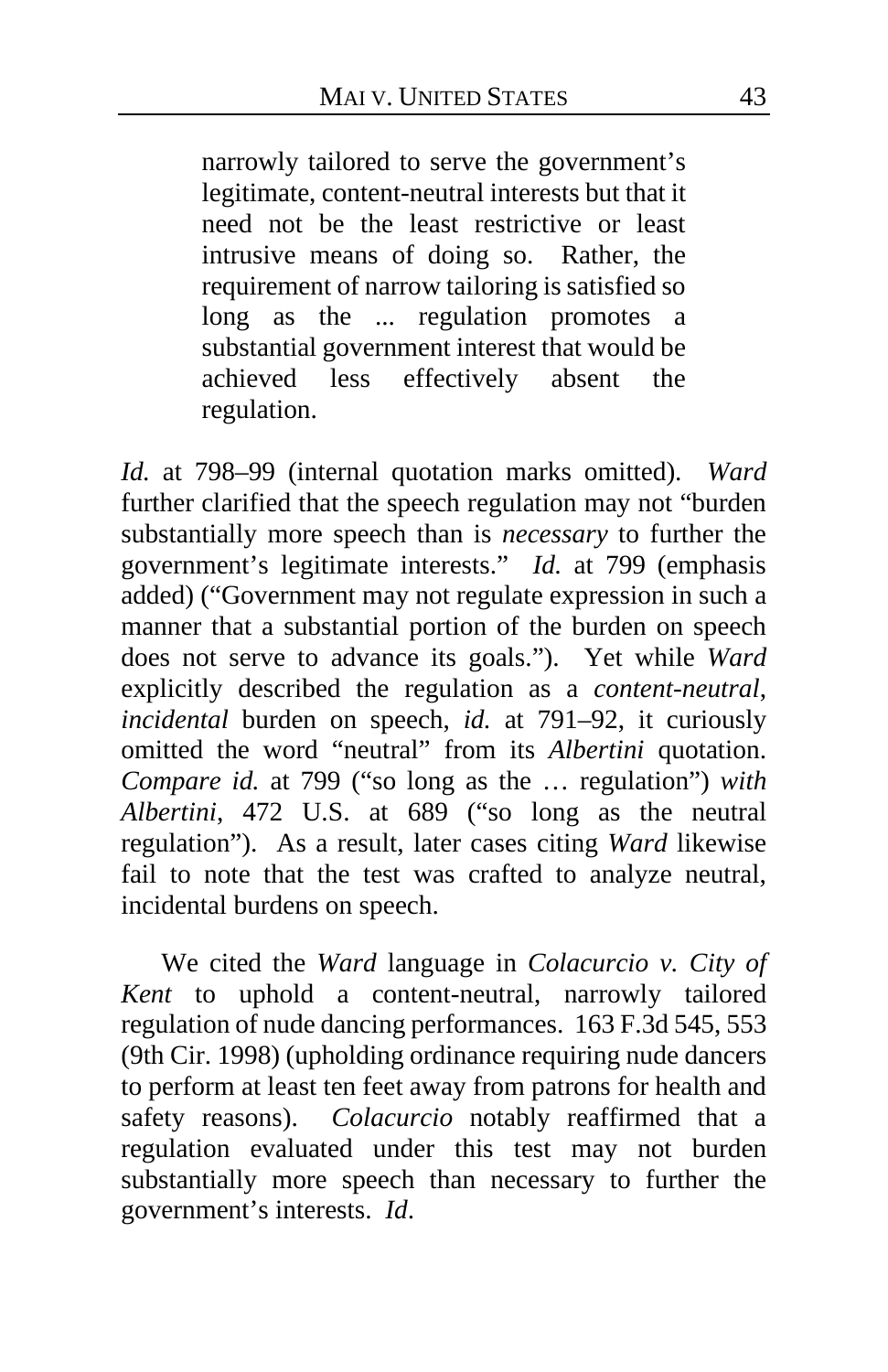## **B. The Ninth Circuit Leans into the Watered-Down Standard.**

But things went sideways when we jumped from the First to the Second Amendment. In *Fyock v. Sunnyvale*, 779 F.3d 991 (9th Cir. 2015), for the first time, we applied a *sub-Albertini* standard (lacking explicit *neutrality*, *incidental burden*, and *not substantially more burdensome than necessary* language) to a regulation that squarely and severely burdened the fundamental right to keep and bear arms. *Id.* at 1000. The *Fyock* plaintiffs challenged a regulation restricting possession of higher-capacity magazines under the Second Amendment. *Id.* at 994–95. The court upheld the restriction, holding that "[the government] was required to show *only that* [the regulation] promotes a 'substantial government interest that would be achieved less effectively absent the regulation.'" *Id.* at 1000 (quoting *Colacurcio*, 163 F.3d at 553)) (emphasis added). And there it is. Quietly and fatally, we watered down a First Amendment "reasonable fit" requirement (of dubious value to the Second) to a Second Amendment test the government could drive a truck through.

Our cases have subsequently cited and applied *Fyock*'s (un)reasonable fit requirement.**[4](#page-43-0)** But this isn't heightened scrutiny at all. Originally developed to analyze *neutral* regulations that *incidentally* burdened First Amendment

<span id="page-43-0"></span>**<sup>4</sup>** *See, e.g.*, *Torres*, 911 F.3d at 1263; *United States v. Singh*, 924 F.3d 1030, 1057–58 (9th Cir. 2019), *cert. granted*, j*udgment vacated sub nom. Azano Matsura v. United States*, 140 S. Ct. 991 (2020), and *cert. denied*, 140 S. Ct. 1265 (2020); *Pena v. Lindley*, 898 F.3d 969, 979 (9th Cir. 2018); *Mahoney v. Sessions*, 871 F.3d 873, 882–83 (9th Cir. 2017); *Bauer v. Becerra*, 858 F.3d 1216, 1226–27 (9th Cir. 2017); *Silvester v. Harris*, 843 F.3d 816, 829 (9th Cir. 2016).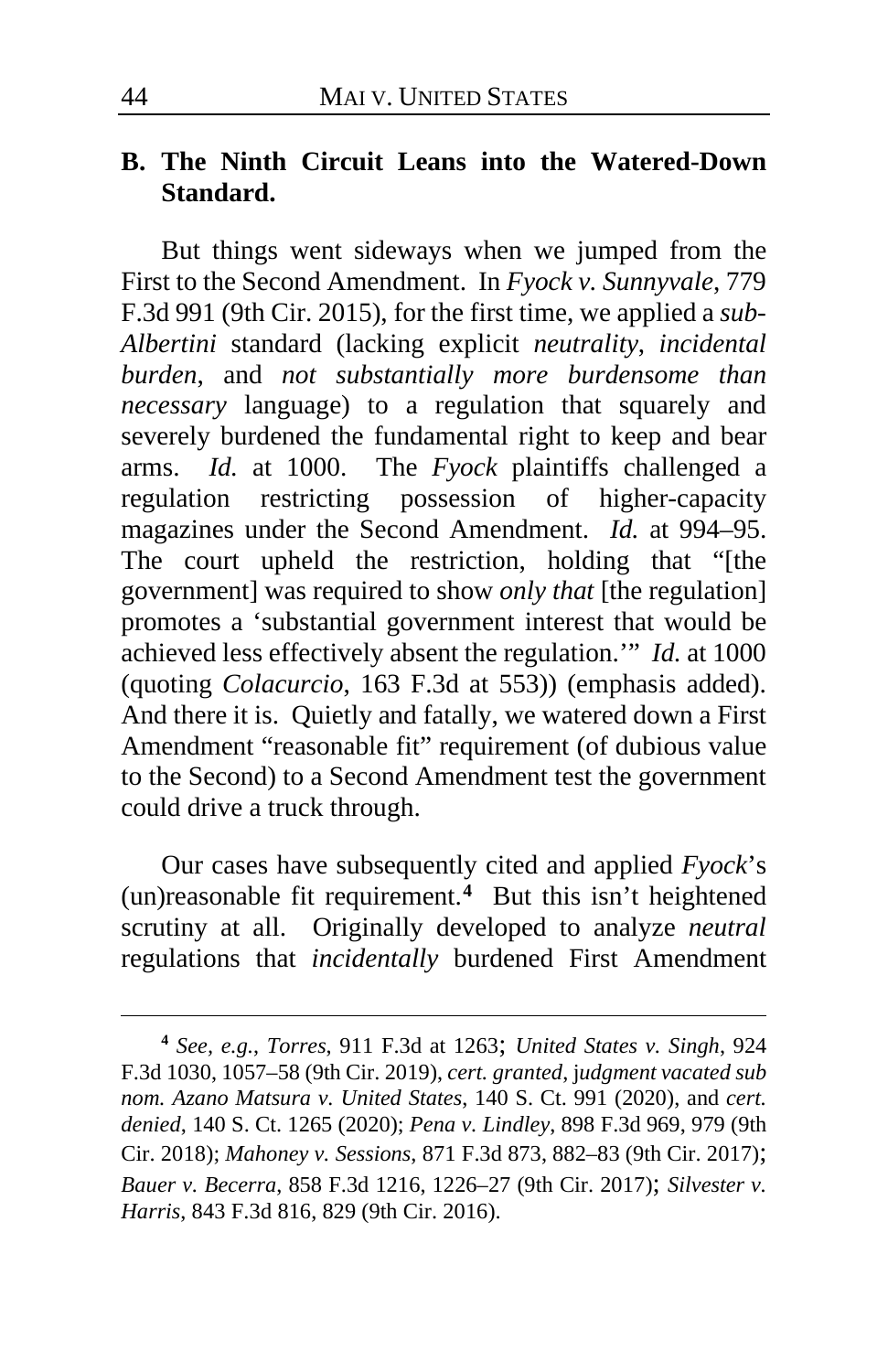rights in a way that was *no greater than was essential*, this test would have been a poor fit for direct restrictions on Second Amendment rights (i.e., 18 U.S.C. § 922(g)(4)) even if we hadn't plied it with diazepam.

## **C. The Panel Doubles Down on "Relaxed" Heightened Scrutiny.**

*Mai* quotes *Torres*, which quoted *Fyock*, and that's how we arrived at our present predicament. *Mai*, 952 F.3d at 1116 (quoting *Torres*, 911 F.3d at 1263 (upholding prohibition on illegal aliens possessing firearms)). In our Second Amendment cases, therefore, a reasonable fit under intermediate scrutiny demands *only* that the regulation "simply needs to 'promote[] a substantial government interest that would be achieved less effectively absent the regulation.'" *Torres*, 911 F.3d at 1263 (quoting *Fyock*, 779 F.3d at 1000) (quotation marks omitted); *Mai*, 952 F.3d at 1116. The result? The end of *any* regulatory tailoring and the advent of limitless regulatory overbreadth.

There was a glimmer of good sense in *Young v. Hawaii*, where a panel of our court held that the Second Amendment "encompasses the right of a responsible law-abiding citizen to carry a firearm openly for self-defense outside of the home." 896 F.3d 1044, 1048 (9th Cir. 2018), *reh'g en banc granted*, 915 F.3d 681 (9th Cir. 2019). That panel astutely recognized and avoided the same problem we see in *Mai* that the reasonable fit standard was significantly weaker than it ought to be:

> According to the dissent, the only question a court must answer under intermediate scrutiny is whether the government action promotes a substantial government interest that would be achieved less effectively absent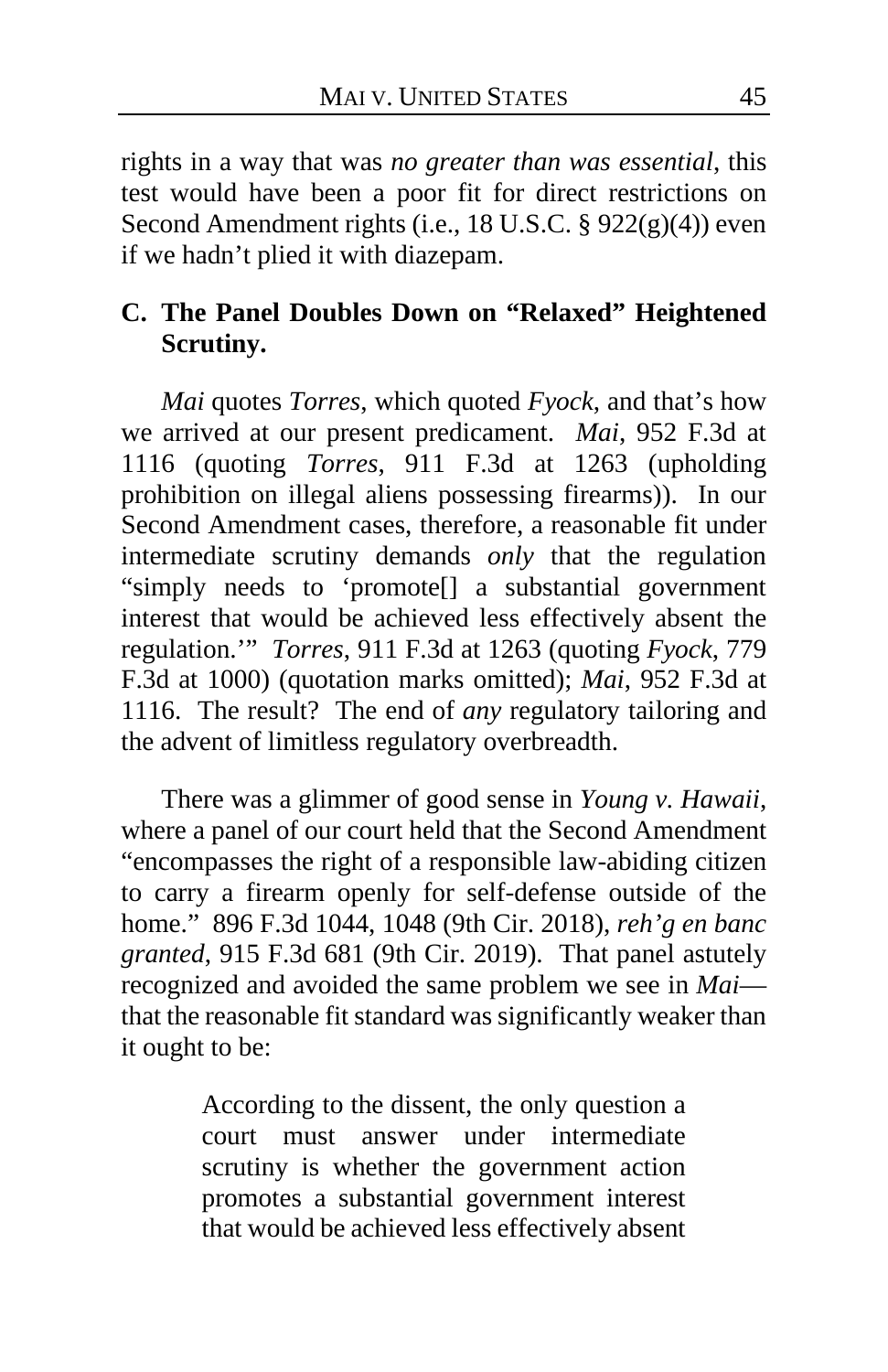the regulation. That is incomplete, because *a court must also determine whether the government action burdens substantially more protected conduct than is necessary to further that interest*. Thus, while intermediate scrutiny surely does not require the government to pursue the *least* restrictive means of achieving an important interest, the substantial overbreadth or impreciseness of a government action must be considered.

*Id.* 1072–73 (cleaned up; internal citations omitted) (quoting *Turner Broad. Sys., Inc. v. F.C.C.*, 520 U.S. 180, 213–14, (1997)). Refreshing indeed—an insistence that *overbreadth* be a salient consideration in the reasonable fit analysis! But our en banc court reasserted our errant orthodoxy and vacated *Young*. *Young v. Hawaii*, 915 F.3d 681, 682 (9th Cir. 2019).

In *Mai*'s as-applied challenge, § 922(g)(4) clearly burdens substantially more protected conduct than is necessary to advance Congress's interests (disarming "*the* mentally ill"). The statute's permanent, total burden on Mai's Second Amendment right is far more restrictive than necessary to further the government's interest in preventing gun violence. Yet the panel and the precedent it cites simply omit that additional prong of the test.

<span id="page-45-0"></span>Instead, the panel applied our court's adulterated and incomplete version of the "reasonable fit" standard—a standard that in its current form (with our downward modifications) is unfit to size up even *neutral* regulations that incidentally burden free speech rights. But basic logic (constitutional and otherwise) tells us that we should demand a closer regulatory fit for a law that *directly* burdens a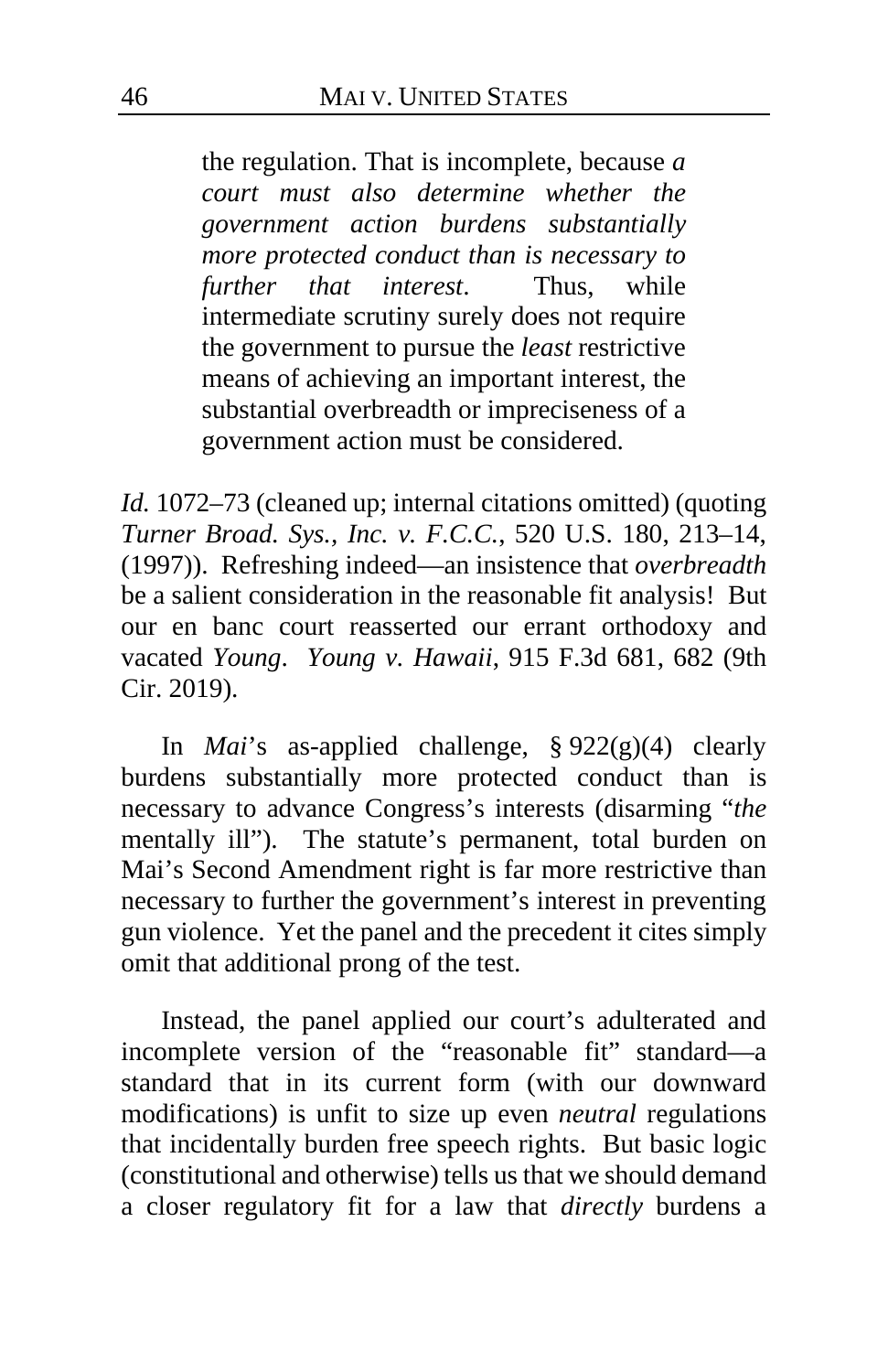fundamental right than that which imposes *neutral*, *incidental* burdens on a fundamental right. If the panel had undertaken real heightened scrutiny, or even just faithfully applied the test as articulated in *O'Brien*, *Albertini*, *Ward*, or *Colacurcio*, § 922(g)(4) could not have withstood Mai's challenge.

It's time to face reality: the requirement we applied in *Fyock*, *Torres*, and *Mai* is no requirement at all. Government burdens on the Second Amendment may not always need to fit into skinny jeans, but they should never come dressed in clown pants. The current "reasonable fit" standard makes it embarrassingly easy for the government to sustain its regulations. Heightened scrutiny should have some, well, height. Our en banc court spurned a golden opportunity to reaffirm that intermediate scrutiny is, indeed, a form of *heightened* scrutiny.

## **D. This Circuit Treats the Second Amendment Like a Second-Class Constitutional Right.[5](#page-46-0)**

To the rational observer, it is apparent that our court just doesn't like the Second Amendment very much. We always uphold restrictions on the Second Amendment right to keep and bear arms.**[6](#page-46-1)** Show me a burden—any burden—on

<span id="page-46-1"></span>**<sup>6</sup>** *See, e.g.*, *Torres*, 911 F.3d at 1264–65 (upholding ban on illegal aliens possessing firearms); *Pena*, 898 F.3d at 973 (upholding ban on purchasing particular firearms); *Mahoney*, 871 F.3d at 883 (upholding limitations on police officers using department-issued firearms); *Bauer*, 858 F.3d at 1227 (upholding use of firearm sales fees to fund

<span id="page-46-0"></span>**<sup>5</sup>** *See Peruta v. Cty. of San Diego*, 824 F.3d 919, 945 (9th Cir. 2016) (en banc) (Callahan, J., dissenting) ("The Second Amendment is not a 'second-class' constitutional guarantee." (citing *McDonald v. City of Chicago*, 561 U.S. 742, 780 (2010))).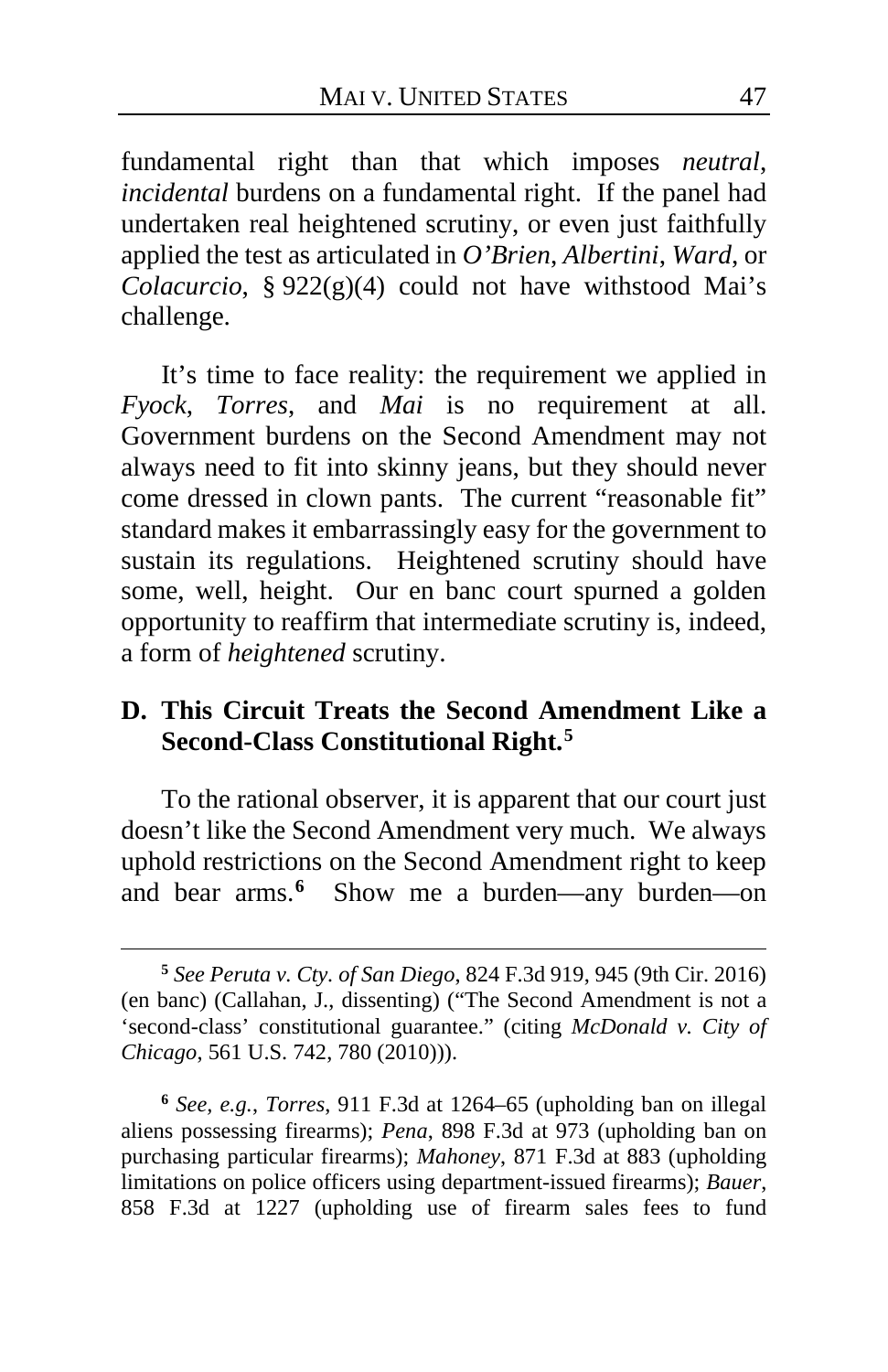Second Amendment rights, and this court will find a way to uphold it. Even when our panels have struck down laws that violate the Second Amendment, our court rushes in en banc to reverse course. *See, e.g.*, *Teixeira v. County of Alameda*, 873 F.3d 670, 690 (9th Cir. 2017) (en banc) (reversing panel's invalidation of a regulation prohibiting the right to purchase and sell firearms); *Peruta v. County of San Diego*, 824 F.3d 919, 942 (9th Cir. 2016) (en banc) (reversing panel's invalidation of city law requiring showing of special self-defense need to obtain conceal carry permit where open carry was also prohibited); *Young v. Hawaii*, 896 F.3d 1044, 1074 (9th Cir. 2018) (discussed above), *reh'g en banc granted*, 915 F.3d 681 (9th Cir. 2019).**[7](#page-47-0)** Other rights don't

<span id="page-47-0"></span>**<sup>7</sup>** Very recently, a panel of our court struck down another California regulation as violating the Second Amendment. *See Duncan v. Becerra*, No. 19-55376, 2020 WL 4730668, at \*2 (9th Cir. Aug. 14, 2020). Given our court's history recounted above, court observers are of course already forecasting an inevitable en banc reversal. *See*, *e.g.*, Don Thompson, *9th Circuit ends California ban on high-capacity magazines*, WASH. POST (Aug. 14, 2020) ("We expect an en banc panel will rehear the case and correct this … out-of-step decision.") (source omitted), https://www.washingtonpost.com/national/9th-circuit-ends-californiaban-on-high-capacity-magazines/2020/08/14/f77751cc-de52-11ea-b4f1- 25b762cdbbf4\_story.html.

enforcement efforts against illegal firearm purchasers); *Silvester*, 843 F.3d at 829 (upholding 10-day waiting period for purchasers who have already cleared a background check in less than 10 days); *Fyock*, 779 F.3d at 1001 (upholding city's ban on high-capacity magazines); *Jackson v. City & County of San Francisco*, 746 F.3d 953, 970 (9th Cir. 2014) (upholding city's firearm and ammunition regulations); *Chovan*, 735 F.3d at 1142 (upholding ban on domestic violence misdemeanants owning firearms despite not committing domestic violence for 15 years); *United States v. Vongxay*, 594 F.3d 1111, 1118 (9th Cir. 2010) (upholding ban on felons possessing firearms).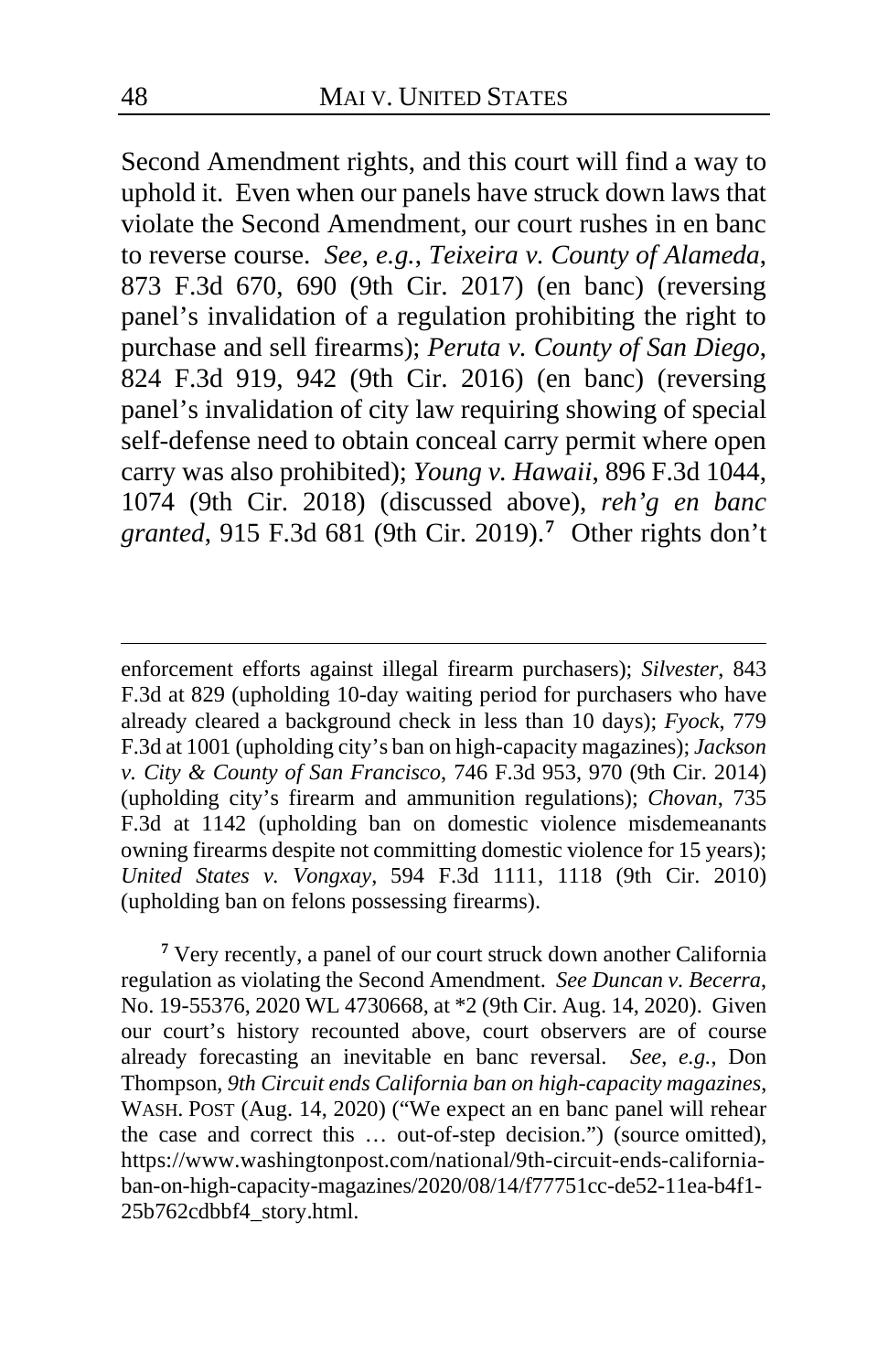receive such harsh treatment.**[8](#page-48-0)** There exists on our court a clear bias—a real prejudice—against the Second Amendment and those appealing to it. That's wrong. Equal justice should mean *equal* justice.

### **III. CONCLUSION**

The panel's bootstrapping, class-based approach to defining those at the "core" of the Second Amendment is unjust and antithetical to controlling case law. Here, our court's unacknowledged antipathy toward the Second Amendment forced the panel into the unenviable position of condoning the perverse result of "once mentally ill, always so," notwithstanding its authentic disapproval of that obviously immoral canard.

Our toothless "heightened" scrutiny of Second Amendment restrictions is broken, and not accidentally so.

<span id="page-48-0"></span>**<sup>8</sup>** *See e.g.*, *Nat'l Inst. of Family & Life Advocs. v. Harris*, 839 F.3d 823, 845 (9th Cir. 2016) (holding law requiring anti-abortion pregnancy centers to provide notice of publicly funded family-planning services, including abortions, did not violate First Amendment), *rev'd and remanded sub nom. Nat'l Inst. of Family & Life Advocs. v. Becerra*, 138 S. Ct. 2361 (2018); *Italian Colors Rest. v. Becerra*, 878 F.3d 1165, 1179 (9th Cir. 2018) (holding California statute prohibiting retailers from imposing surcharge on payments by credit card violated First Amendment); *Latta v. Otter*, 771 F.3d 456, 476 (9th Cir. 2014) (holding states' anti-gay marriage laws violated Equal Protection Clause and due process); *deLaurier v. San Diego Unified Sch. Dist.*, 588 F.2d 674, 684 (9th Cir. 1978) (holding school district's mandatory maternity leave policy did not violate Equal Protection Clause); *Valley Broad. Co. v. United States*, 107 F.3d 1328, 1336 (9th Cir. 1997) (holding federal ban prohibiting broadcast advertisements of casino gambling violated First Amendment); *Monterey Mech. Co. v. Wilson*, 125 F.3d 702, 715 (9th Cir. 1997) (holding "state program setting goals for ethnic and sex characteristics of construction subcontractors" violated Equal Protection Clause).